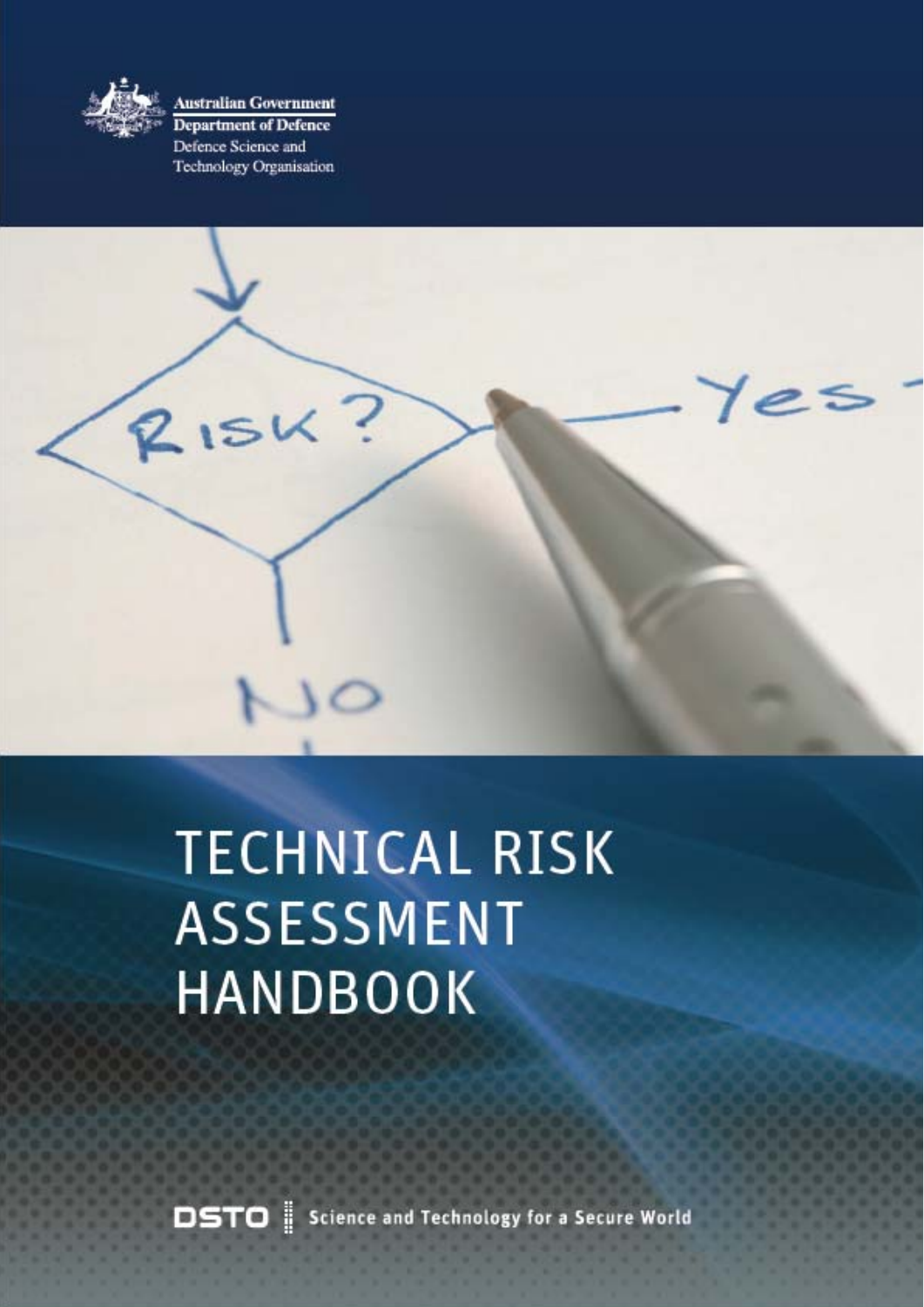Projects and Requirements Division Defence Science and Technology Organisation Fairbairn Business Park Department of Defence Canberra ACT 2600 Australia Ph: 02 61286307

## **© 2010, Commonwealth of Australia**

This work is copyright. Apart from any use as permitted under the *Copyright Act 1968* no part may be reproduced by any process without prior written permission from Defence Science and Technology Organisation.

**Approved for Public Release**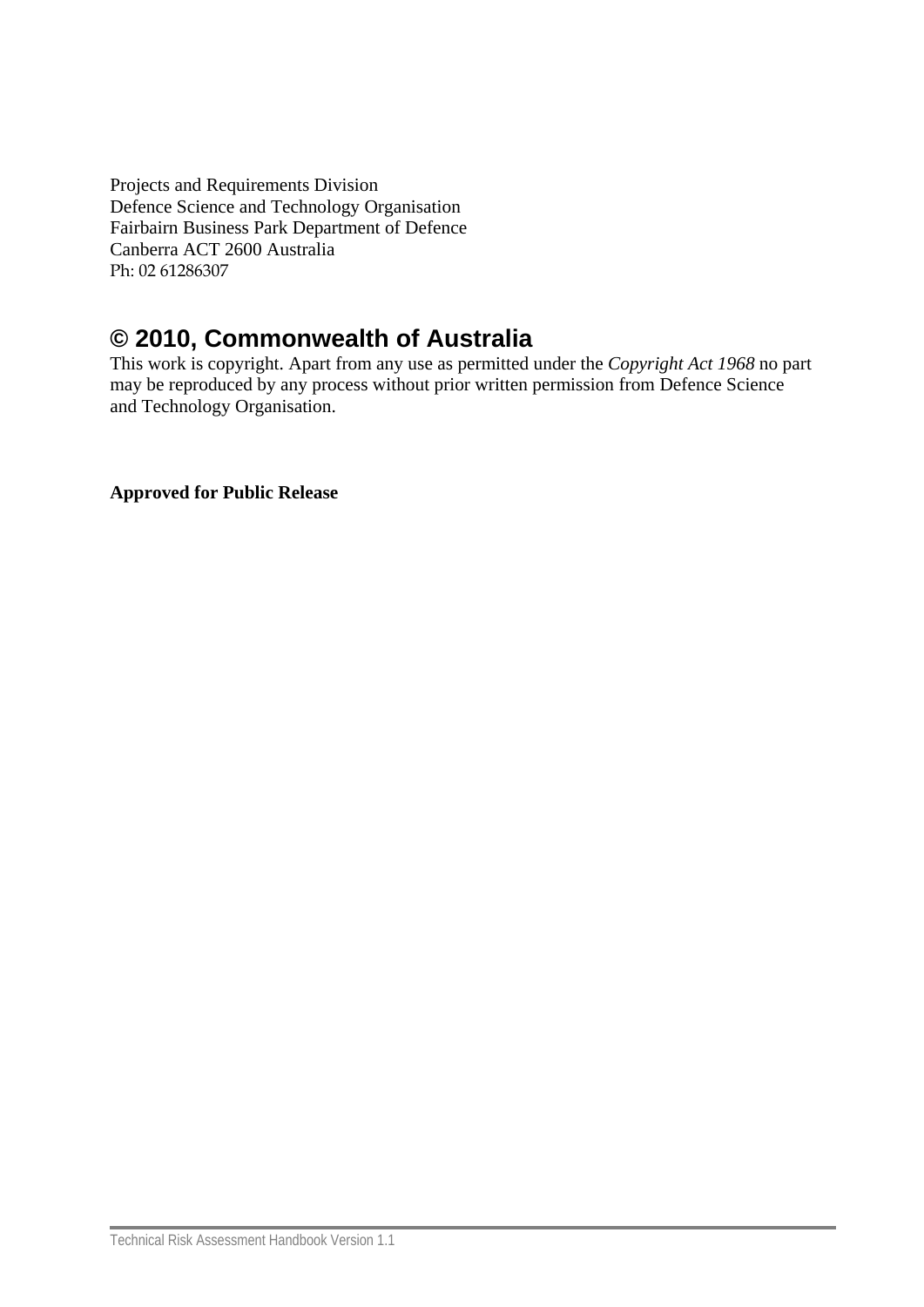## **Preface**

#### <span id="page-2-0"></span>**Overview**

The *Technical Risk Assessment Handbook* (TRAH) provides Defence personnel and relevant stakeholders with a process and best practice guide to the assessment of technical risks for major capital acquisition programs.

The *Defence Procurement Review 2003* (known as the Kinnaird Review) recommended that Defence consideration of new acquisitions include *'comprehensive analysis of technology, cost and schedule risks'*. The Review also recommended that *'Government needs to be assured that adequate scrutiny is undertaken ….by DSTO on technology feasibility, maturity and overall technical risk'.* As a result, the Chief Defence Scientist (CDS) became responsible for providing independent advice to Government on technical risk for all acquisition decisions.

In 2005 the Defence Science and Technology Organisation (DSTO) developed an approach to Technical Risk Assessment (TRA) and certification. Since then, Capability Development Group (CDG) and DSTO have worked together to develop improved procedures for managing technical risks for acquisition projects which are described in the *Defence Capability Development Handbook (DCDH)*. This TRAH describes improvements to the TRA process which capture the lessons learned from conducting TRAs since 2005.

#### **Scope**

The TRAH describes the framework in which DSTO Project Science and Technology Advisers report the technical risks identified and assessed in major capital acquisitions. It also explains the processes for developing the supporting documentation needed to inform the project and the Government. The Handbook does not discuss other programs (such as the Minor Capital Acquisition Programs or the Major Capital Facilities Program) for which CDS is not required to certify the technical risk.

This Handbook should be read in conjunction with the *Defence Capability Development Handbook (DCDH),* which describes the capability needs and requirements development process and the role of technical risk assessment in that process.

#### **Tailoring the handbook**

Defence has a wide range of complex projects, and risk assessment is not a 'one size fits all' approach. In developing technical risk assessments, the risk assessor should apply appropriate context and understanding to individual projects. While the approach outlined in this Handbook is sufficiently general to be applicable to the majority of projects, it may need to be tailored for specific projects. This should be done in consultation with the Studies Guidance Group (SGG) of DSTO Projects and Requirements Division, who are responsible for technical risk policy and process in DSTO.

It is my intent to regularly review and update the TRAH to ensure it remains aligned with the broader capability development processes as set out in the DCDH, and to ensure the TRAH remains best practice.

Jim Smith Chief Projects and Requirements Division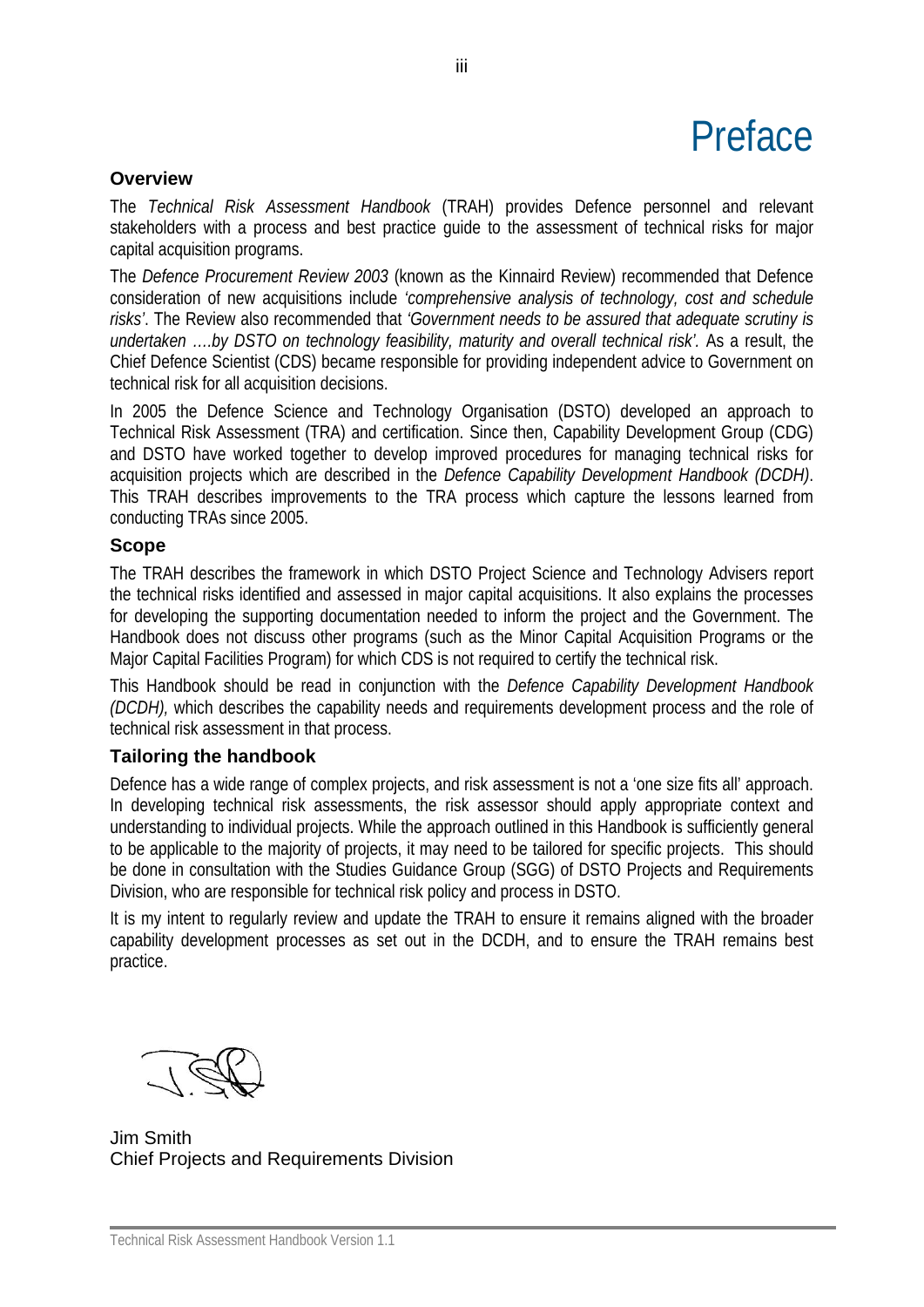## <span id="page-3-0"></span>**Contents**

| Chapter 2 Technical Risk Assessment in Capability Development 3    |  |
|--------------------------------------------------------------------|--|
|                                                                    |  |
| Technical risk activities at Intermediate Pass Project Approvals 5 |  |
|                                                                    |  |
|                                                                    |  |
|                                                                    |  |
|                                                                    |  |
|                                                                    |  |
|                                                                    |  |
|                                                                    |  |
|                                                                    |  |
|                                                                    |  |
|                                                                    |  |
|                                                                    |  |
| The use of Readiness Levels in assessing technical risk 14         |  |
|                                                                    |  |
|                                                                    |  |
|                                                                    |  |
|                                                                    |  |
|                                                                    |  |
|                                                                    |  |
|                                                                    |  |
|                                                                    |  |
|                                                                    |  |
|                                                                    |  |
|                                                                    |  |
| Technology and Technical risks in MOTS/COTS options 27             |  |
|                                                                    |  |
|                                                                    |  |
|                                                                    |  |
|                                                                    |  |
|                                                                    |  |
|                                                                    |  |
|                                                                    |  |
|                                                                    |  |
|                                                                    |  |
|                                                                    |  |
|                                                                    |  |
|                                                                    |  |
| Annex D Potential considerations in Technical Risk Assessment 40   |  |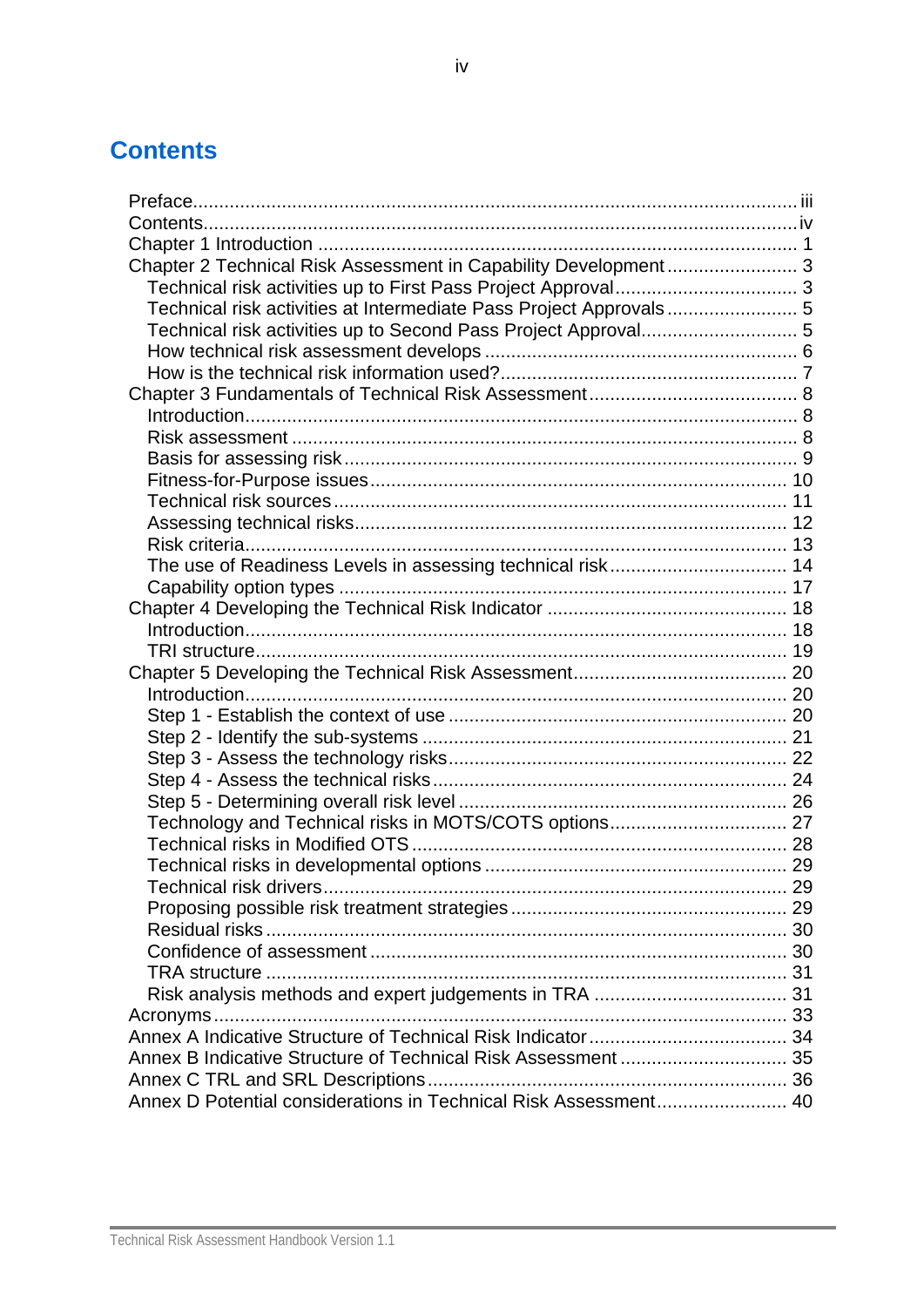#### <span id="page-4-0"></span>**Chapter 1 Introduction**

1.1 Technical risk is a major factor to be considered in the acquisition of new defence capabilities. While the application of developmental technology offers potentially significantly enhanced capability over existing systems, it can also lead to excessive delays and cost blow-outs. Following problems with the development of the Collins submarine in particular, Defence commissioned a review with the objective of recommending improved acquisition processes and better managing the acquisition of developmental systems, including their inherent technical risks. The *Defence Procurement Review 2003* (known as the Kinnaird Review) recommended that Defence strengthen the two-pass system for new acquisitions to include *'comprehensive analysis of technology, cost and schedule risks'*. The Review also recommended that *'Government needs to be assured that adequate scrutiny is undertaken ….by DSTO on technology feasibility, maturity and overall technical risk'.* As a result, the Chief Defence Scientist (CDS) became responsible for providing independent advice to Government on all acquisition decisions.

1.2 The *2008 Audit of the Defence Budget* (known as the Pappas Review) identified technical risk as the major cause of post-approval slippage and a significant cause of cost escalation, and proposed that Defence should accept technical risks only where there is significant capability benefit to do so, and further improving technical risk management practices would help reduce schedule and cost escalation.

1.3 In 2009, *The Response to the Report of the Defence Procurement and Sustainment Review* confirmed that *'the Chief Defence Scientist's responsibility for providing independent advice on technical risk remains unchanged'*.

1.4 Accordingly, Capability Development Group (CDG) and the Defence Science and Technology Organisation (DSTO) have developed appropriate policy and processes for assessing the technology maturity, feasibility, and technical risk of projects at appropriate points in the Capability Systems Life Cycle (CSLC), as described in the *Defence Capability Development Handbook (DCDH)*. Based on experience to date, CDG and DSTO have implemented an improved procedure for managing technical risks in projects which has been incorporated into the DCDH.

1.5 The purpose of conducting technology maturity and technical risk assessments is to inform the project and its stakeholders of potential areas of risk so that they can be managed and treated appropriately, and to inform Government of the technical risks for each of the options in a project when considering capability decisions. The Technical Risk Assessment addresses the following basic questions:

- Is the technology feasible?
- Will the technology mature within the required time frame?
- Are there any technical barriers to integrating the capability, both within the system and into the ADF?
- Is the technology fit for the required purpose?

1.6 This Technical Risk Assessment Handbook (TRAH) supports the DCDH by setting out the framework for identifying, assessing and reporting technical risks. The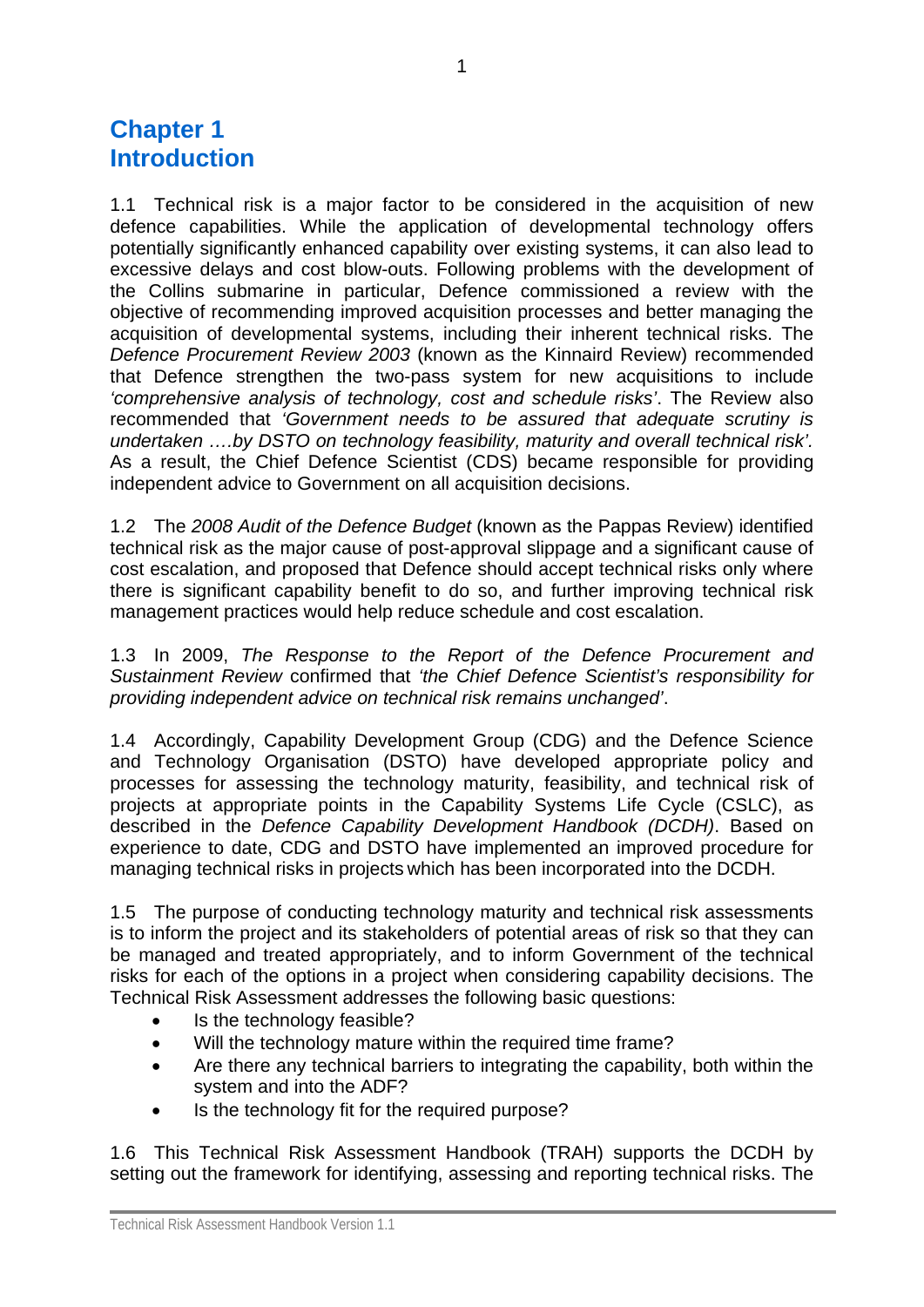TRAH assumes knowledge of the CSLC as set out in the DCDH and describes only those processes and inputs from the DCDH that affect technical risk assessment.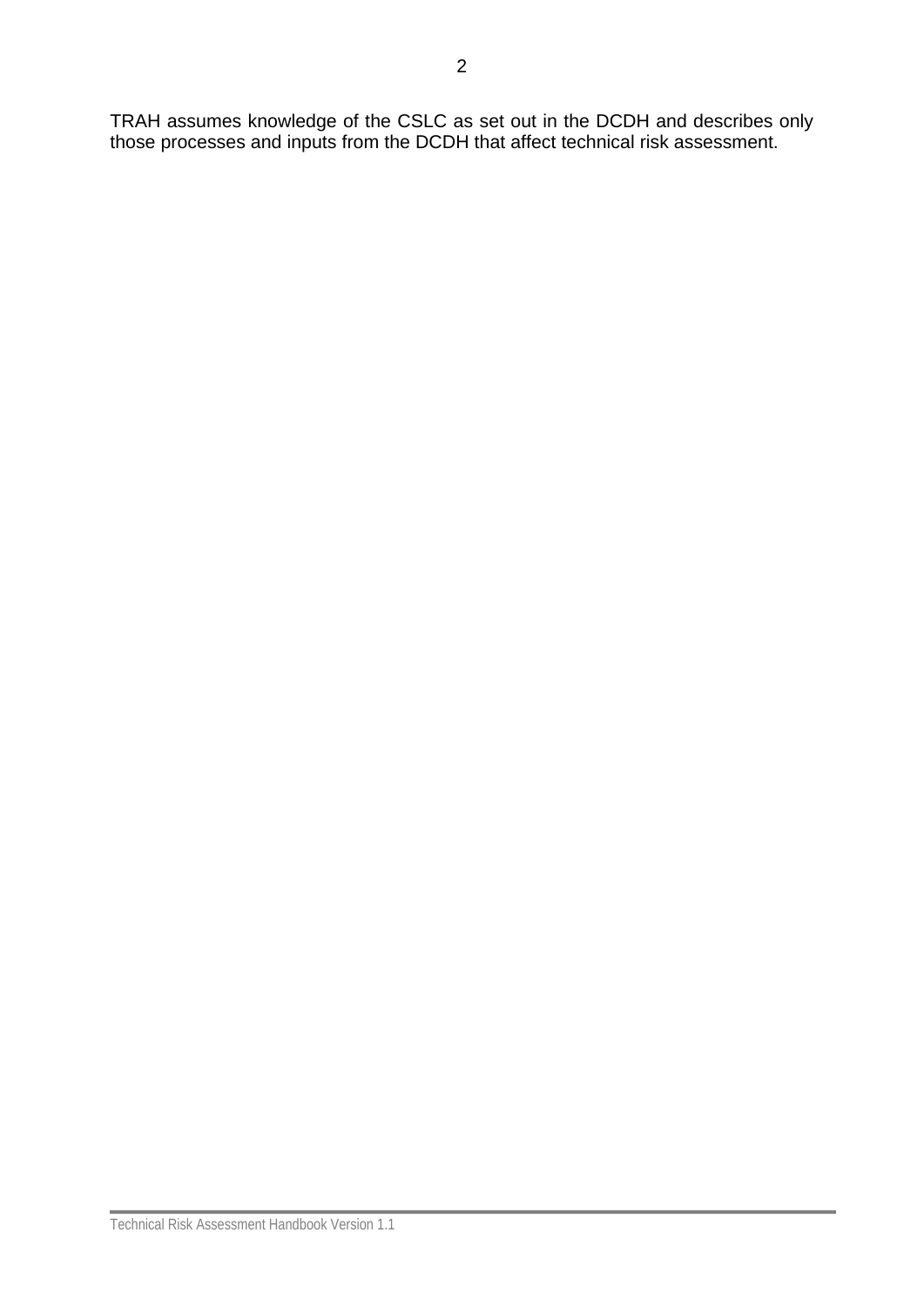#### <span id="page-6-0"></span>**Chapter 2 Technical Risk Assessment in Capability Development**

2.1 This chapter describes the role of technical risk assessment in Capability Development and the documents that DSTO develops to support the CSLC. The chapter draws on the DCDH, particularly *Annex C Specialised Areas of Knowledge*. This description is included for completeness and those familiar with the DCDH may pass over this chapter.

#### **Technical risk activities up to First Pass Project Approval**

2.2 For each project a DSTO Lead Chief of Division (LCOD) and Project Science and Technology Adviser (PSTA) are appointed by DSTO. The PSTA is a member of the Integrated Project Team (IPT) and is responsible for providing coordinated S&T advice to the project. The PSTA is DSTO's primary point of contact for the project, and in particular is responsible for advising the project on technical risk. The PSTA is responsible for the preparation of the Technical Risk Indicator (TRI) and Technical Risk Assessment (TRA), drawing on expertise from DSTO Divisions and other subject matter experts as necessary. The LCOD is responsible for approving the TRI and the TRA.

2.3 **Technical Risk Indicator**. A TRI provides a high-level identification of the feasibility of the technology to provide the capability being proposed, and any potential areas of significant risk associated with the options being considered in the early stages of the project. The TRI is presented to the Options Review Committee (ORC) for consideration of those options that will be progressed to First Pass. The TRI should consider the proposed system from a capability perspective, discussing both the options being considered for further development and the key systems with which the proposed options will need to interact to deliver the required capability. The TRI can identify any developmental systems or technologies which could be developed in time to meet the proposed schedule, and which could potentially provide greater capability than those options previously identified. The TRI allows the ORC to understand the technical risks and issues with the possible options, and inform the selection of which options should progress to First Pass. The TRI also allows appropriate risk treatment and issue resolution strategies to be put in place as soon as practicable. The TRI is developed by the PSTA and is approved by the relevant LCOD.

2.4 **Technical Risk Assessment.** While the TRI provides an early indication of areas of risk, the TRA provides the detailed assessment of the technical risks and issues<sup>[1](#page-6-1)</sup> associated with each option in the capability proposal. The primary purpose of the TRA is to inform stakeholders of these risks and issues and assist the project in the development of effective risk treatments and issue resolution strategies. At this stage of the CSLC, a significant proportion of the technical risks may relate to insufficient technical information. Actions to obtain the necessary information will be part of the risk treatments pursued following First Pass approval.

1

<span id="page-6-1"></span><sup>1</sup> Risks arise from uncertainties or events that could happen, while issues are events that have happened or are certain to happen.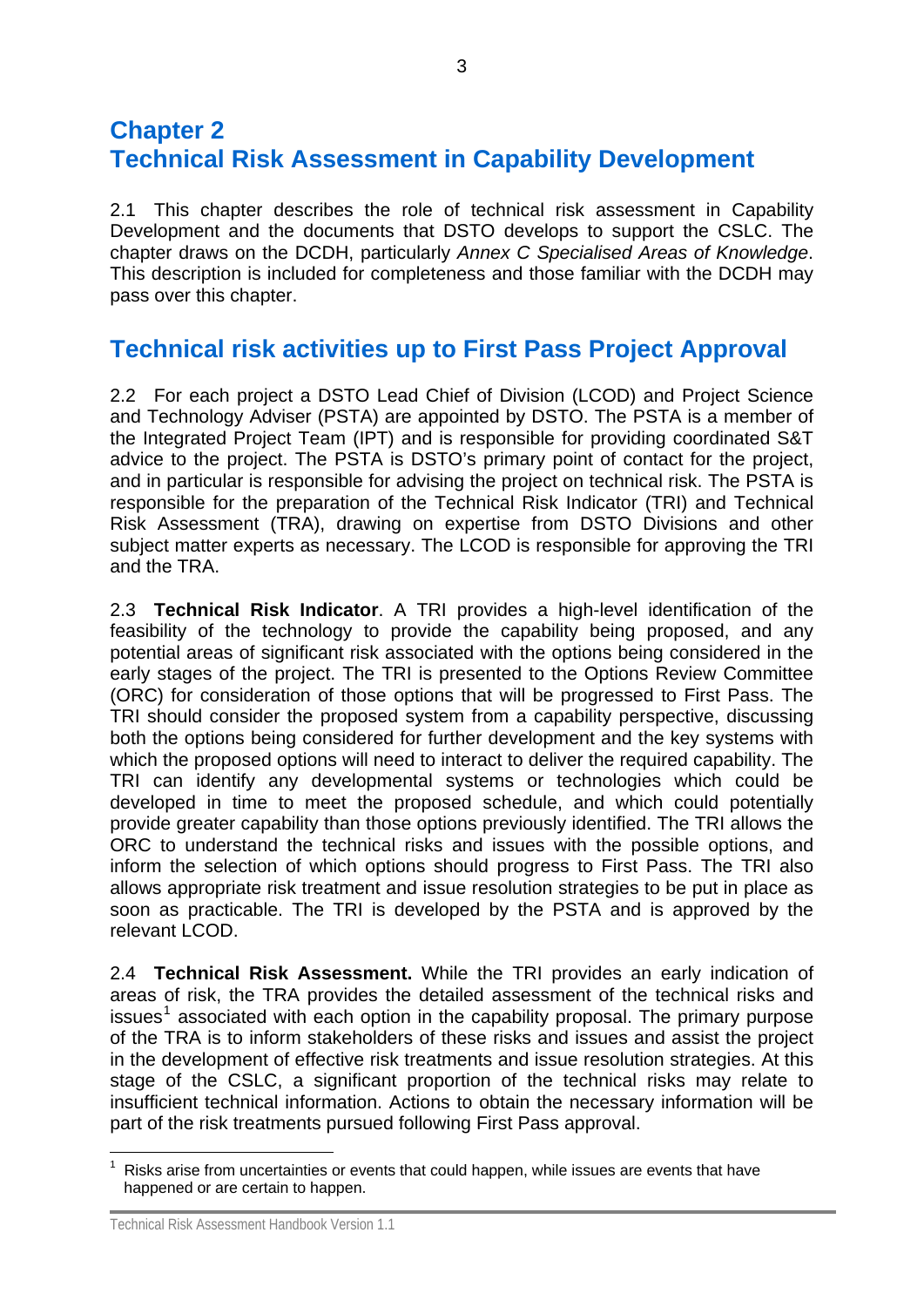2.5 A draft First Pass TRA is prepared by the PSTA at the earliest opportunity following the ORC to identify the potential technical risks and issues and to allow the project to develop appropriate treatment strategies for each identified risk<sup>[2](#page-7-0)</sup> and resolution strategies for any significant issues that have been identified. The risks and issues will be presented to the Capability Development Stakeholder Group (CDSG) for consideration and agreement of the treatment and resolution strategies prior to First Pass consideration. The First Pass TRA is approved by the LCOD prior to consideration of the project by the Capability Development Board (CDB).

2.6 **Technical Risk Certification**. The CDS is required by Government to provide an independent assessment of the level of technical risk presented by a project at each Government consideration — primarily First and Second Pass Project Approval, but also when a submission is made to Government seeking an amended Project Approval, eg a Real Cost Increase for a change in scope. The Technical Risk Certification (TRC) is the CDS's statement on technical risk and issues and uses the TRA as guiding input. Following the CDB, the CDS will review the TRA and develop a draft TRC to inform Defence Capability Committee (DCC) consideration. Following DCC approval, the CDS will refine and approve the TRC for inclusion in the MINSUB/CABSUB as appropriate.



Figure1: Technical risk activities supporting First Pass Project Approval

2.7 Figure 1 summarises the technical risk activities supporting First Pass consideration and Project Approval. Figure 1 also shows how the technical risk

<span id="page-7-0"></span><sup>1</sup>  $2$  For low risks the default risk treatment is to monitor them.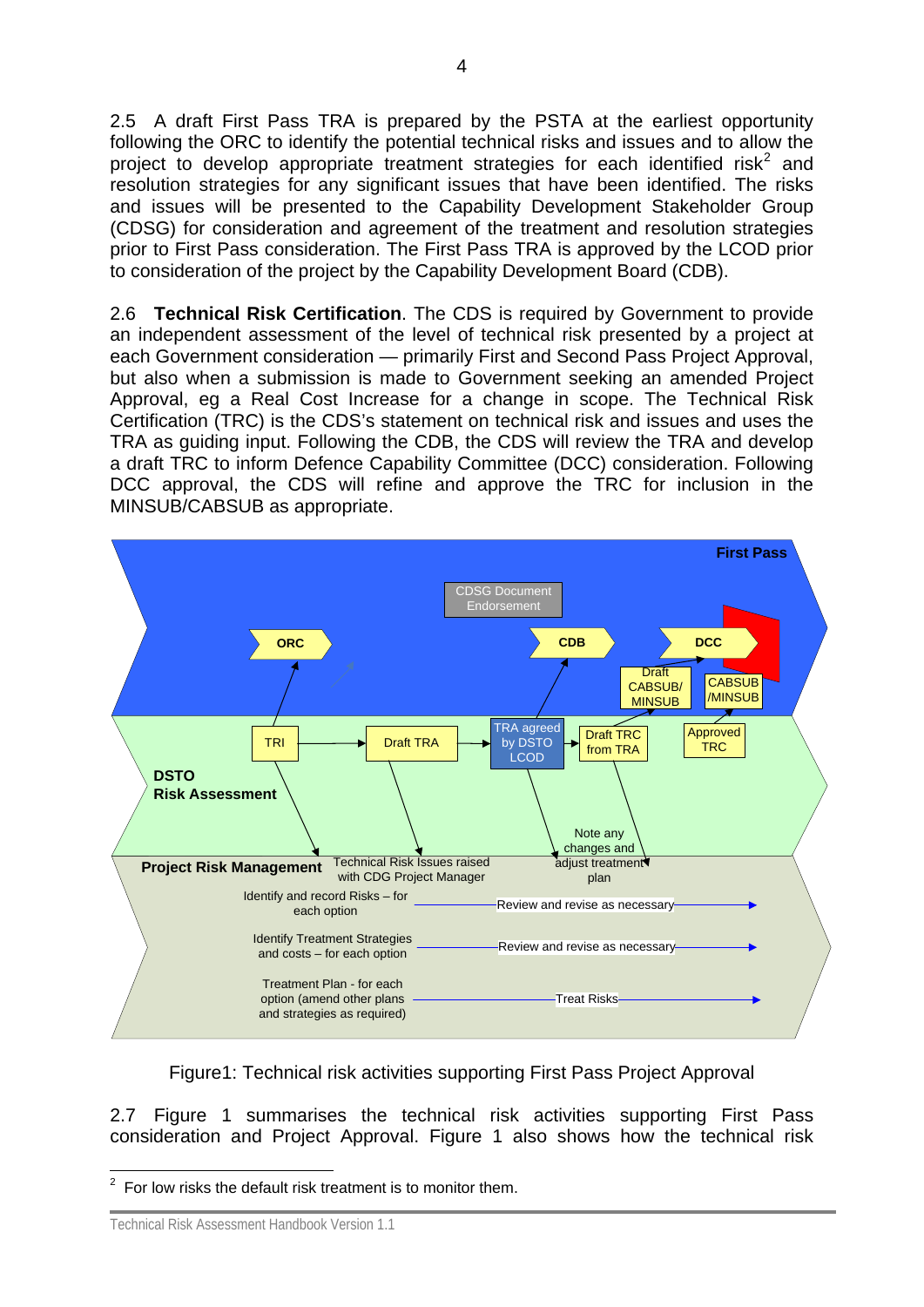<span id="page-8-0"></span>activities link into project risk management activities as described in the DCDH and in the *DMO Project Risk Management Manual 2010* (PRMM).

#### **Technical risk activities at Intermediate Pass Project Approvals**

2.8 If Intermediate Pass Project Approvals are required, the TRA and TRC process will follow a similar path to that described below for Second Pass Project Approval.

#### **Technical risk activities up to Second Pass Project Approval**

2.9 Preparation for Second Pass Project Approval focuses on detailed assessment of the options agreed to by Government for further detailed consideration. This assessment will usually require fact-finding and information gathering from appropriate sources facilitated by the project, including Government(s) and industry; the further development of function and performance specifications, particularly those in crucial areas of operational performance; the development of tender documentation; and the evaluation of tender responses. The assessment also includes the identification and execution of risk treatment and issue resolution activities that may involve both DSTO and industry, and the preparation of statements of technical risk.

2.10 **TRA.** Following First Pass approval, the PSTA develops the Second Pass TRA for those options approved for further development at First Pass. The draft Second Pass TRA is regularly updated as any risk treatment activities are completed, up until the document is endorsed by the LCOD for committee consideration. The intent of the Second Pass TRA is to allow Defence to advise Government on the areas and levels of the technical risks and issues associated with the options being proposed for acquisition. Defence will also advise Government on the risk treatment and issue resolution strategies being implemented (such as in the acquisition strategy or through the conduct of trials).

2.11 DSTO may have specific data and information requirements for conducting supporting studies for a project, or it may request through the project that industry deliver specific information to better understand technical risk and develop risk treatment strategies. These requirements for information must be passed to the project to ensure that they are included in the development of documentation that facilitates access to such data, such as a request for proposal or for tender.

2.12 **TRC**. Following the CDB, the CDS will review the approved TRA and develop a draft TRC to inform DCC consideration. Following DCC approval, the CDS will refine and approve the TRC for inclusion in the MINSUB/CABSUB as appropriate.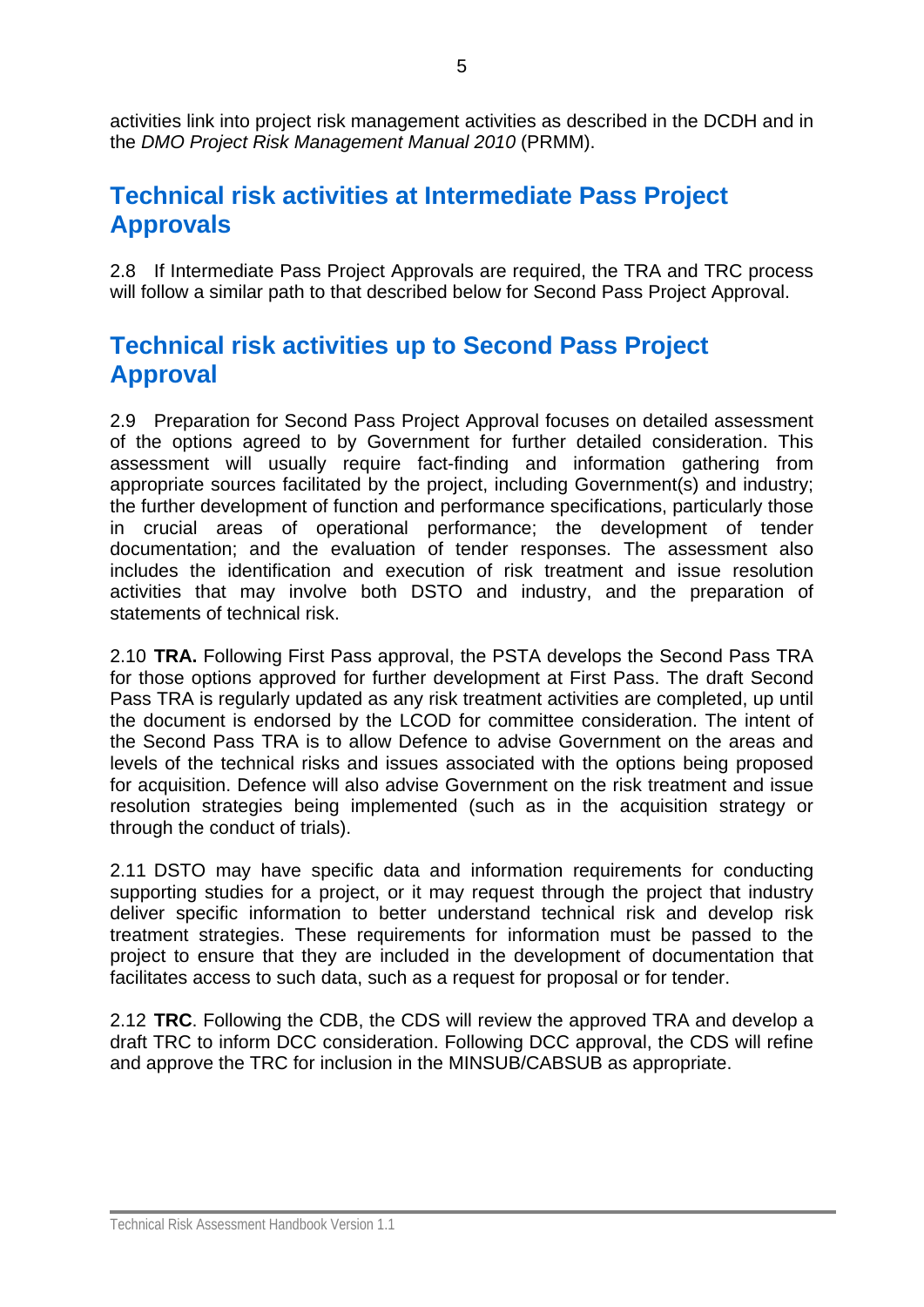<span id="page-9-0"></span>

Figure 2: Technical risk activities supporting Second Pass Project Approval

2.13 Figure 2 summarises the technical risk activities supporting Second Pass consideration and Project Approval. Figure 2 also shows how technical risk activities link into the project risk management activities described in the DCDH and in the PRMM.

#### **How technical risk assessment develops**

2.14 Technical risk assessment should be seen as an evolving activity of continual review and re-assessment. The requirement of a TRI for ORC, a TRA for First Pass Project Approval and another TRA for Second Pass Project Approval should be viewed as status reports of ongoing risk assessment activities provided at specific milestones of the project.

2.15 The TRI indicates areas of potential technical risk and identifies technical issues. As the First Pass TRA is developed from the TRI, risk events and issues should be developed and assessed, both to allow risk treatment and issue resolution to occur post-First Pass and to inform Government of the technical risks and issues involved in the project. At this early stage in development of the project, the TRA may include a number of sub-systems where the state of maturity of the technology is not known, or where ongoing development is still occurring and it is not possible to assess the risk due to inadequate information. While it is permissible to identify these as unknown risks at First Pass, the intent should be to have these risks assessed by Second Pass.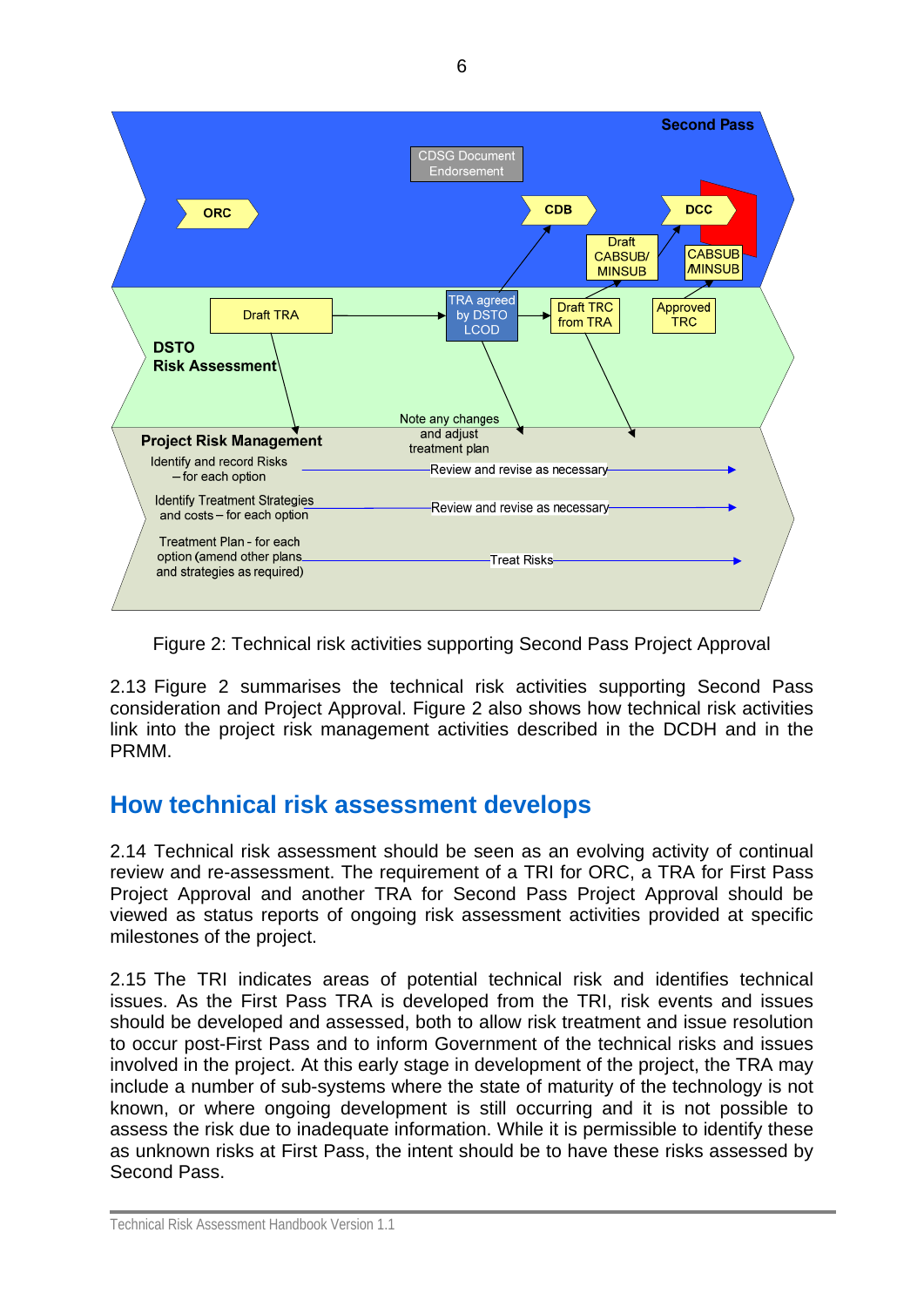<span id="page-10-0"></span>2.16 Following Government Project Approval, the First Pass TRA becomes the starting point for the draft Second Pass TRA. As information on risk treatments becomes available the draft TRA is regularly updated and re-assessed until it is endorsed for DCC consideration. The Second Pass TRA involves assessing both the current technical risks and the effectiveness of the First Pass risk treatment strategies. Typically at Second Pass there should be few if any unknowns, and if risk treatments have been successful the overall risk level should be lower than at First Pass (although if the risk treatments have not been successful, the risk level may remain the same and indeed could be higher).

#### **How is the technical risk information used?**

2.17 Stakeholders in the capability development process use the TRA to understand the level of risk, select appropriate risk treatment strategies and determine the level of contingency. The stakeholders include Defence staff involved in project approval (including CDS, CCDG, the Lead Capability Manager and the acquisition agency's Project Office – typically in the Defence Materiel Organisation (DMO)), staff in other departments who review Defence proposals (such as the Department of Finance and Deregulation and the Department of the Prime Minister & Cabinet), and Ministerial staff. These stakeholders use the TRA for the following purposes:

- to understand the origin and level of technical risk;
- to check that any identified significant technical risks and issues will be managed via appropriate treatment and resolution activities;
- to check that the project strategy and resources are appropriate to the level and type of technical risks and identified issues; and
- CDS uses the TRA as a key input into the TRC provided to Government.

2.18 The project is responsible for project risk management and will incorporate the agreed treatment activities into the Project Management Plan and the Project Risk Management Plan.

2.19 The TRA should not assume that the stakeholders are knowledgeable in the capability or in the specific technical areas covered by the TRA. Therefore, the TRA should provide adequate background and describe technologies and technical risks and issues in a way that is understandable by decision-makers.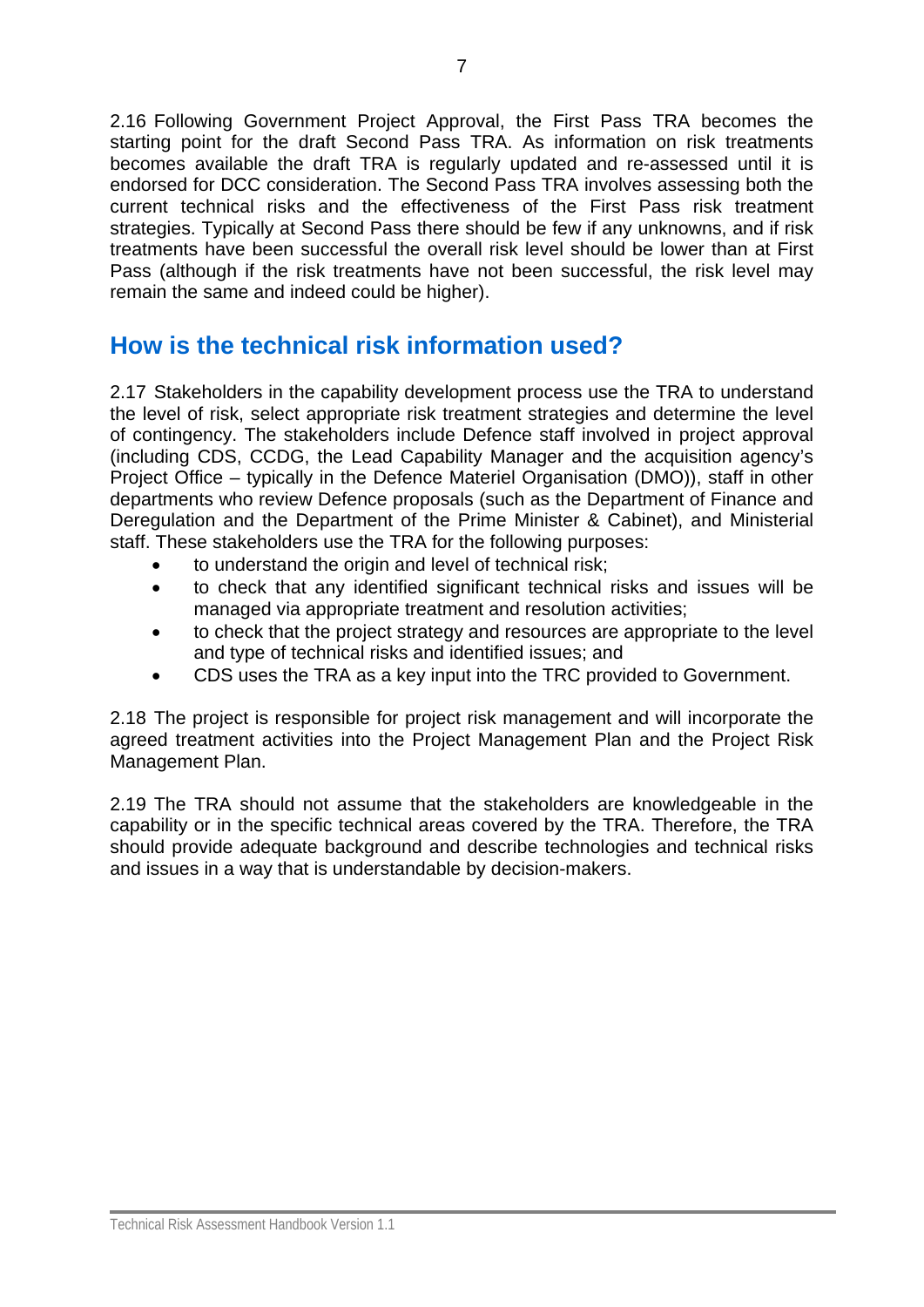#### <span id="page-11-0"></span>**Chapter 3 Fundamentals of Technical Risk Assessment**

#### **Introduction**

3.1 The TRA process is an application of the risk assessment component of the risk and issues management process to the technical risks in major projects. The TRA presents an assessment of the technology maturity levels and the technical risks and issues associated with the project options in an operational capability context. The objective of the TRA is to ensure decision-makers are aware of the technical risks and issues when considering capability options.

3.2 This does not mean that high risk options will not be selected for potential acquisition; rather, the process enables Defence to make informed choices in managing technical risks, and allows identification of capabilities that may present higher levels of risk but also deliver higher payoffs.

#### **Risk assessment**

3.3 The process and procedures for assessing technical risk are structured and based on the Australian standards for risk management<sup>[3](#page-11-1)</sup>. The standard defines risk as *'the effect of uncertainty on objectives'* and notes that *'risk is often expressed in terms of a combination of the consequences of an event and the associated likelihood of occurrence'.* The standard further defines risk assessment as *'the overall process of risk identification, risk analysis and risk evaluation'* and risk management as the *'coordinated activities to direct and control an organisation with regard to risk'*.

3.4 Risk management thus consists of defining the system context, conducting a risk assessment and then treating the risks, as illustrated in Figure 3 which is based on the Australian standard.

3.5 The approach for technical risk assessment follows the risk assessment component of the risk management process shown in Figure 3, and considers those risk sources that are technical in nature. While DSTO is responsible for the development of the TRA for a project and can propose risk treatment strategies, the project is responsible for the overall risk management.

<span id="page-11-1"></span><sup>1</sup> 3 Standards Australia (2009) *Risk management - Principles and guidelines,* AS/NZS ISO 31000:2009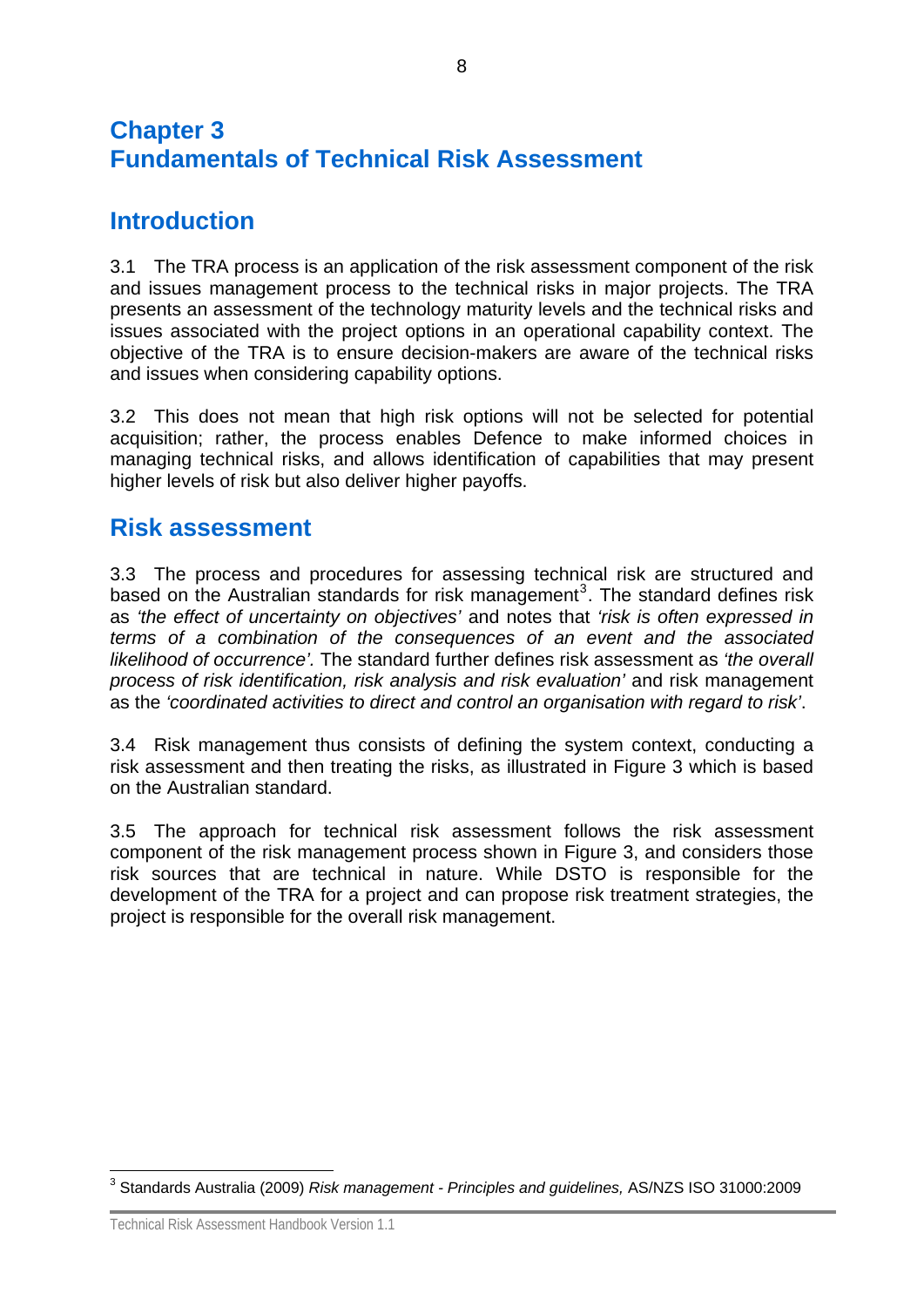<span id="page-12-0"></span>

Figure 3: Risk management process

## **Basis for assessing risk**

3.6 As defined in the AS/NZS ISO 31000:2009 standard, risk is the effect of uncertainty on objectives. The *DMO Project Risk Management Manual 2010* (PRMM) states that the Government considers that a successful project is:

*'a project that delivers a fit-for-purpose capability, as approved by Government, within the approved budget and schedule'* .

3.7 'Fit for purpose' according to the PRMM means that the delivered system is capable of conducting the missions required of it over its expected life. This includes the mission system and support system, cross-system design characteristics such as supportability, and support arrangements such as Australian Industry Involvement.

3.8 To ensure a successful project, the project sets objectives for performance, supportability, safety, cost and schedule which must be met (as defined in the PRMM). Accordingly the technical risk assessment must be made against the objectives of the project. Further, the technical risk is assessed against the proposal for which approval is sought; that is the option set being presented to Government.

3.9 The overall context and scope for a project is defined by the Preliminary Operational Concept Document (POCD) at First Pass and by the Operational Concept Document (OCD) at Second Pass. The required capability or performance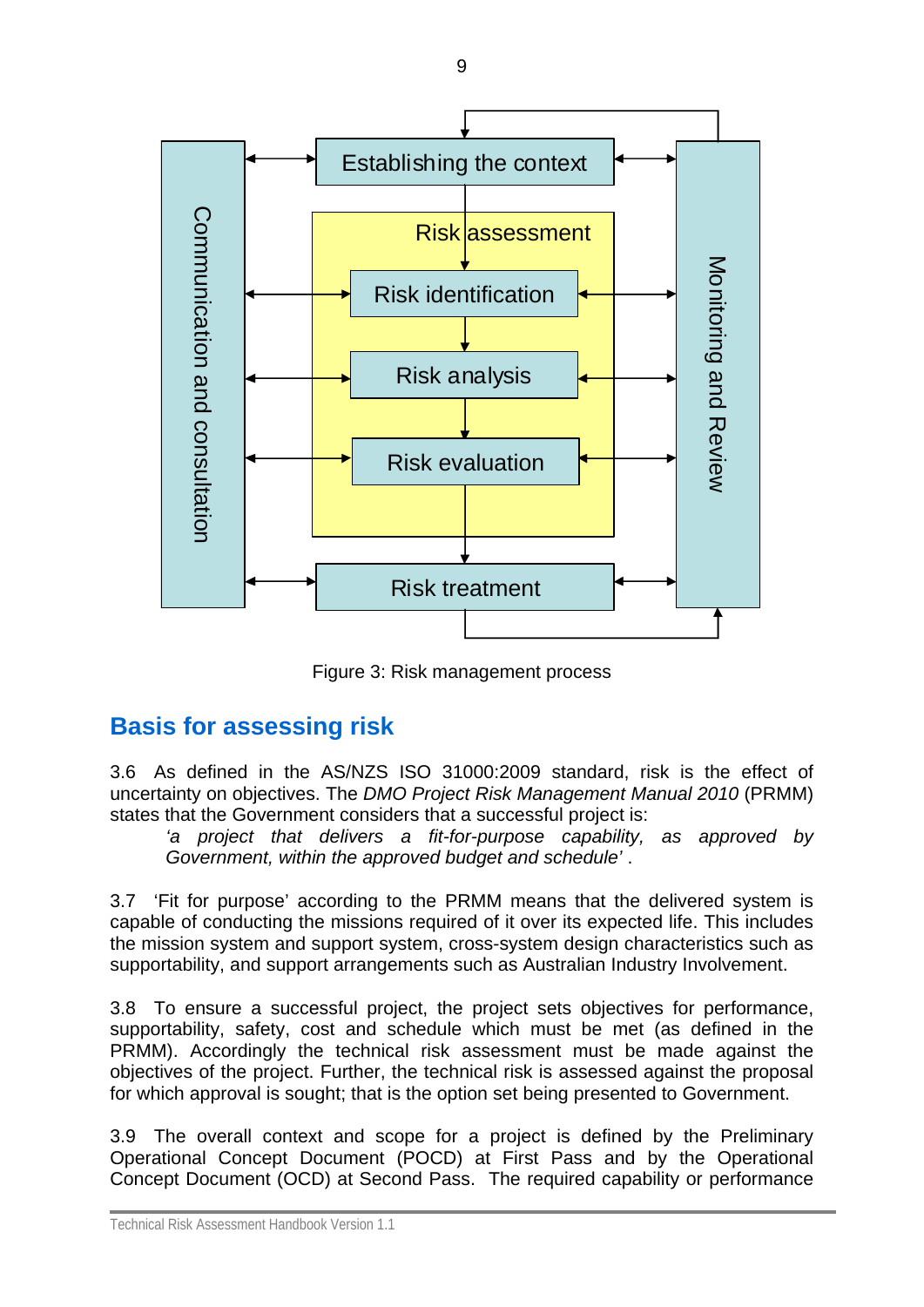<span id="page-13-0"></span>is set out in the Preliminary Function and Performance Specification (PFPS) at First Pass and the Function and Performance Specification (FPS) at Second Pass. The required schedule and estimated costs are described in the Initial Business Case for each option at First Pass and the Acquisition Business Case for each option at Second Pass.

3.10 The PFPS and FPS indicate the capability requirements as essential, important or desirable. The essential requirements define for Government the minimum capability that Defence commits to deliver within the approved budget and schedule. Important and desirable requirements may be traded away during tender negotiations.

3.11 Accordingly, the TRA should focus on the essential project requirements and the ability to meet those and deliver the required performance in time and on budget. Generally, technical risks identified for important and desirable criteria will contribute significantly less to the overall project technical risk. However, there may still be instances where it is necessary to consider important and even desirable criteria, as well as the essential ones, so as to fully consider the technical risks to the project.

#### **Fitness-for-Purpose issues**

3.12 From the definition of risk, there has to be uncertainty for a risk to exist. If there is no uncertainty then it is an issue, not a risk<sup>[4](#page-13-1)</sup>. Issues are effects that have happened or will certainly happen<sup>[5](#page-13-2),[6](#page-13-3)</sup>. Technical issues that prevent the capability option achieving the objectives of the project are termed fitness-for-purpose issues.

3.13 Consider for example a thermal imaging device designed to work effectively in northern Europe. This device is not suitable for use in a tropical rain-forest environment, where the high moisture content of the air leads to strong absorption of infra-red radiation in the frequency bands used by this device. As a result such a device would not be able to effectively detect objects in our environment. This is not a risk as the deficiency is certain, instead it is a technical fitness-for-purpose issue as the device can not provide the capability required.

3.14 Technical fitness-for-purpose issues may arise from technologies and subsystems that are mature but which have not been demonstrated in the required operating environment. The TRA process will identify these technologies and subsystems but will not identify if there is an issue involved: this requires further technical analysis and/or performance assessment. Technical issues may also be identified when assessing whether or not the PFPS or FPS can be achieved by the option being assessed. Although issues are identified separately in the TRA, activities introduced to treat a fitness-for-purpose issue may themselves introduce risk. For example, if a piece of equipment is required to fit in a vehicle and one option does not fit, then the choices are to either reject the option or to modify it: but

<span id="page-13-3"></span>(Version 1.0). 6 UK Acquisition Operating Framework at http://www.aof.mod.uk/aofcontent/tactical/risk/content/intro.htm

<span id="page-13-1"></span> 4 Shepherd, B. (2003). Managing Risk in a Program Office Environment. Acquisition Review Quarterly, Spring 2003, p125-138. 5

<span id="page-13-2"></span>US Department of Defense (2006). *Risk Management Guide for DOD Acquisition*. Sixth Edition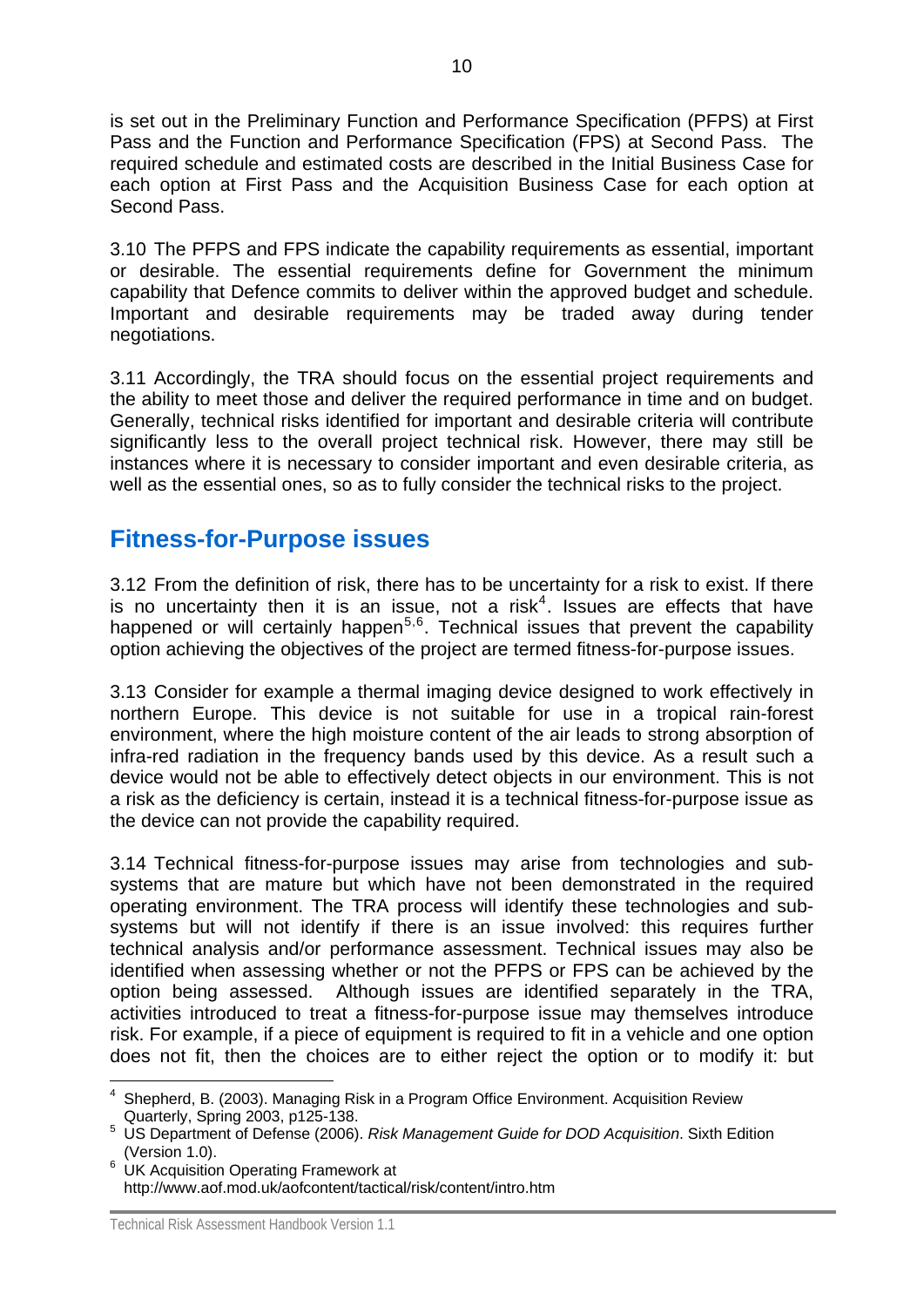<span id="page-14-0"></span>modifying the equipment may introduce a risk, as further development or integration work may be required.

3.15 Fitness-for-purpose issues are described in a specific section of the TRA document. Importantly, because issues are separate from risks, they do not affect the overall level of technical risk.

#### **Technical risk sources**

3.16 There are many potential sources of risk to a project, both internal and external, as illustrated in Figure 4 (Figure 4 is not a comprehensive list of all risk sources). The TRA addresses risks that arise from technical sources, both internally and externally sources.



|  | Figure 4: Sources of risk |  |
|--|---------------------------|--|
|--|---------------------------|--|

- 3.17 There are two broad types of risk that arise from technical sources:
	- For a technology that is still being developed there is a likelihood that the technology will not be developed in the time and funding available. This could lead to a potential impact on the required performance, cost and/or schedule. This is termed a technology risk.
	- If the sub-systems are still being developed and have not been integrated and demonstrated in the system sought or the system into the ADF, there is the likelihood that the system will not achieve the level of performance required. This could lead to a potential impact on the required performance, cost and/or schedule. This results in a technical risk.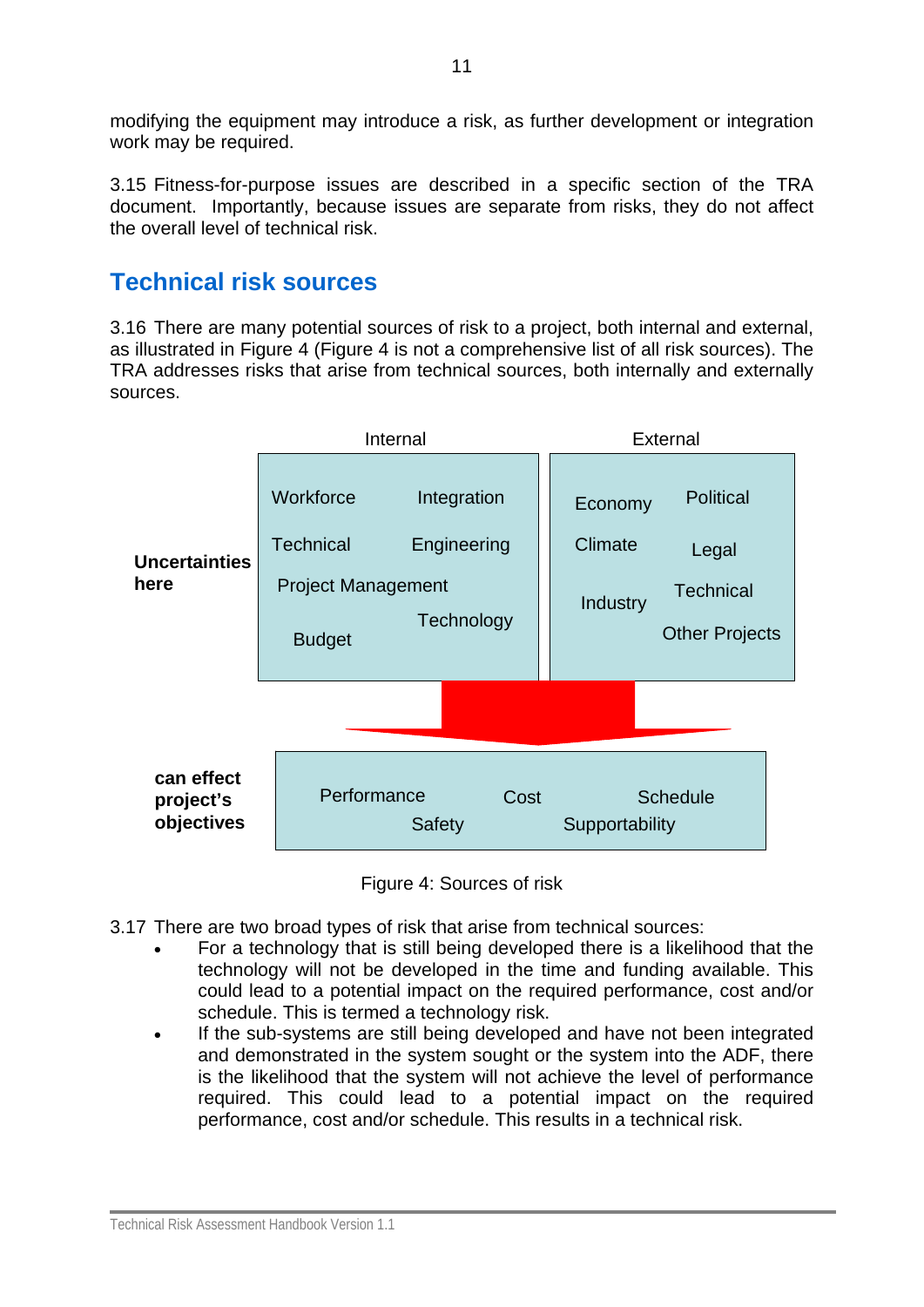<span id="page-15-0"></span>3.18 Technology risk and technical risk are therefore defined as<sup>[7](#page-15-1)</sup>:

- **Technology risk**: **'***the risk that the project will not achieve its objectives due to an underpinning technology not maturing in the required timeframe'.*
- **Technical risk**: *'the risk that the project will not achieve its objectives due to risks which arise in the integration of critical technologies, and/or sub-systems dependent on them, or to the integration of the system into the ADF'.*

3.19 The AS/NZS ISO 31000:2009 standard notes that impacts can be either negative or positive, the later commonly being referred to as opportunities. Technology opportunities are most likely to lead to greater performance than anticipated or delivery earlier than required. Where there are significant opportunities that warrant consideration by the project they should be raised in the TRA.

3.20 The TRA addresses sources of risk that arise only from technical and technology sources, while risks from other source types are assessed by other contributors to the project and integrated into the project risk management plan (eg, workforce risk, cost and schedule risks are all addressed in other risk assessments).

#### **Assessing technical risks**

3.21 Technical risks are assessed using a likelihood and consequence framework consistent with the ANS/NZS ISO 31000:2009 standard<sup>[8](#page-15-2)</sup>. In this construct, risks are described through a risk statement that identifies the risk source and the event that could impact on the project's objectives, and describes this impact. Risk statements can be expressed simply as IF…….THEN ……. statements such as:

'IF this risk event were to occur THEN it would impact on achieving one or more project objectives.'

So for example:

'IF the development of the radar is not successfully achieved, THEN this could adversely affect the ability to detect approaching air threats by the required range.'

3.22 More methodically, the risk statement can be expressed in the following form: 'There is a chance that  $\{$  Project xx... } will be affected by  $\{$ ... risk event... } leading to an impact on {… list of project objectives…}.'

Or for the example above:

'There is a chance that the radar development will not be successful leading to an impact on the required ability to detect approaching air threats by the required range. '

3.23 Risk statements constructed in this latter form help ensure that the risk is clearly described, characterised at the appropriate level to drive management action, and

<span id="page-15-1"></span> 7 These definitions have been updated from Moon, T., Smith J., Nicholson J., Fewell, S. and Duus, A. (2004). TRA Principles, Process and Practice*.* DSTO-GD-0405, to refer to the project's objectives. 8

<span id="page-15-2"></span>Standards Australia (2009) *Risk management - Principles and guidelines,* AS/NZS ISO 31000:2009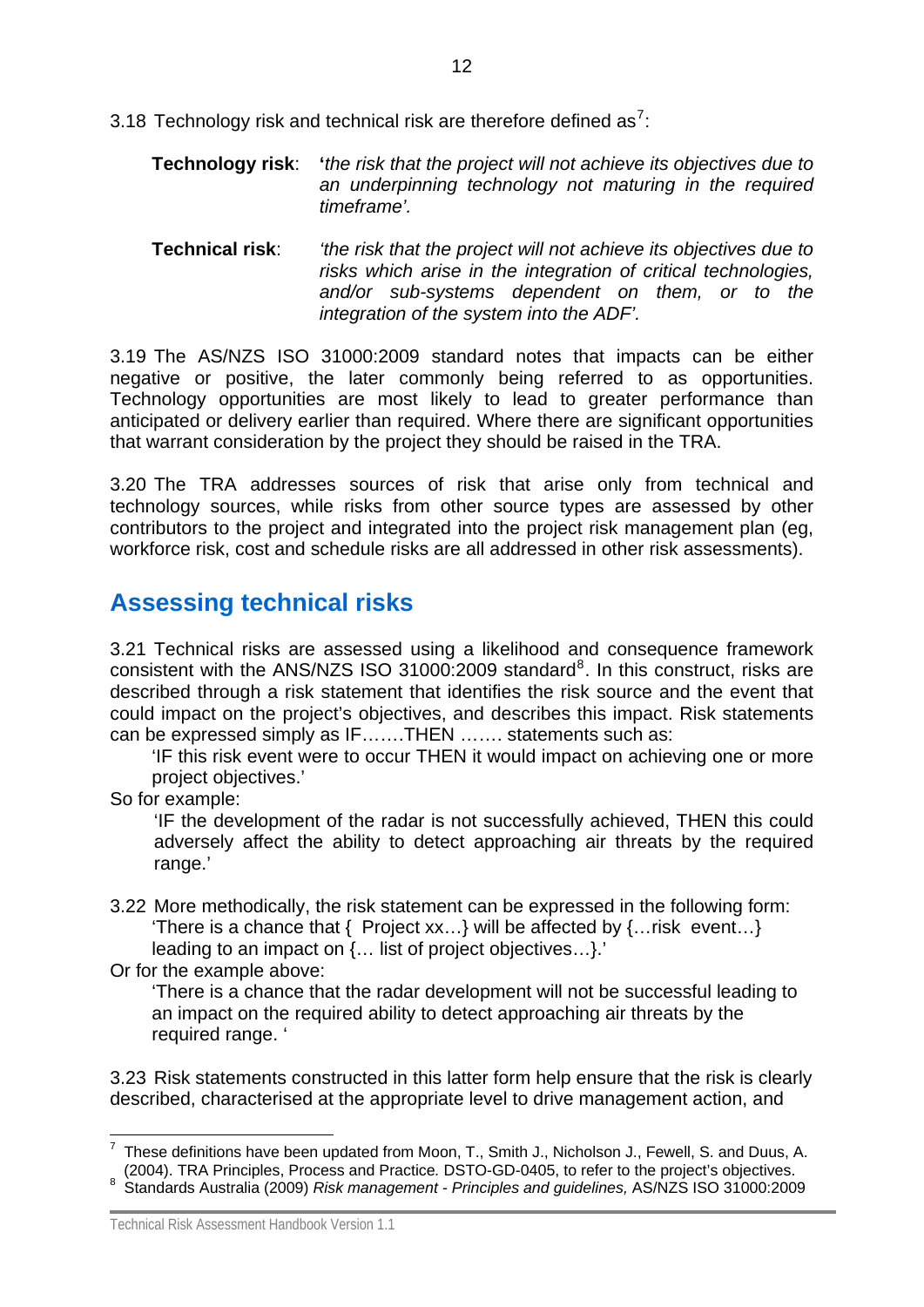<span id="page-16-0"></span>linked to the key objectives of the project. A risk event can affect more than one objective and it is important to consider and list all objectives that are impacted. The risk assessment should be based on the highest impact where multiple objectives are impacted by a particular risk.

#### **Risk criteria**

3.24 Risk criteria are used to evaluate the significance of risk. The AS/NZS ISO  $31000:2009$  $31000:2009$  standard $9$  notes that risk criteria should be adapted to meet the objectives of the organisation and of the risk assessment.

3.25 The following risk criteria have been developed to meet Defence's requirements of the TRA, that is, to identify technical risks and issues for risk treatment and issue resolution, and to inform Government of the level of technical risk in a major project<sup>[10](#page-16-2)</sup>. In some circumstances the PSTA may consider that it may be appropriate to adopt different risk criteria, such as for a highly-developmental project or for a project with significant safety risks. In those cases the PSTA may develop appropriate risk criteria in consultation with the Studies Guidance Group (SGG) of DSTO Projects and Requirements Division, who are responsible for technical risk policy and process in DSTO.

3.26 As part of the risk assessment, each risk event identified is examined to estimate the likelihood of its occurrence and its impact on the project's objectives to arrive at the risk itself. Any risk event which is assessed as having a likelihood greater than 50% is rated as *More Than Likely*, between 20-50% as *Less Than Likely,* and less than 20% as *Unlikely*.

3.27 Once the likelihood is assessed, each risk event is examined to assess the impact of the event, if it were to occur, on the project's objectives in terms of the required performance, supportability, safety, cost or schedule. The impact or consequence is expressed in terms of either *Major, Moderate or Minor* as follows:

- **Major:** significant impact on achieving the project's objectives, such as a significant reduction in performance or safety or a major shortfall in supportability.
- **Moderate:** moderate impact on achieving the project's objectives.
- **Minor:** little impact on achieving the project's objectives.

3.28 Once the likelihood and impact for an event are determined, the risk assessment is expressed in terms of high (shown in Table 1 as red), medium (yellow) or low (green) as shown in the risk matrix at Table 1.

1

<span id="page-16-2"></span><span id="page-16-1"></span><sup>9</sup> Standards Australia (2009) *Risk management - Principles and guidelines,* AS/NZS ISO 31000:2009 10 Moon, T., Smith, J. and Cook, S.C. (2005). Technology Readiness and Technical Risk Assessment for the Australian Defence Organisation. In *Proceedings of the Systems Engineering, Test & Evaluation Conference, SETE 2005 – A Decade of Growth and Beyond*, Brisbane, Queensland.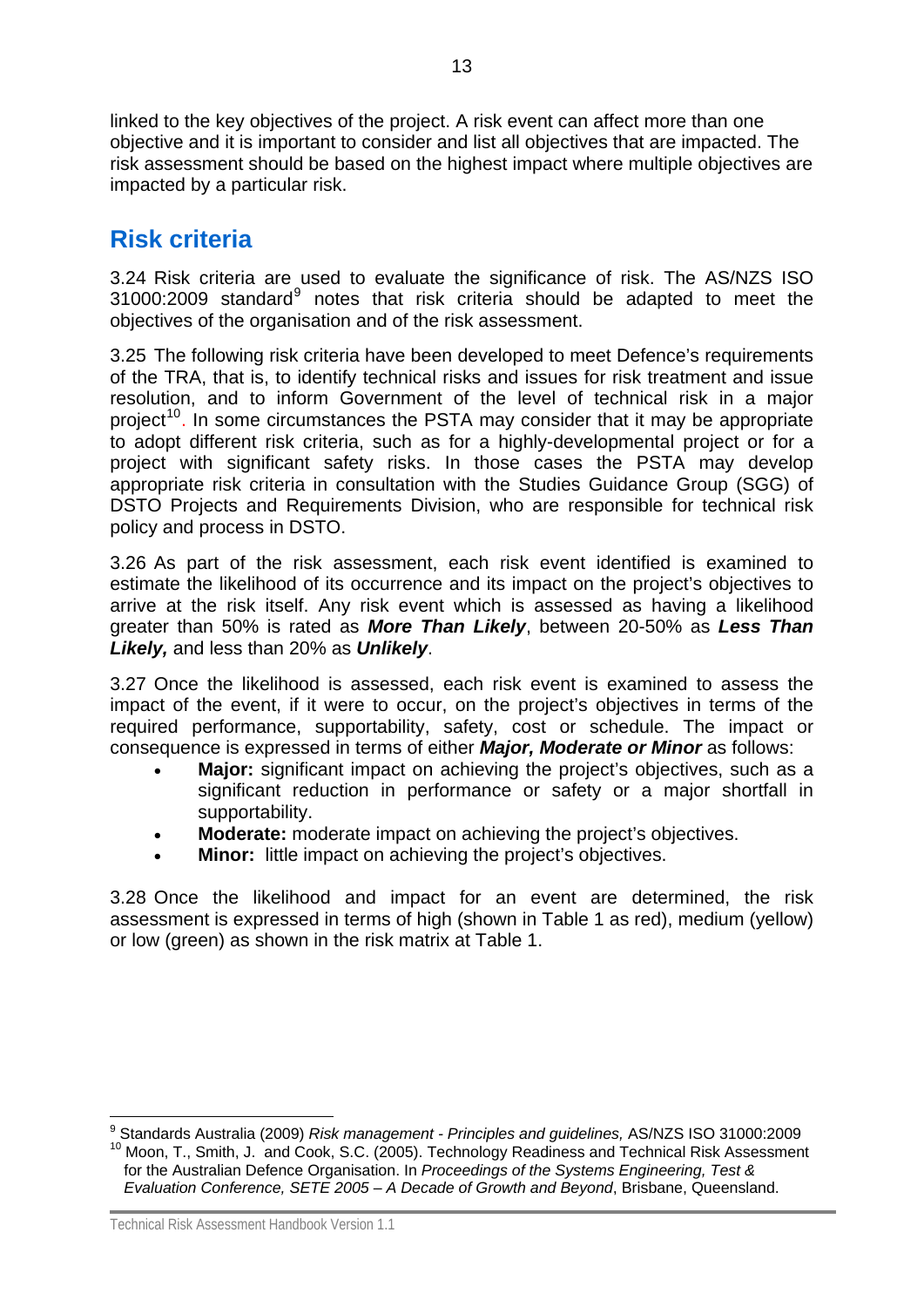<span id="page-17-0"></span>

| Likelihood                        | <b>Consequence/Impact</b>                       |               |               |  |  |  |
|-----------------------------------|-------------------------------------------------|---------------|---------------|--|--|--|
|                                   | <b>Minor</b><br><b>Major</b><br><b>Moderate</b> |               |               |  |  |  |
| <b>More Than</b><br><b>Likely</b> | <b>MEDIUM</b>                                   | <b>HIGH</b>   | <b>HIGH</b>   |  |  |  |
| <b>Less Than</b><br><b>Likely</b> | <b>LOW</b>                                      | <b>MEDIUM</b> | <b>HIGH</b>   |  |  |  |
| <b>Unlikely</b>                   | <b>LOW</b>                                      | <b>LOW</b>    | <b>MEDIUM</b> |  |  |  |

3.29 The range of technical risks is the risk profile for the project. The overall technical risk for the project as a whole should be based on a the technical risk profile, and should be assessed in terms of being *high, medium* or *low* as follows:

- **High:** the technical risk profile is such that there is significant risk to achieving the project's objectives;
- **Medium:** the technical risk profile could lead to a reasonable risk to achieving the project's objectives; and
- **Low:** the technical risk profile is such that there is little risk to achieving the project's objectives.

3.30 The approach described here has been tailored to informing decision-makers of the technical risks and issues in making capability decisions and to informing decisions on the management of those risks and issues.

#### **The use of Readiness Levels in assessing technical risk**

3.31 Technology risks arise from technologies that may not be fully developed in the time required, that is from technology immaturity. Technical risks on the other hand arise from systems that may not deliver the performance required due to technology risk or that may not be integrated into the capability or into the ADF in time, either as a consequence of technology immaturity or as a result of sub-system immaturity. The first step in assessing these risks is evaluating the maturity of the technologies and of the systems. Readiness Levels provide a standardised means to measuring this maturity.

3.32 **Technology Readiness Levels (TRL)** are used to describe the maturity of the technologies. TRLs are a 9-point scale first established by NASA for the US space program. TRLs were subsequently used by the US Department of Defense (DoD)<sup>[11](#page-17-1)</sup> and UK Ministry of Defence  $(MOD)^{12}$  $(MOD)^{12}$  $(MOD)^{12}$  to describe the maturity of technologies being developed for acquisition projects. The TRL of a technology is based on an assessment of the degree to which the technology has been demonstrated or used, as detailed in Table 2.

<span id="page-17-1"></span><sup>1</sup>  $11$  Office of the Director, Defense Research and Engineering (2009). Technology Readiness

Assessment (TRA) Deskbook, July 2009. Prepared by the Director, Research Directorate (DRD).<br><sup>12</sup> http://www.aof.mod.uk/aofcontent/tactical/techman/content/trl\_whatarethey.htm

<span id="page-17-2"></span>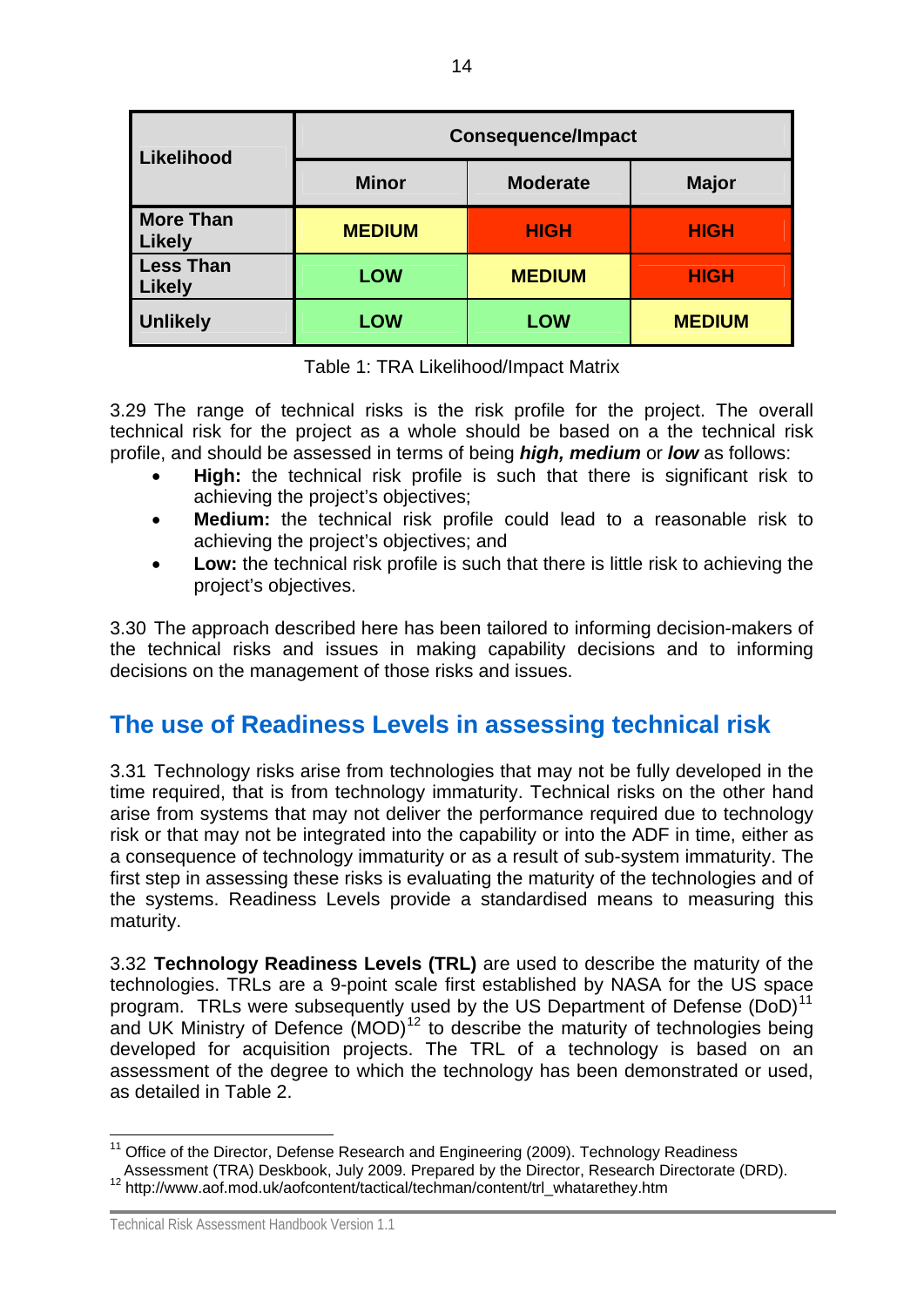| <b>Technology Readiness Description</b>                                                         | <b>Readiness Level</b> |
|-------------------------------------------------------------------------------------------------|------------------------|
| <b>Basic principles of technology observed</b><br>and reported.                                 |                        |
| <b>Technology concept and/or application</b><br>formulated.                                     | $\mathbf{2}$           |
| Analytical and laboratory studies to validate<br>analytical predictions.                        | 3                      |
| <b>Component and / or basic sub-system technology</b><br>validated in a laboratory environment. | 4                      |
| <b>Component and / or basic sub-system technology</b><br>validated in a relevant environment.   | 5                      |
| System sub-system technology model or prototype<br>demonstration in a relevant environment.     | 6                      |
| System technology prototype demonstration<br>in an operational environment.                     |                        |
| System technology qualified through test<br>and demonstration.                                  | 8                      |
| System technology qualified through<br>successful mission operations.                           | 9                      |

Table 2: Definition of Technology Readiness Levels.

3.33 As shown in Table 2, the lower the TRL the lower the technical maturity. A technology becomes a source of risk if there is a likelihood that the technology will not reach TRL 9 in time to meet the required in-service date. This likelihood is based on expert assessment and may include considerations such as  $13$ :

- Are the technical requirements known?
- What are the time and resources available?
- What is the level of difficulty in maturing the technology? Is this an extension of previously developed technology or is it leading edge technology?
- Does the system use new technology or components that have never been produced in a factory environment?
- Is a new manufacturing process or technique involved?
- What is the availability of technology expertise? Do the developers have expertise in this area? Have the developers done similar development in the past?
- Does a particular technology represent a scale-up or scale-down that has never been achieved (power density, number of sensors, etc)?
- Are there new materials being used?

3.34 Similarly, **System Readiness Levels (SRL)** are used to describe the maturity of the systems and their integration. The concept of SRLs was introduced by the UK MOD<sup>[14](#page-18-1)</sup> to overcome the limitations of TRLs, which do not address systems

<span id="page-18-0"></span><sup>1</sup>  $13$  Some of these considerations are drawn from discussion in Arena, M.V., Younossi, O., Galway, L.A., Fox, B., Graser, J.C., Sollinger, J.M., Wu, F. and Wong, C. (2006). Impossible Certainty: Cost

<span id="page-18-1"></span><sup>&</sup>lt;sup>14</sup> http://www.aof.mod.uk/aofcontent/tactical/techman/content/srl\_whatarethey.htm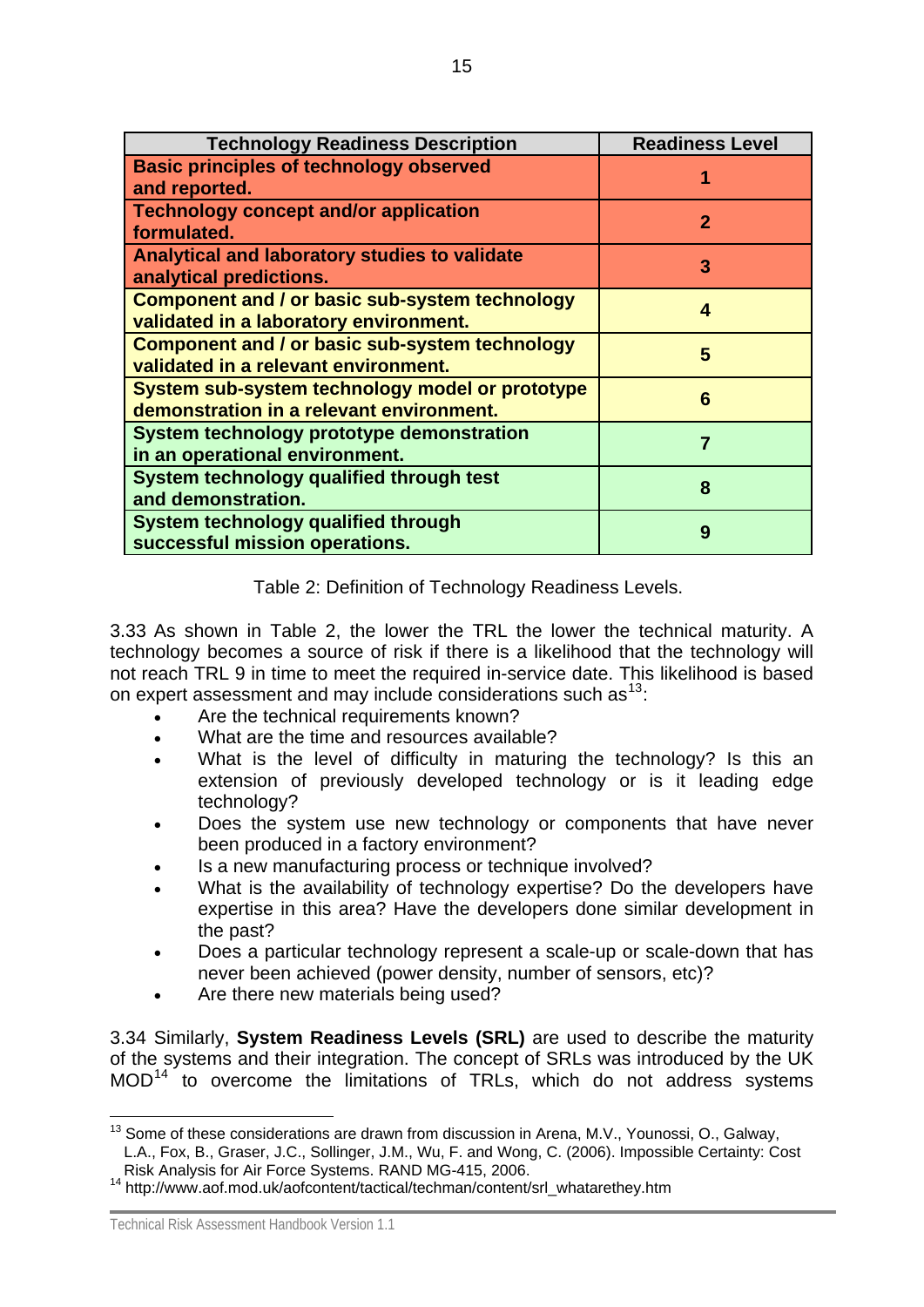integration or whether the technology will result in successful development of the system<sup>[15](#page-19-0)</sup>. DSTO has extended the descriptions of TRLs to SRLs, as shown in Table 3, to describe the technical and integration readiness<sup>[16](#page-19-1)</sup> for the purpose of technical risk assessment.

| <b>System Readiness Description</b>                                                                                           | <b>Readiness Level</b> |
|-------------------------------------------------------------------------------------------------------------------------------|------------------------|
| <b>Basic principles observed and reported.</b>                                                                                |                        |
| System concept and/or application formulated.                                                                                 | $\mathbf{2}$           |
| <b>Analytical studies and experimentation</b><br>on system elements.                                                          | 3                      |
| <b>Sub-system components integrated</b><br>in a laboratory environment.                                                       | 4                      |
| System tested in a simulated environment.                                                                                     | 5                      |
| System demonstrated in a simulated<br>operational environment, including interaction<br>with simulations of external systems. | 6                      |
| Demonstration of system prototype in an<br>operational environment, including<br>interaction with external systems.           | 7                      |
| System proven to work in the operational<br>environment, including integration with<br>external systems.                      | 8                      |
| <b>Application of the system under</b><br>operational mission conditions.                                                     | 9                      |

| Table 3: Definition of Systems Readiness Levels |  |
|-------------------------------------------------|--|
|-------------------------------------------------|--|

3.35 Some considerations in assessing whether the sub-systems will reach SRL 8/9 and be integrated into the system in time are:

- Does the system represent a new integration of standard sub-systems or integration of yet to be developed sub-systems?
- What is the level of difficulty in maturing each sub-system? Is this an extension of a previously developed sub-system or does it depend upon the development of a new sub-system (in which case there would be an associated technology risk)?
- Does the program use new components that have to be developed or that have never been produced in a factory environment?
- What is the availability of integration expertise? Do the developers have expertise in this area? Have the developers done similar development in the past?

<span id="page-19-0"></span><sup>1</sup> <sup>15</sup> Sauser, B., Ramirez-Marquez, J.E., Magnaye, R., and Tan, W. (2009). A Systems Approach to Expanding the Technology Readiness Level within Defense Acquisition. Int J. Def. Acq. Mgmt.,

<span id="page-19-1"></span><sup>&</sup>lt;sup>16</sup> Moon, T., Smith, J., and Cook, S.C. (2005). Technology Readiness and Technical Risk Assessment for the Australian Defence Organisation. In *Proceedings of the Systems Engineering, Test & Evaluation Conference, SETE 2005 – A Decade of Growth and Beyond*, Brisbane, Queensland.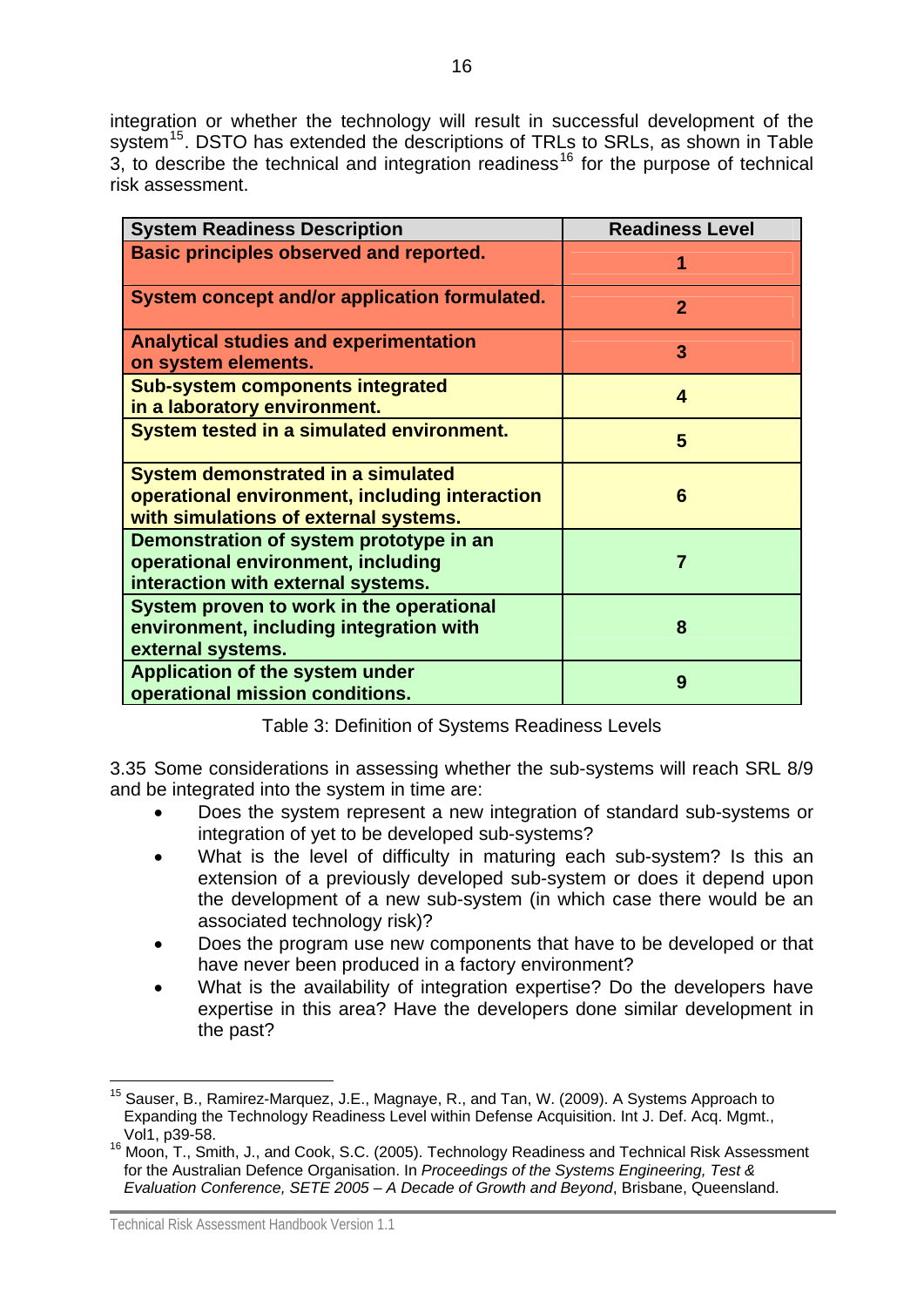<span id="page-20-0"></span>3.36 Annex C provides a more detailed description of TRLs for hardware and software, taken from the US DoD Technology Readiness Assessment Deskbook<sup>[17](#page-20-1)</sup> which also provides further information on TRLs and their use, and for SRLs. Further information on TRLs and on SRLs is also available from the UK Acquisition Operating Framework<sup>[18](#page-20-2),[19](#page-20-3)</sup>.

## **Capability option types**

3.37 The DCDH describes the following three types of capability options:

- **Off-the-Shelf options (OTS).** OTS is a system or equipment that: is already established in service; is currently in production and requires only minor modifications to deliver interoperability with the ADF; or is in service with one or more customers for the equivalent purpose. OTS options may be either military (MOTS) or commercial (COTS).
- **Modified Off-the-Shelf options (MOD-OTS).** Modified ('Australianised' or customised) OTS options may be put forward with modifications proposed to meet the particular requirements of the Australian and regional physical environments and/or the ADF's particular operational requirements.
- **Developmental options.** Developmental options pose alternatives where a significantly better outcome and/or technological warfighting advantage may be gained.

3.38 Each capability option type has its own inherent risk profile that will shape the TRI and TRA.

<span id="page-20-1"></span><sup>1</sup>  $17$  Office of the Director, Defense Research and Engineering (2009). Technology Readiness Assessment (TRA) Deskbook, July 2009. Prepared by the Director, Research Directorate (DRD). Available from https://acc.dau.mil/CommunityBrowser.aspx?id=322190&lang=en-US<br><sup>18</sup> http://www.aof.mod.uk/aofcontent/tactical/techman/content/trl\_whatarethey.htm<br><sup>19</sup> http://www.aof.mod.uk/aofcontent/tactical/techman/conten

<span id="page-20-2"></span>

<span id="page-20-3"></span>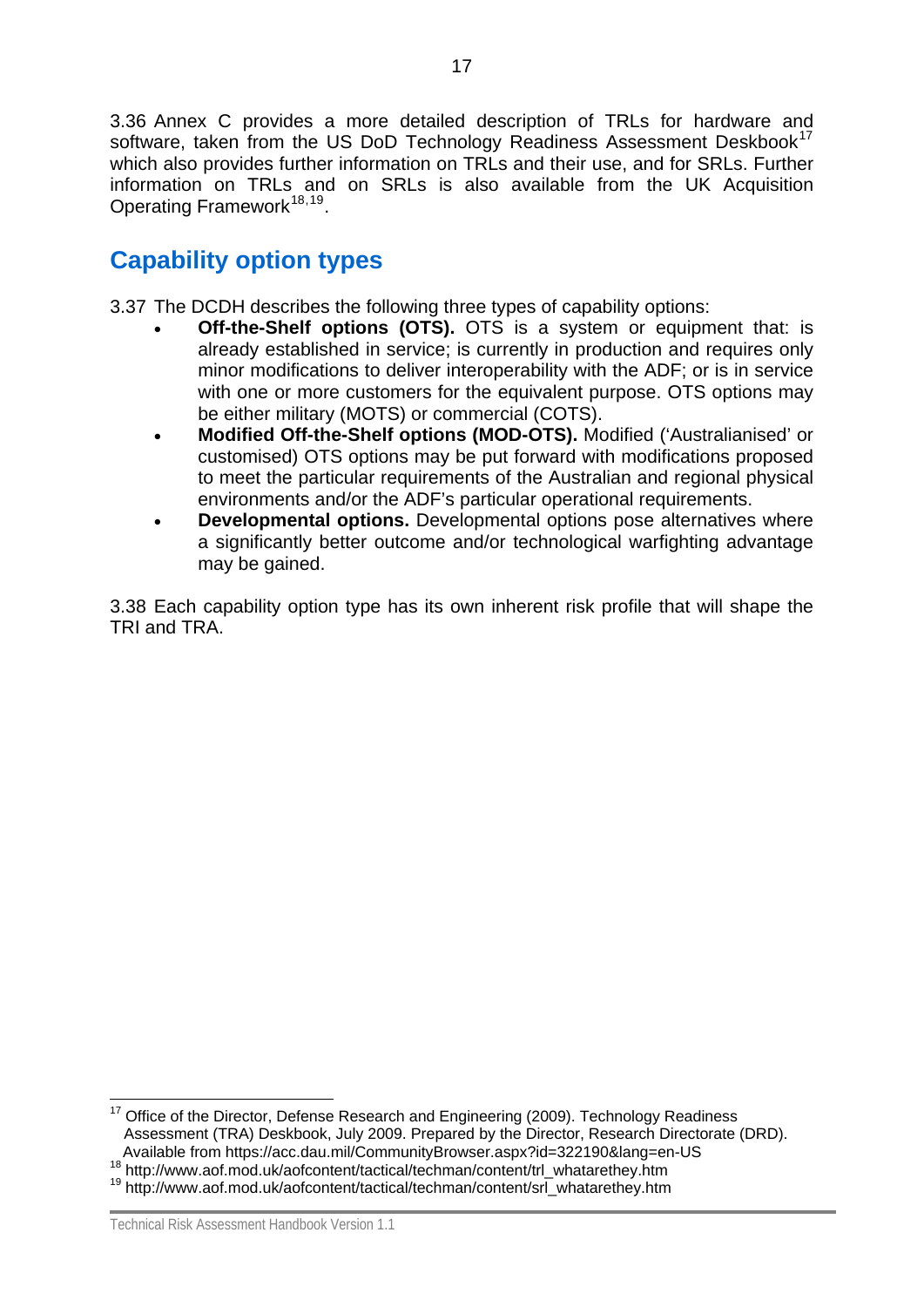#### <span id="page-21-0"></span>**Chapter 4 Developing the Technical Risk Indicator**

#### **Introduction**

4.1 The TRI informs ORC consideration of the option set to be developed for First Pass. The TRI identifies areas where the technologies are not sufficiently mature and which are likely to need risk treatment. While the TRI is not a formal risk assessment as there is unlikely to be the depth of information needed at this early stage, the TRI requires a structured process to ensure it supports the subsequent development of the First Pass TRA. As such, the TRI uses the process of considering system boundaries, identifying key technologies and the maturity of those technologies and systems. The final step is to identify those areas where there is the potential for a significant risk. A potential significant risk is one that could require risk treatment (other than just monitoring). The nature of the project (eg, scale and complexity) will have an effect on the structure of the TRI, and particularly whether the proposed option set considers MOTS/COTS options only, or includes modified or developmental options.

4.2 The TRI should identify the project's overall context, its assumptions and objectives from the Project Guidance developed by the project for the ORC, including:

- the capability options being considered;
- the capability system boundaries; and
- the other ADO systems which the capability will need to operate with and whether any of those systems are in development or acquisition.
- 4.3 For COTS/MOTS options, the TRI should identify:
	- any potential significant risks in operating or certifying the option for use in the proposed operating concept and environment; and
	- the technologies in the options that are not fit for the purpose proposed.
- 4.4 For Modified OTS options, the TRI should further identify:
	- the sub-systems that are to be adapted or upgraded and the nature of the modifications;
	- whether there are any potential significant risks in these modifications; and
	- whether there might be any potential significant integration issues arising from the modification
- 4.5 For Developmental options**,** the TRI should identify:
	- the maturity of the technologies of the key subsystems;
	- any potential significant technical risks in developing this option;
	- any potential significant integration risks for the system; and
	- any potential risk treatment strategies available.

4.6 The TRI can also comment on the fitness-for-purpose of the options, such as the suitability of the technology to meet the project's objectives in the operational environment, or the feasibility of the technology to achieve the project's objectives.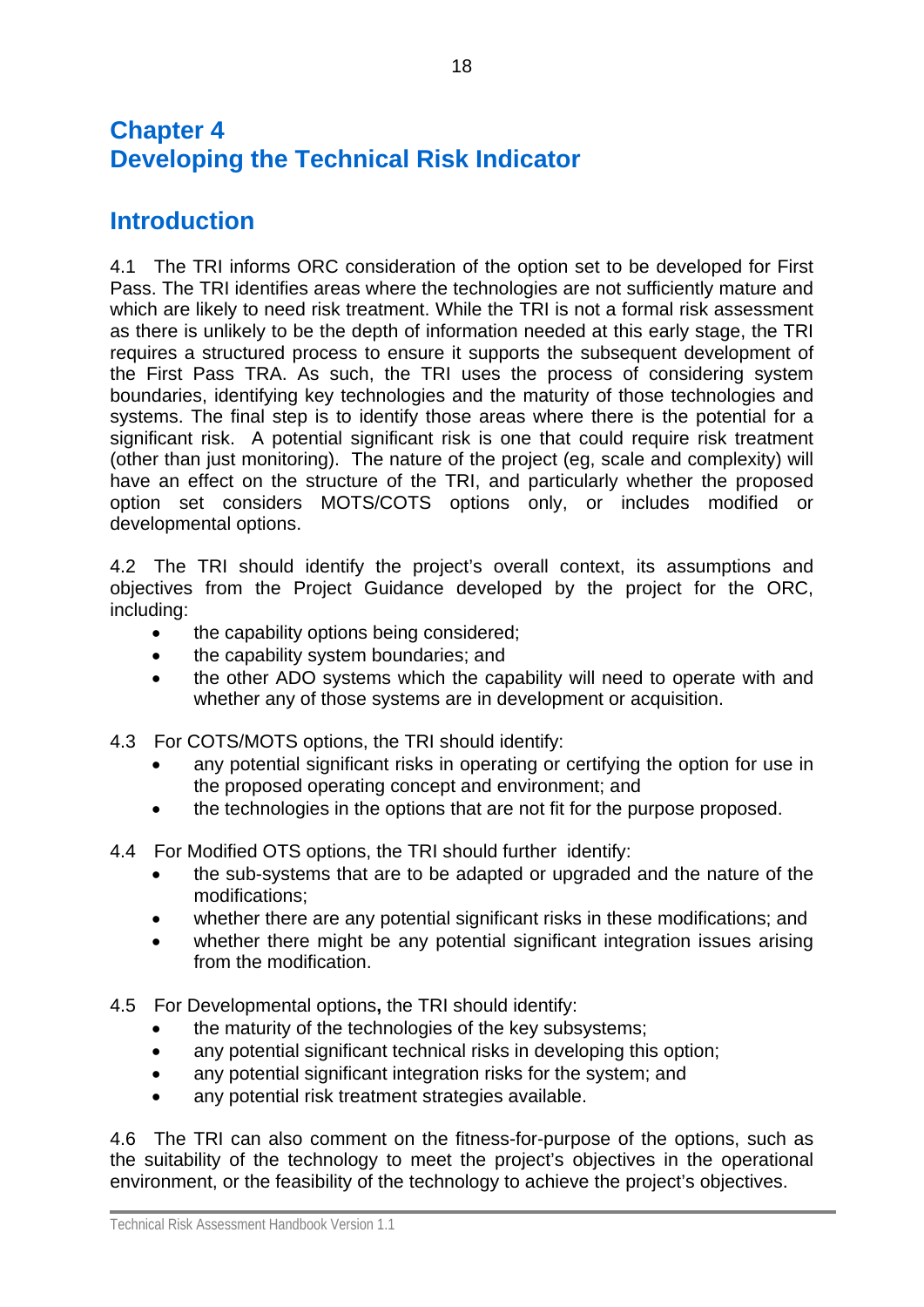<span id="page-22-0"></span>4.7 Risk treatment strategies for developmental or modified OTS options can be suggested, including the potential use of the Capability and Technology Demonstrator program or advice from the Rapid Prototyping, Development and Evaluation Program.

4.8 Finally, the TRI may also raise any technology that is being developed and which could potentially provide an option with enhanced capability or reduced cost and which could be realised in the time available. In particular if there is an option that provides a better course of action, compared to those currently being undertaken or planned, that option should be raised.

#### **TRI structure**

4.9 An indicative structure of a TRI is shown in Annex A.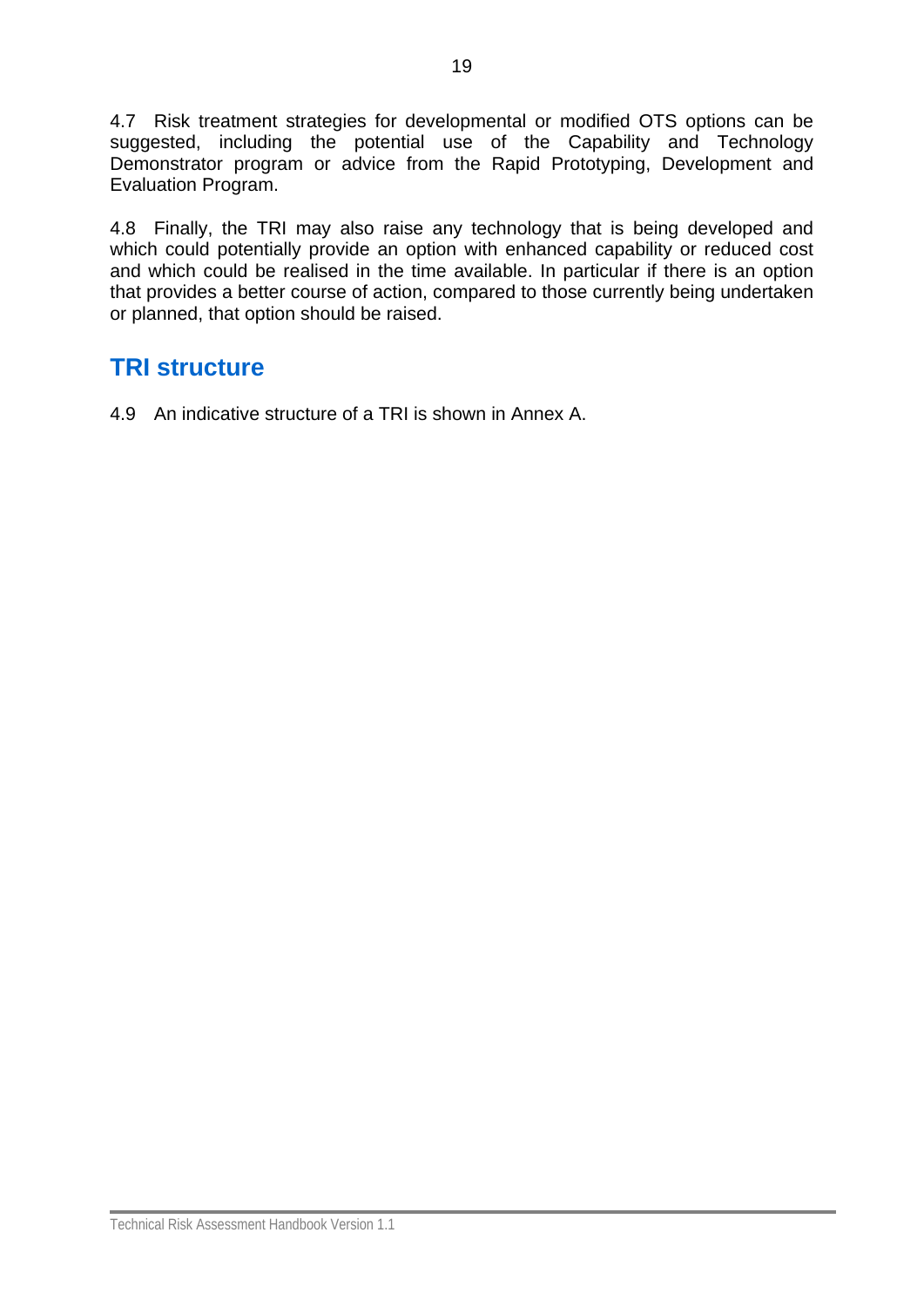## <span id="page-23-0"></span>**Chapter 5 Developing the Technical Risk Assessment**

#### **Introduction**

5.1 Most military capabilities are an amalgam of sub-systems and their underlying technologies. For this reason, the TRA process has five stages:

**Step 1:** Establish the context of use and the project objectives.

**Step 2:** Identify the sub-systems of the capability.

**Step 3:** For each sub-system, identify the key underlying technologies, their maturity (via TRLs), the likelihood that the technology will not mature in the time required by the project, the impact on the project's objectives if the technology does not mature or achieve full potential, and hence the technology risks.

**Step 4:** Consider the integration of the sub-systems and the system (via SRLs), and identify the key technical risk sources in making the sub-systems and system function as an integrated whole, and then assess the likelihood that the sub-systems or system will not be integrated in time, the impact on the project's objectives, and hence the technical risks.

**Step 5:** With the technology and system level risks identified, make an assessment of the overall level of technical risk to the project.

## **Step 1 - Establish the context of use**

5.2 The first step in risk assessment is to establish the context of use in such a way as to support the assessment of the technical risks. This will be based on the ADF requirement for use of the system as set out in the project's objectives. This should identify the capability sought, the assumptions involved, and the missions required to be performed.

5.3 At project inception, the context of use is the statement of capability need. At the start of a project the Project Guidance from the ORC provides the essential criteria and the Initial Operational Capability and Final Operational Capability. As the project develops further, the development and refinement of the POCD and PFPS at First Pass, and of the OCD and FPS at Second Pass, will provide a detailed context of use that will in turn provide the necessary background information and permit an increasingly refined assessment of the technical risks for the project. The context for use includes the missions that the capability is required to perform, the level of performance required, what other current and future ADF units and systems that this capability needs to work with to achieve those missions, and its supportability over its required life.

5.4 **Establish the system boundaries.** The system boundaries are established from the context of use for the project. It is important to define what is being acquired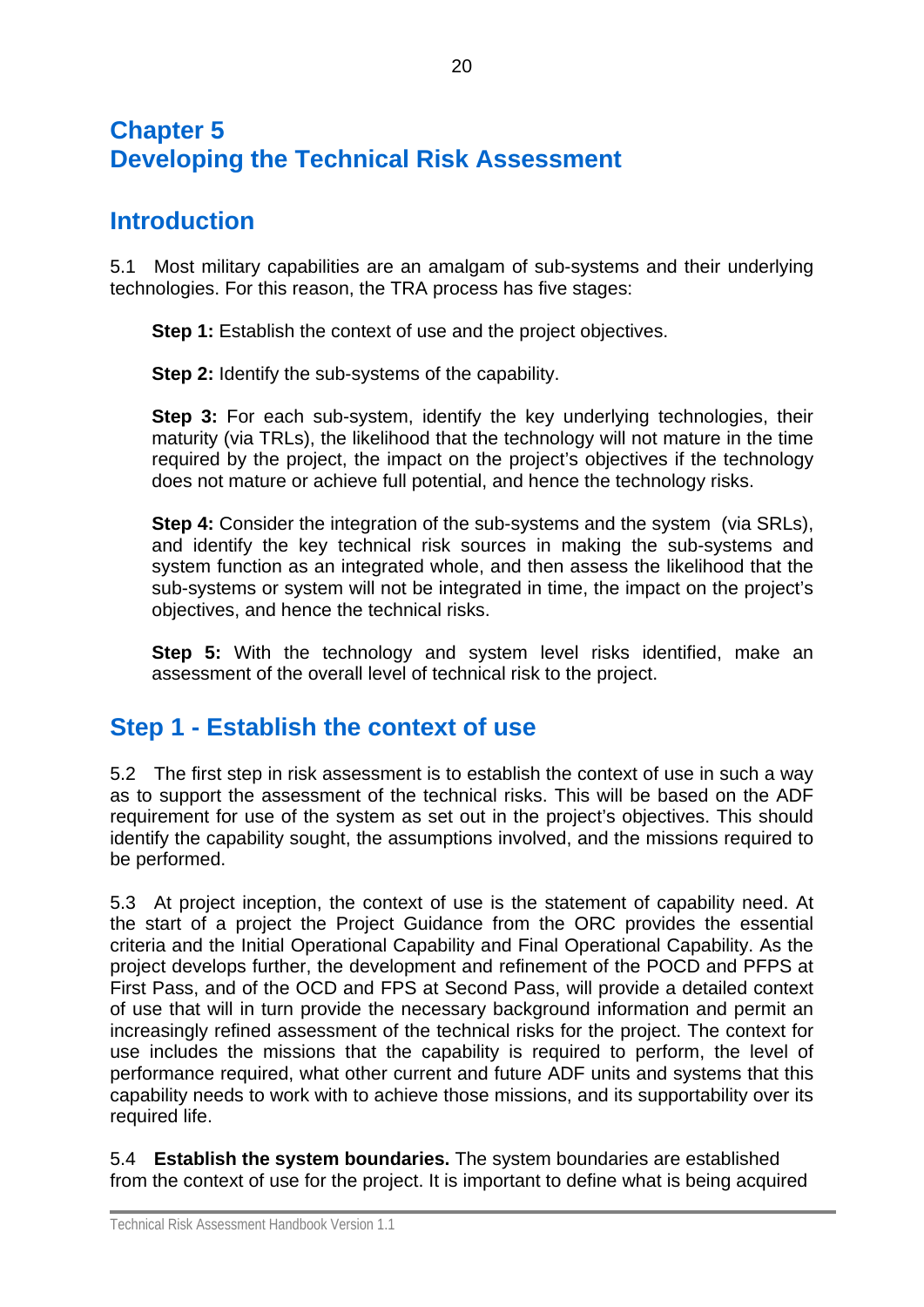<span id="page-24-0"></span>in this project, what is not included in the system, and which other Defence systems this capability will need to operate with.

5.5 **External context.** The external context is the external environment in which the capability to be acquired will operate. The external context can include:

- the legal, regulatory, geophysical and climatic environments, spectrum management; and
- other systems that the capability will operate with, including weapon systems, current ADF systems, future ADF systems being acquired through major projects, data links, communication flows, standards etc.

5.6 **Identify objects which pass across boundaries.** Include any objects (including information and data) which flow into and out of the system, their nature and how they may change or be changed by the system. This will help identify the dependencies of the proposed capability on other systems. Examples might include the provision of data from off-board targeting and command and control assets; or weapons, logistic supplies, training or communications bearers not included in the scope of the project.

5.7 Once the dependencies have been identified, an analysis of the project requirements can be conducted. This analysis should ensure that requirements that address any significant interactions with the external environment such as for interoperability with other ADF systems have been explicitly identified.

5.8 The TRA should also identify the dependencies upon other projects as these may be a source of risk. For example, consider a project acquiring a new weapon system for an aircraft that is having its combat system upgraded through another project. If the new weapon can be integrated into the aircraft only if the upgrade is successful, then the risk of the upgrade becomes a risk to the weapon system<sup>[20](#page-24-1)</sup>.

## **Step 2 - Identify the sub-systems**

5.9 The capability system being proposed should be broken down into its subsystem elements to guide the understanding and analysis of the underpinning technologies. The PSTA should develop a high-level description of a system and its sub-systems to assist with the subsequent analysis process.

5.10 For example, consider a project acquiring a weapon for an aircraft. The capability comprises the aircraft that will carry and control the weapon, as well as the weapon itself and the aircraft's support systems. Figure 5 depicts the high-level breakdown for this capability, and shows the systems to be acquired by the project in green and the systems that the capability has to interact with in blue<sup>[21](#page-24-2)</sup>.

Technical Risk Assessment Handbook Version 1.1

1

<span id="page-24-2"></span><span id="page-24-1"></span><sup>&</sup>lt;sup>20</sup> Note that if the weapon is not to be integrated there is no technical risk as there is no dependency.<br><sup>21</sup> Note that it is possible to broaden the system further beyond the aircraft if it is deemed appropriate, The matric possible to broaden the system further beyond the aircraft if it is deemed appropriate,<br>eq if the weapon is capable of third party targeting, or inclusion of the logistics support system.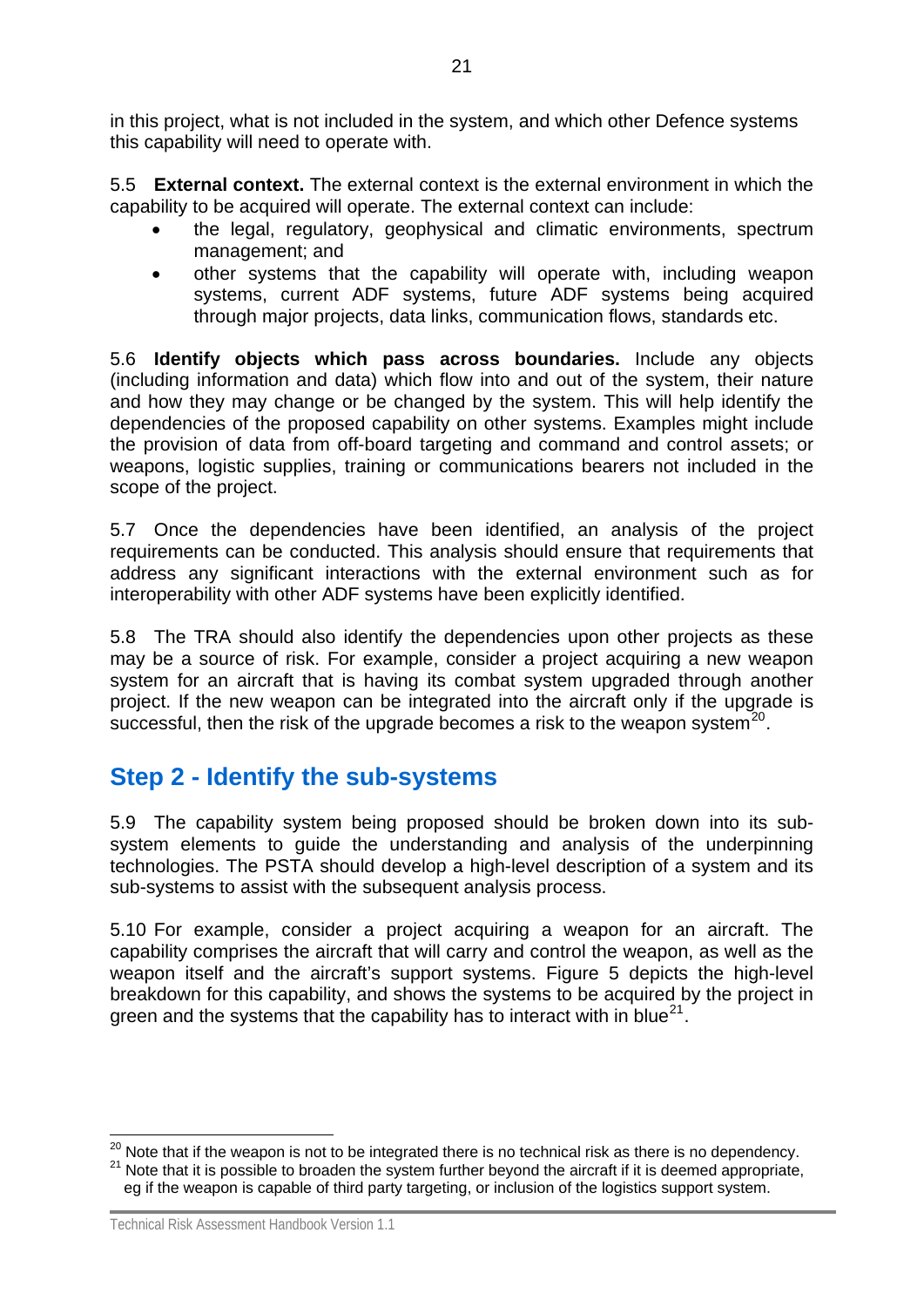<span id="page-25-0"></span>

Figure 5: Aircraft weapon system breakdown.

5.11 For an Information and Communication Technology system the sub-systems might include:

- the applications;
- the hardware;
- the human-machine interface; and
- the data links/networking environment.

5.12 While the examples shown here use a system-breakdown approach to identify the underlying technologies, a functional- or process-breakdown can also be used, either instead of the system-breakdown or to supplement it.

5.13 Where a system-breakdown is used, it should be based on the Work Breakdown Structure developed by the project, as set out in the POCD and OCD for First and Second Pass respectively. The system-breakdown can be extended to include areas such as supportability, obsolescence, etc if necessary to address specific technical risk areas. If the options represent different systems or perform different functions, this step may need to be conducted for each of the options.

## **Step 3 - Assess the technology risks**

5.14 Once the sub-systems have been identified, the next step is to identify the technologies that need to be delivered for each sub-system to work. This will lead to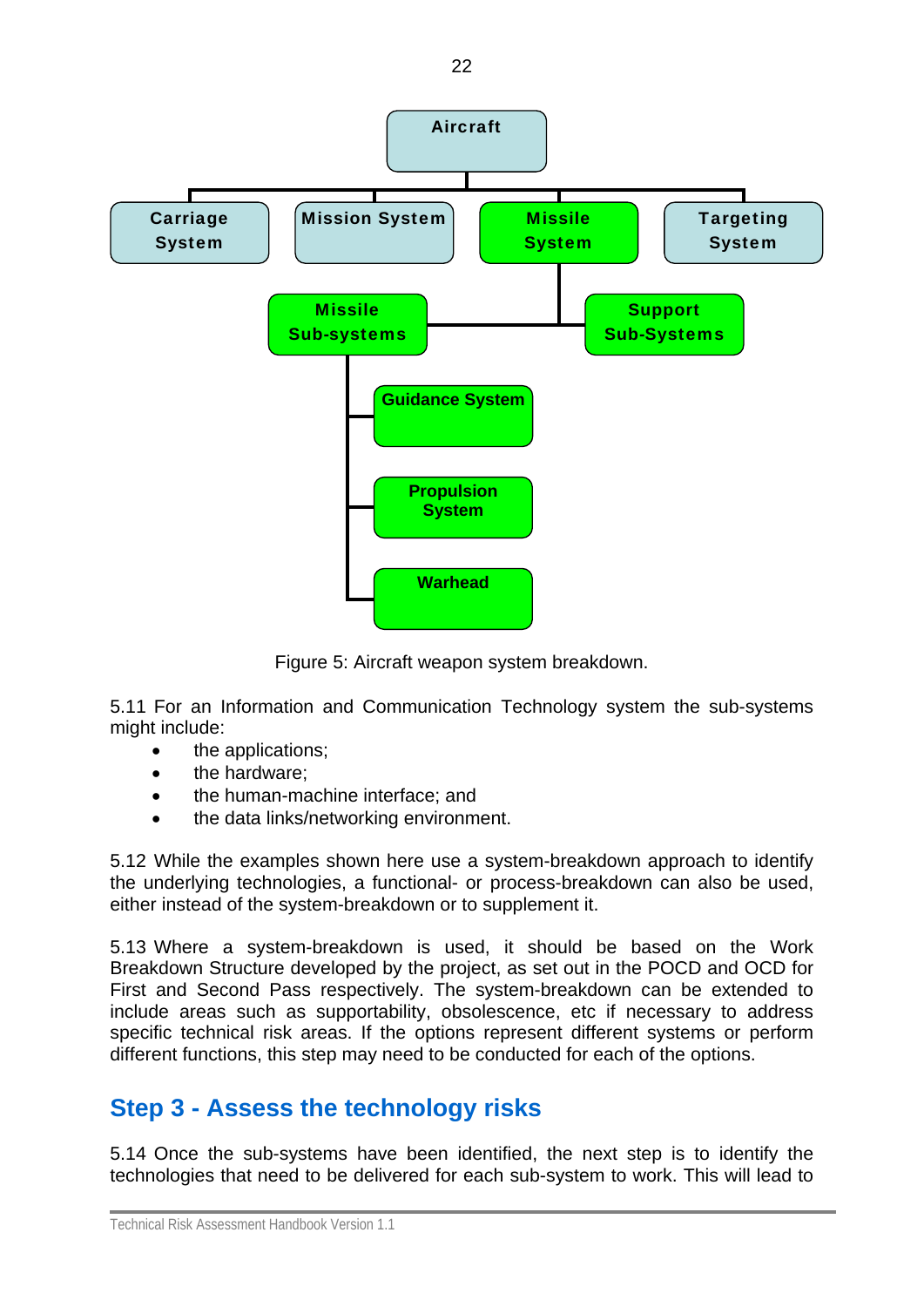a list for each sub-system of the technologies required to enable that sub-system to work.

5.15 **Evaluate the maturity of each technology**. The TRLs defined in Table 2 form the basis for assessing a technology's maturity. Each contributing technology for each sub-system should be examined to assess its maturity and these assessments should be recorded in the TRA.

5.16 **Identify candidate technology risk events**. If the TRL of a component technology is assessed as 9, then no further development is required. Accordingly this technology is not a source of technology risk, although it can still lead to a technical or integration risk. On the other hand, component technologies that are assessed as TRL less than 9 are potential sources of technology risk. The PSTA should then assess the likelihood that the technology will not be developed to TRL 9 to meet the required in-service date and acquisition schedule, using historical precedence and/or expert judgement. If this is a possibility, then this is a risk source. The likelihood is assessed as either *More Than Likely*, *Less Than Likely* or *Unlikely,* as described in paragraph 3.26.

5.17 Once the technology risk sources have been identified, the next activity is to assess the impact on achieving the project's objectives if the risk event were to happen, and hence the level of risk. This leads to a risk statement along the lines of:

'There is a chance that the sub-system will not mature sufficiently in the required time, which could impact the project's requirements.'

5.18 These technology risks are then set out using the format at Table 4. As shown in the Table, an estimate of the likelihood can be provided where there is sufficient confidence, either as a point estimate or as a range.

| <b>Technology</b> | <b>TRL</b> | <b>Development</b><br>required                          | Likelihood<br>Οf<br>technology<br>not maturing<br>in time <sup>1</sup> | Impact on<br>project's<br>objectives <sup>2</sup> | Risk <sup>3</sup> |
|-------------------|------------|---------------------------------------------------------|------------------------------------------------------------------------|---------------------------------------------------|-------------------|
| <b>Battery</b>    | 9          | Same battery<br>proven in service<br>on another missile |                                                                        |                                                   | Nil               |
| Guidance<br>set   | 5          | Shock resistance<br>still to be<br>demonstrated         | <b>UNLIKELY</b><br>$(10-15%)$                                          | Moderate<br>(Could delay<br>schedule)             | Low               |

Notes.

1. Likelihood is assessed as More Than Likely, Less Than Likely or Unlikely.

2. Impact is assessed as Minor, Moderate or Major.

3. Risk is assessed as Nil, Low, Medium or High.

Table 4: Table of technology risks.

5.19 The Technology Risk table is developed for each option and included as an annex in the TRA. Where the technologies are the same for each option, the risk identification can recorded in the one table.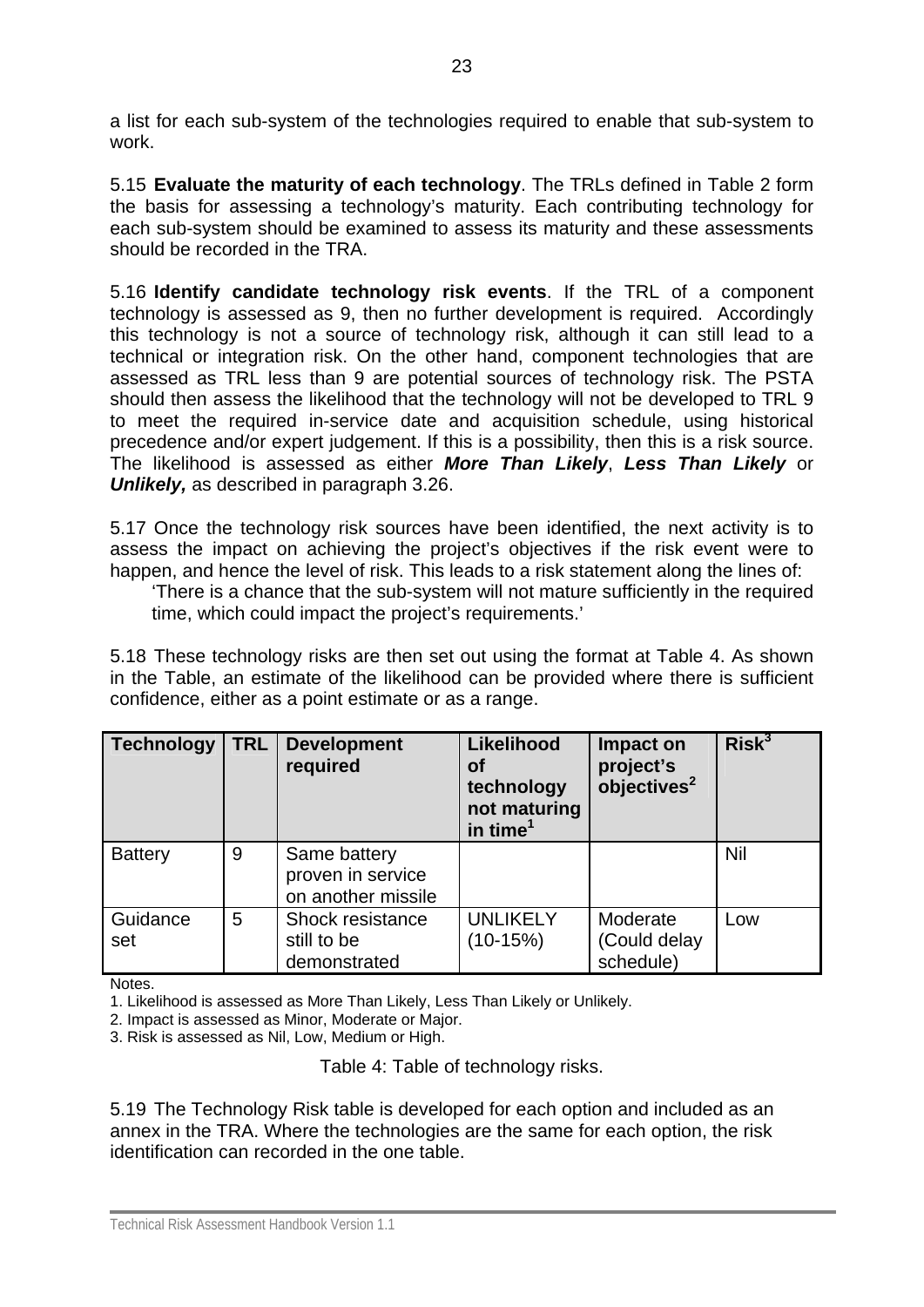<span id="page-27-0"></span>5.20 A list of considerations that may help identify potential sources of technology risk is in Annex C.

## **Step 4 - Assess the technical risks**

5.21 **Evaluate the maturity of the sub-systems and system as a whole**. The SRLs defined in Table 3 form the basis for assessing a sub-system's maturity. Determining SRLs involves understanding:

- the maturity of each individual technology (TRL);
- the objects that cross the system boundaries;
- the maturity of the process of integrating the component technologies together into the required sub-system; and
- the maturity of the process of integrating the system into the ADF.

5.22 **Identify candidate technical risk events.** For those sub-systems assessed to have an SRL of less than 9, use historical precedent and expert judgement to assess the likelihood that the sub-systems will not mature to SRL 9 in the time available. If this is a possibility, then this is a risk source.

5.23 Once the sub-system risks have been identified, the next activity is to assess the impact from the risk sources on the capability option achieving the project objectives and thence the overall risk level of the event. This assessment requires judgements on:

- how much development is required for this sub-system to meet the requirement;
- estimating the likelihood that the sub-system will not be developed and integrated in the time required; and
- the impact on the project's objectives.

5.24 The level of detail required to accurately evaluate SRLs often only emerges in the response to the tender process, which occurs between First and Second Pass. Additionally further system risks may be identified which were previously unrecognised, while some risks that may have been identified earlier may no longer be relevant, or may have become issues.

5.25 The final activity is to assess the potential impact of the risk sources on the integration and interoperability of the capability option with other ADF capabilities as identified by the project's objectives. This assessment requires judgements on:

- how much development is required for this system to meet the requirements:
- how much development is required for any other systems;
- estimating the likelihood that the system will not be developed and integrated into the ADF in the time required; and
- the impact on the project's objectives.

5.26 The identified technical risk events should be described in sufficient detail so that project staff and other stakeholders are able to understand the underlying technology risks and their level and likelihood, so that the project is able to develop appropriate risk treatment strategies.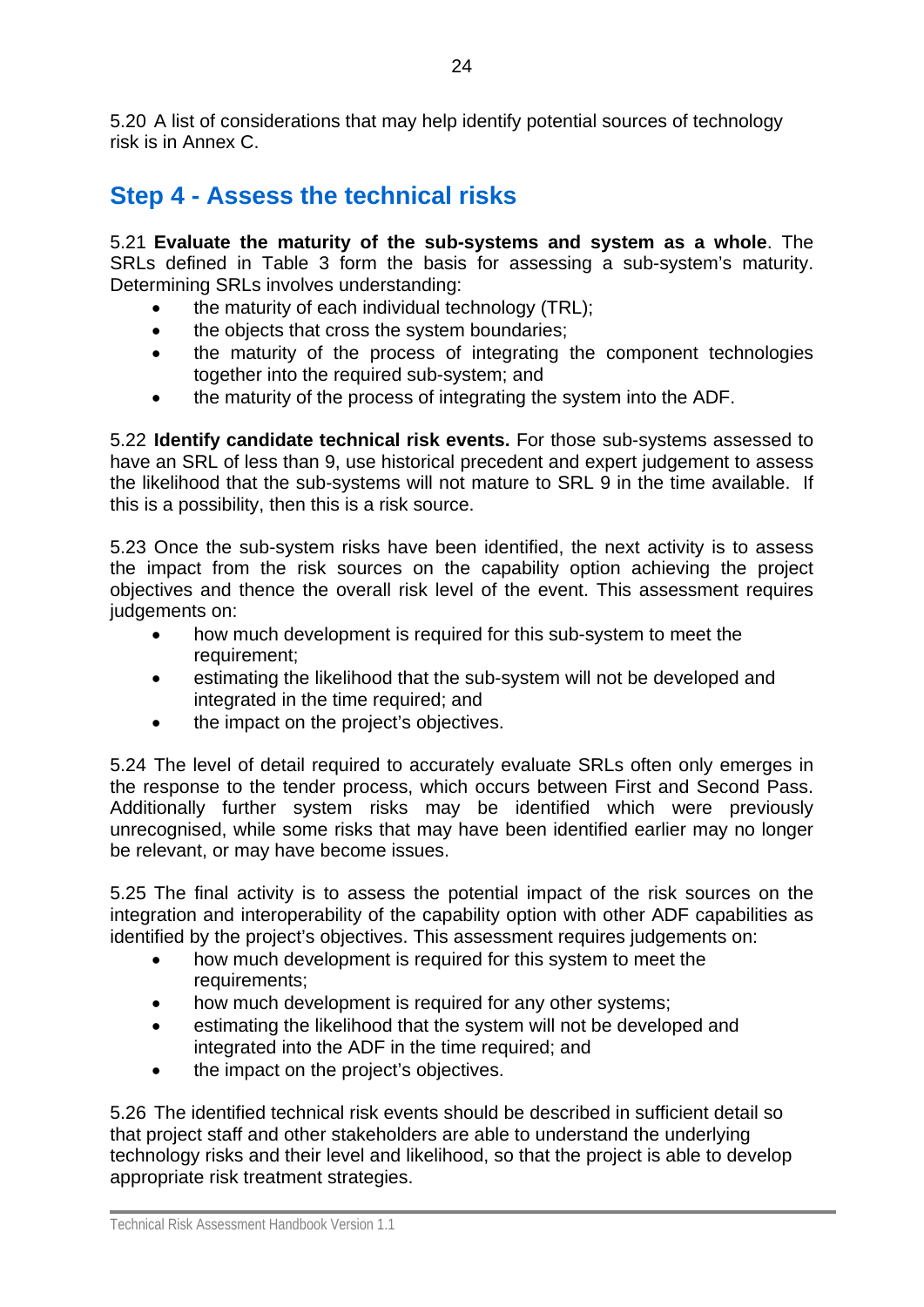5.27 These technical risks are then set out using the format at Table 5. This table is incorporated for each option in an annex in the TRA and the significant technical risks are described in a section in the TRA. For MOTS/COTS solutions with subsystems with fully mature technologies, the second and third columns can be omitted.

| Sub-<br>system | <b>Technologies</b><br>in each sub-<br>system | <b>TRL</b> | <b>SRL</b>     | <b>Integration Likelihood</b><br>required            | of not being project's<br>integrated<br>in time $^{\mathsf{1}}$ | Impact on<br>objectives <sup>2</sup> | Level of<br>$ {\sf Risk}^3 $ |
|----------------|-----------------------------------------------|------------|----------------|------------------------------------------------------|-----------------------------------------------------------------|--------------------------------------|------------------------------|
| Guidance       | <b>Battery</b>                                | 9          | 5              | Guidance                                             | Less than                                                       | Moderate                             | <b>MEDIUM</b>                |
| System         | Guidance set                                  | 5          |                | set to be                                            | likely (30%)                                                    |                                      |                              |
|                | etc                                           |            |                | integrated                                           |                                                                 |                                      |                              |
| etc            |                                               |            |                |                                                      |                                                                 |                                      |                              |
| <b>System</b>  |                                               |            |                |                                                      |                                                                 |                                      |                              |
| Missile System |                                               |            | $\overline{7}$ | Integration<br>with<br>aircraft<br>mission<br>system | Less than<br>likely<br>$(30-50%)$                               | Major                                | <b>HIGH</b>                  |

Notes.

1. Likelihood is assessed as More Than Likely, Less Than Likely or Unlikely.

2. Impact is assessed as Minor, Moderate or Major.

3. Risk is assessed as Nil, Low, Medium or High.

#### Table 5: Table of technical risks

5.28 A list of considerations that may help identify potential sources of technical risk is in Annex C.

5.29 The significant risks are reported in the TRA in the format in Table 6. The assessment of whether a risk is significant and should be reported in the TRA will depend upon the risk level, the likelihood and impact, and the overall risk profile of the project. It is suggested that the emphasis should be on those risks that should be actively treated (that is other than monitored).

| <b>Project Objective</b>                       | <b>Risk Description</b>           | Likelihood          | <b>Impact</b> | <b>Risk</b><br>Level |
|------------------------------------------------|-----------------------------------|---------------------|---------------|----------------------|
| Ability to detect aircraft<br>up to x km       | Radar<br>performance              | Less than<br>likely | Moderate      | <b>MEDIUM</b>        |
| Must be able to carry<br>air-to-surface weapon | Weapon carriage                   | Less than<br>likely | Moderate      | <b>MEDIUM</b>        |
|                                                | Certification of<br>new interface | More than<br>likely | Major         | <b>HIGH</b>          |

Table 6. Description of significant technical risks in the TRA.

5.30 **Is it a technical risk?** In deciding whether a proposed risk is actually a technical risk the following checklist should be considered: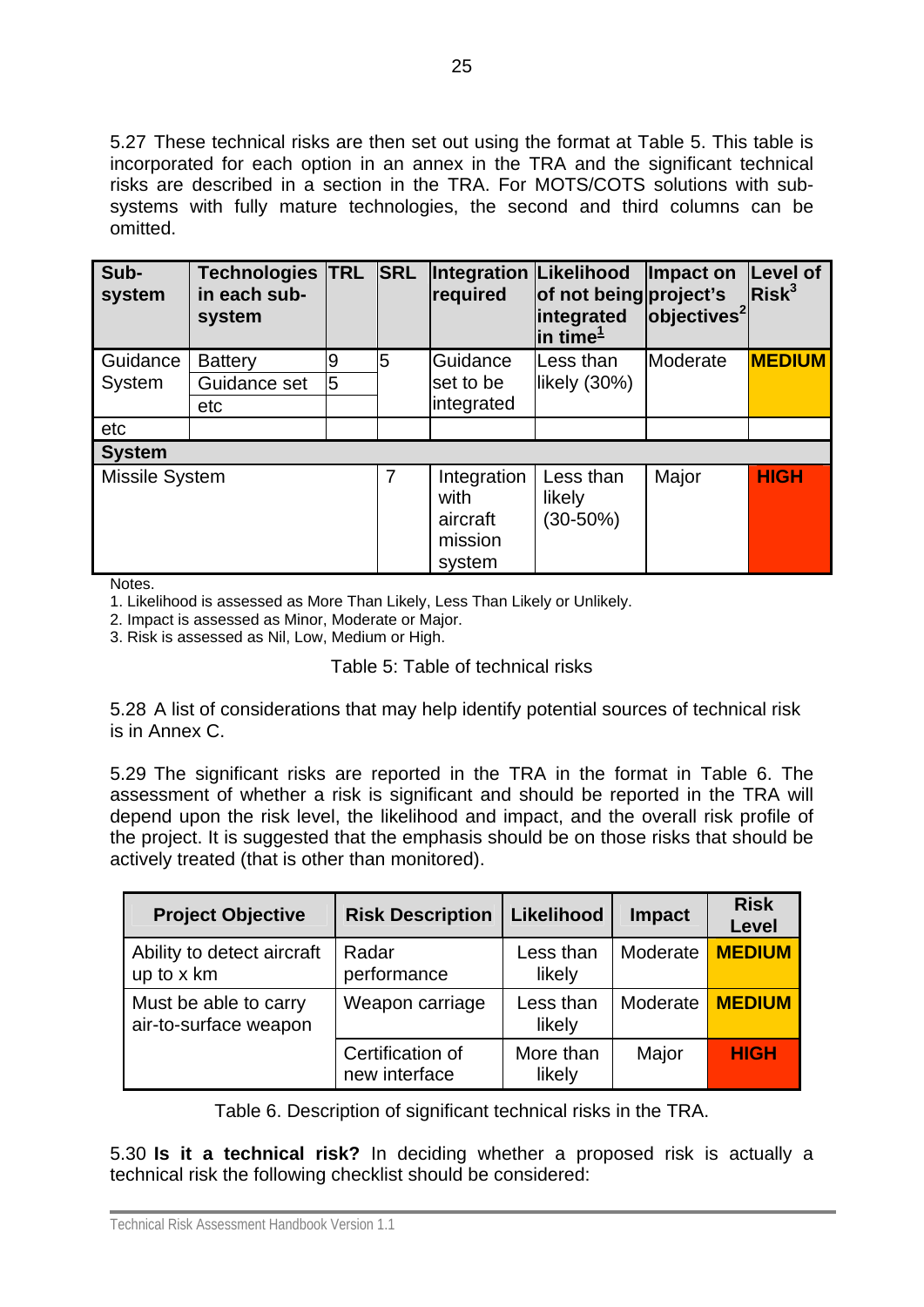- <span id="page-29-0"></span>• Is the source of the risk due to technology immaturity or system integration immaturity?
- Is there uncertainty?
- What further research or development is needed to mature the technology of the sub-system or the integration of the system?
- Can the risk be treated primarily through programmatic means, eg changes to the work breakdown, tasks/activities and schedule logic? If so it is unlikely to be a technical risk.

5.31 **Dealing with unknowns**. Assessing technical risks is inherently about dealing with uncertainty. However, in some cases there may be no knowledge at all of a subsystem, making it difficult to undertake an assessment. For example, the project may not have made a selection of the electronic warfare (EW) system for a platform and the risk is that the EW system will not be integrated into the combat system in time. While the draft TRA is being developed, these potential risk events can be described as unknown in order to flag that risk treatment is required, namely to obtain the necessary information to enable a complete assessment to be conducted. For the endorsed TRA and particularly for the Second Pass TRA, it is desirable to provide a more useful assessment than unknown.

5.32 There are two practical approaches to handling a shortfall of information:

- **Either** assume that the risk event is more than likely to occur, and then assess the impact and hence the risk. Thus risk events which have major or moderate impact on project outcomes will be assessed as high risk, while risk events that have minor impact can be assessed as medium. This is a worst-case assessment.
- **Or** consider the range of possible options and assess whether the risks are different across the range. So in the example of an EW system for a platform, it might be possible to assess for those EW systems that have already been integrated into the combat system that the technical risk is low, while for those other options which have not already been integrated into the combat system the risk might be high.

#### **Step 5 - Determining overall risk level**

5.33 The risk profile can be summarised using either the format at Table 7 or at Table 8. The Tables include the overall technical risk level as defined in paragraph 3.29.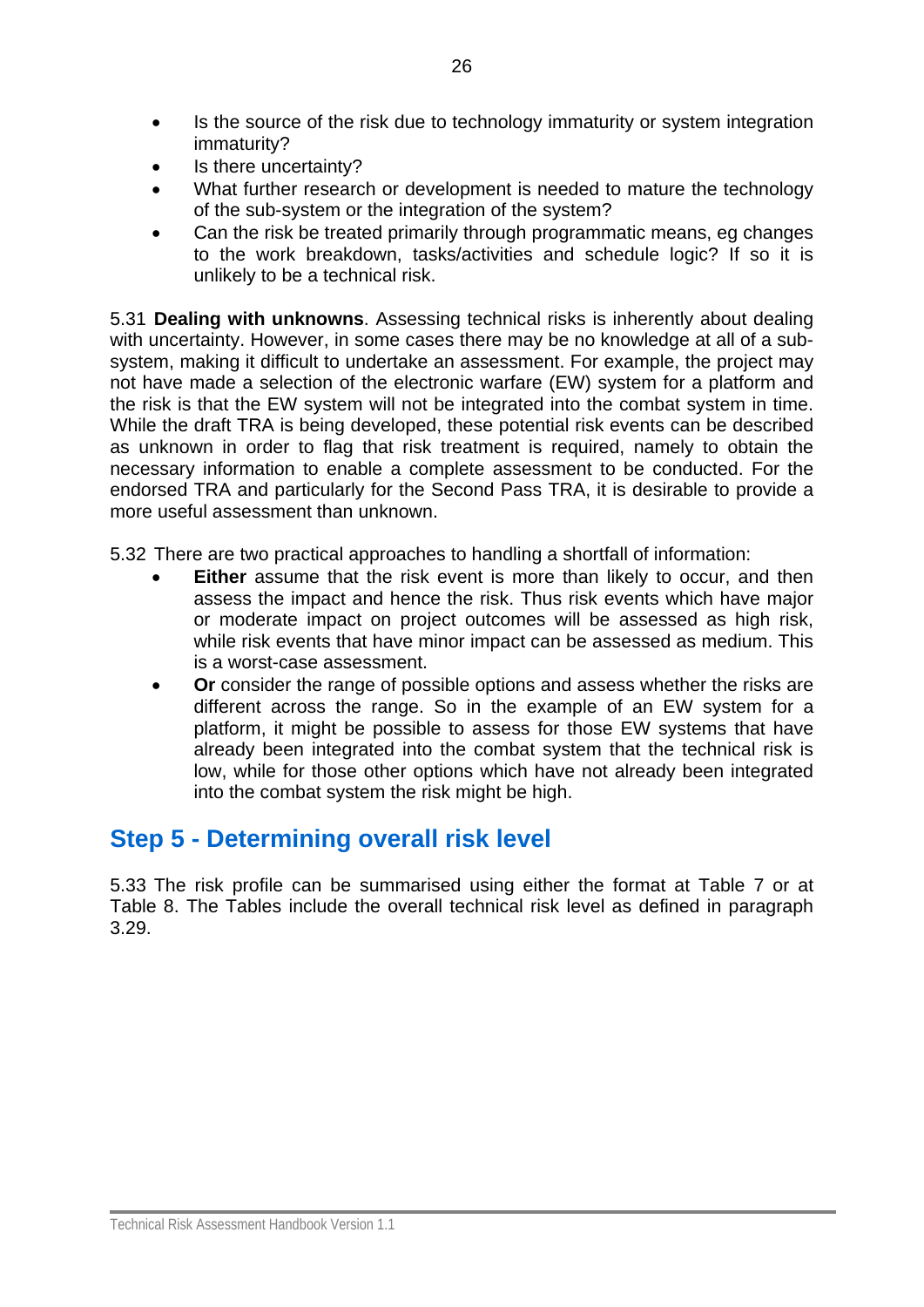<span id="page-30-0"></span>

| <b>Project AIR 1234 TRA Summary</b>           |                                 |                                                          |                             |  |  |  |
|-----------------------------------------------|---------------------------------|----------------------------------------------------------|-----------------------------|--|--|--|
| Likelihood                                    |                                 | <b>Consequence/Impact</b>                                |                             |  |  |  |
|                                               | <b>Minor</b><br><b>Moderate</b> |                                                          | <b>Major</b>                |  |  |  |
| <b>More Than Likely</b>                       |                                 | <b>Radar</b><br>development                              | <b>Corrosion</b><br>control |  |  |  |
| <b>Less Than Likely</b>                       | <b>Weapon</b><br>integration    | <b>Engine</b><br>development,<br><b>blast protection</b> |                             |  |  |  |
| <b>Unlikely</b>                               | <b>Airframe</b><br>development  |                                                          |                             |  |  |  |
| <b>Overall Technical</b><br><b>Risk Level</b> | <b>HIGH</b>                     |                                                          |                             |  |  |  |

Table 7: The risk profile as a matrix.

| <b>Project AIR 1234 TRA Summary</b> |                     |                 |                   |  |
|-------------------------------------|---------------------|-----------------|-------------------|--|
| <b>Risk Event Title</b>             | Likelihood          | <b>Impact</b>   | <b>Risk Level</b> |  |
| Radar performance                   | Less than<br>likely | <b>Moderate</b> | <b>MEDIUM</b>     |  |
| <b>Weapon carriage</b>              | Less than<br>likely | <b>Moderate</b> | <b>MEDIUM</b>     |  |
| <b>Certification</b>                | More than<br>likely | <b>Minor</b>    | <b>HIGH</b>       |  |
| <b>Corrosion control</b>            | <b>Unlikely</b>     | <b>Moderate</b> | LOW               |  |
| <b>Overall Technical Risk Level</b> | <b>MEDIUM</b>       |                 |                   |  |

Table 8: Table form of the risk profile.

5.34 Analysis of the risk profile matrix will often allow a judgement on the overall level of technical risk. For large complex projects it may be difficult and indeed potentially misleading to provide a 'one-word' overall risk assessment. In these cases it is reasonable to provide summary risk levels for the key systems. For example, a project procuring a new ship may present significant risks in the areas of hull form, propulsion, electronic systems and weapon systems.

## **Technology and Technical risks in MOTS/COTS options**

5.35 Where an option is completely OTS, all the technologies and sub-systems have been integrated and demonstrated, although not necessarily in the operational mission conditions. That is the TRLs should all be 9, and some or all of the SRLs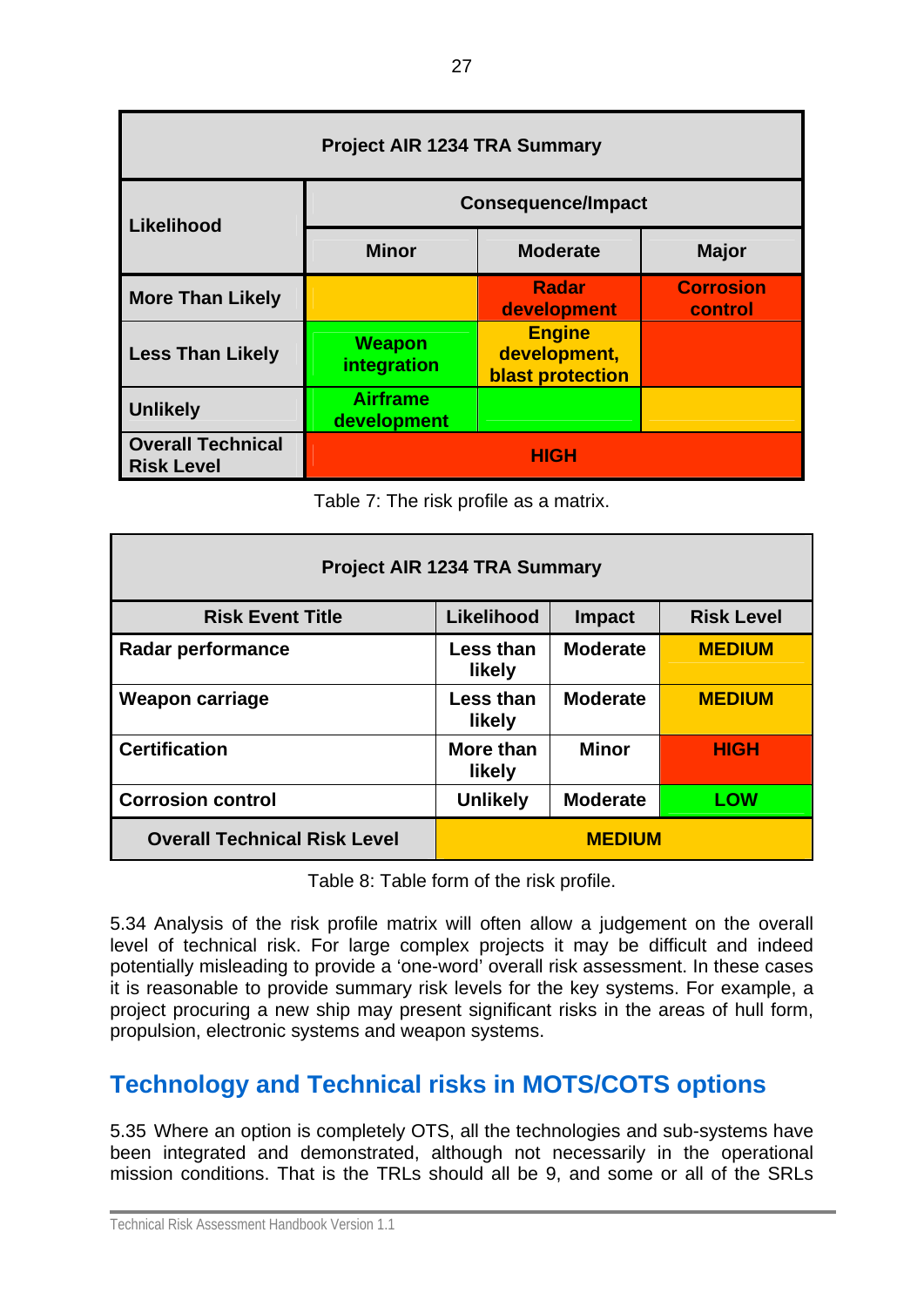<span id="page-31-0"></span>could be less than 9. As a result, there should be no technology risks because the technologies are mature but technical risks are possible. However, in practice few MOTS/COTS systems will have been demonstrated in relevant mission operations and hence may not be TRL 9.

5.36 In conducting the TRA for a MOTS/COTS option it is important to consider carefully whether any technology risks do exist. The existence of technology risks would suggest that the option might not actually be a MOTS/COTS option, as these risks would imply that further development is needed. Thus the PSTA should assess whether or not all the technologies are indeed mature.

5.37 If all the technologies are indeed mature, then there is no need to proceed any further with step 3 of the TRA approach, as there are no technology risks and the assessment can proceed directly to step 4. If, however, there are some technologies that are not mature, then those will need to be assessed for any potential technology risks.

5.38 While there may be no technology risks for a MOTS/COTS option, technical risks can still arise from the following considerations:

- operation and certification in the required environment will these systems require modification for environment (shock, vibration, electromagnetic, etc)?
- integration and interoperability with other ADF capabilities, including future capabilities;
- the ability of the design to accommodate future upgrades in technology, given the cycle rate for such technology in the commercial sector?
- supporting the option over its planned life-of-type. How long will the manufacturer support and produce the system and sub-systems?

5.39 Some of the more challenging integration risks come from the potentially misleading assumption that disparate MOTS/COTS solutions can be simply integrated together to form a system suitable for use by the ADF.

5.40 A MOTS/COTS option may also have fitness-for-purpose issues, largely because the equipment will have been developed for a lead customer who may have differing requirements, operational concepts, or a different operational environment from the ADO. Thus the OTS option may not meet one or more of the capability requirements, particularly where the option has not been demonstrated in the mission conditions required. The inability to meet a requirement for a technical reason is a fitness-for-purpose issue which should be included in the relevant section of the TRA.

5.41 Accordingly, if assured that all the technologies are indeed mature, the TRA can focus on the potential technical risks in the areas identified above, and on any fitness-for-purpose issues.

## **Technical risks in Modified OTS**

5.42 Where there is an intention to modify an OTS system, technology risks can arise from any development work necessary to make the solution fit the requirement. There may also be technical risks arising from the integration of those sub-systems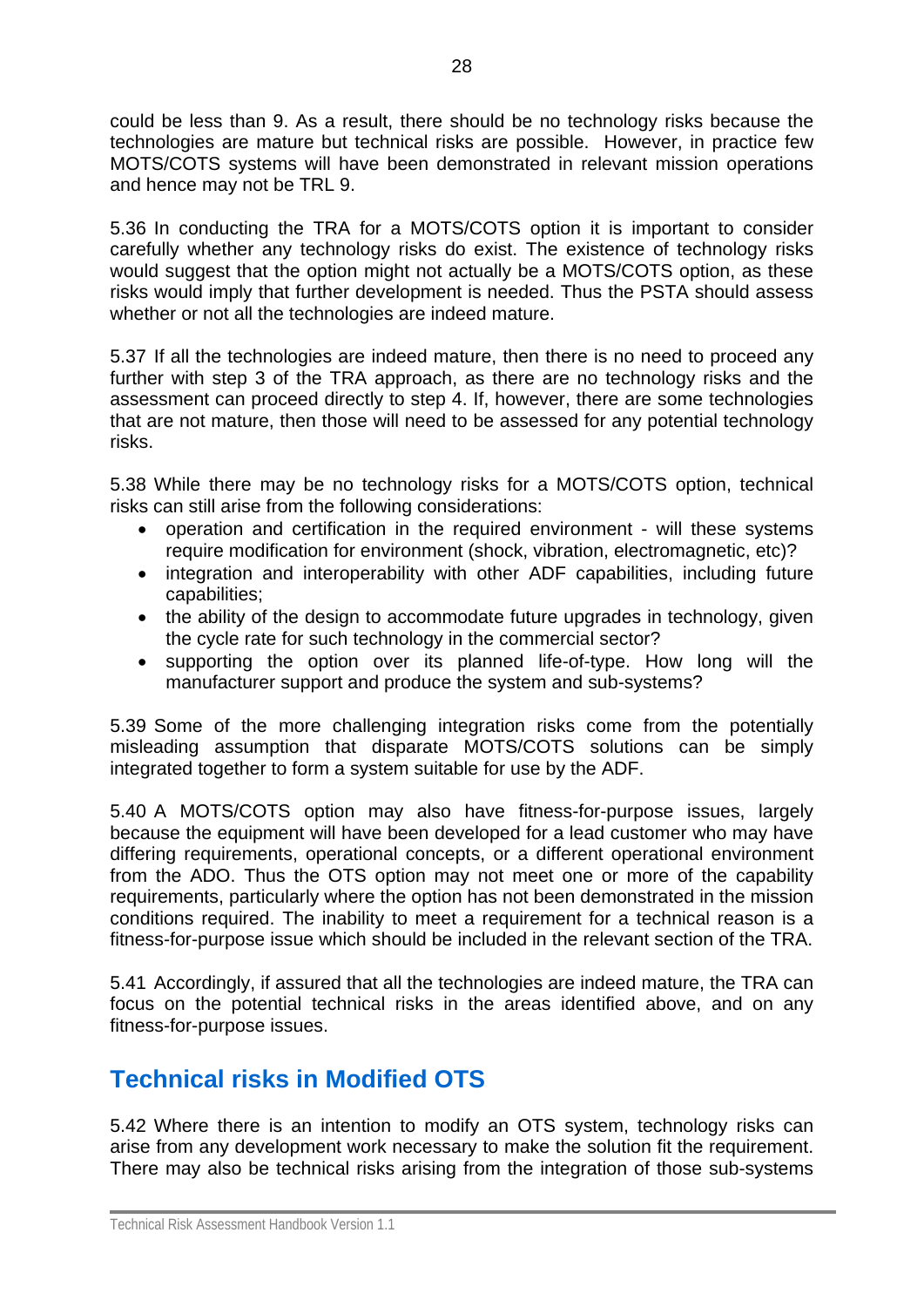<span id="page-32-0"></span>being modified. In this case the analysis of technology risks will focus on the subsystems being modified or developed, while technical risks could arise from the integration of these modified sub-systems into the system as well as the integration and interoperability of the other sub-systems. There may also be fitness-for-purpose issues arising from the mature technologies and sub-systems.

## **Technical risks in developmental options**

5.43 Developmental options require the most comprehensive assessment as there may be many areas of potential technology and technical risks. As well as identifying and assessing these risks, the viability of the risk treatment strategies is a key consideration in whether to proceed with a developmental option.

#### **Technical risk drivers**

5.44 In some circumstances where there is a medium or high technical risk, the risk may be driven by a particular requirement, whether a performance requirement or the schedule. For example, a retrieval system from a ship may have been previously demonstrated in sea state 3 whereas the project's requirements may seek a system that can operate in sea state 5 resulting in a need for development and introducing risk. The TRA should identify those areas of technical risk that are most sensitive to the requirements. In many respects this is a sensitivity analysis to identify those technical risk areas that are most sensitive to the project's objectives.

#### **Proposing possible risk treatment strategies**

5.45 The TRA may suggest risk treatment strategies for any of the identified risks, and in particular for those HIGH and MEDIUM risks. The TRA should identify any high or medium risks where risk treatment is not identifiable. Where the project has proposed risk treatment strategies the TRA can also comment on the viability or likely effectiveness of those.

5.46 Risk treatment options can include any of the following:

- avoiding the risk by deciding not to start or continue with the activity that gives rise to the risk;
- removing the risk source eg accepting the shortfall:
- undertaking activities to reduce the likelihood;
- undertaking activities to reduce the consequences if the risk were to be realised;
- sharing the risk with another party or parties (including contracts and risk financing);
- retaining or accepting the risk by informed decision; or
- a combination of the above.

5.47 For technical risks, risk treatment strategies generally either reduce the likelihood of a risk eventuating, reduce the impact if the risk does eventuate, or remove the risk source by proposing a lower-risk technical alternative. Typical risk treatment strategies might include: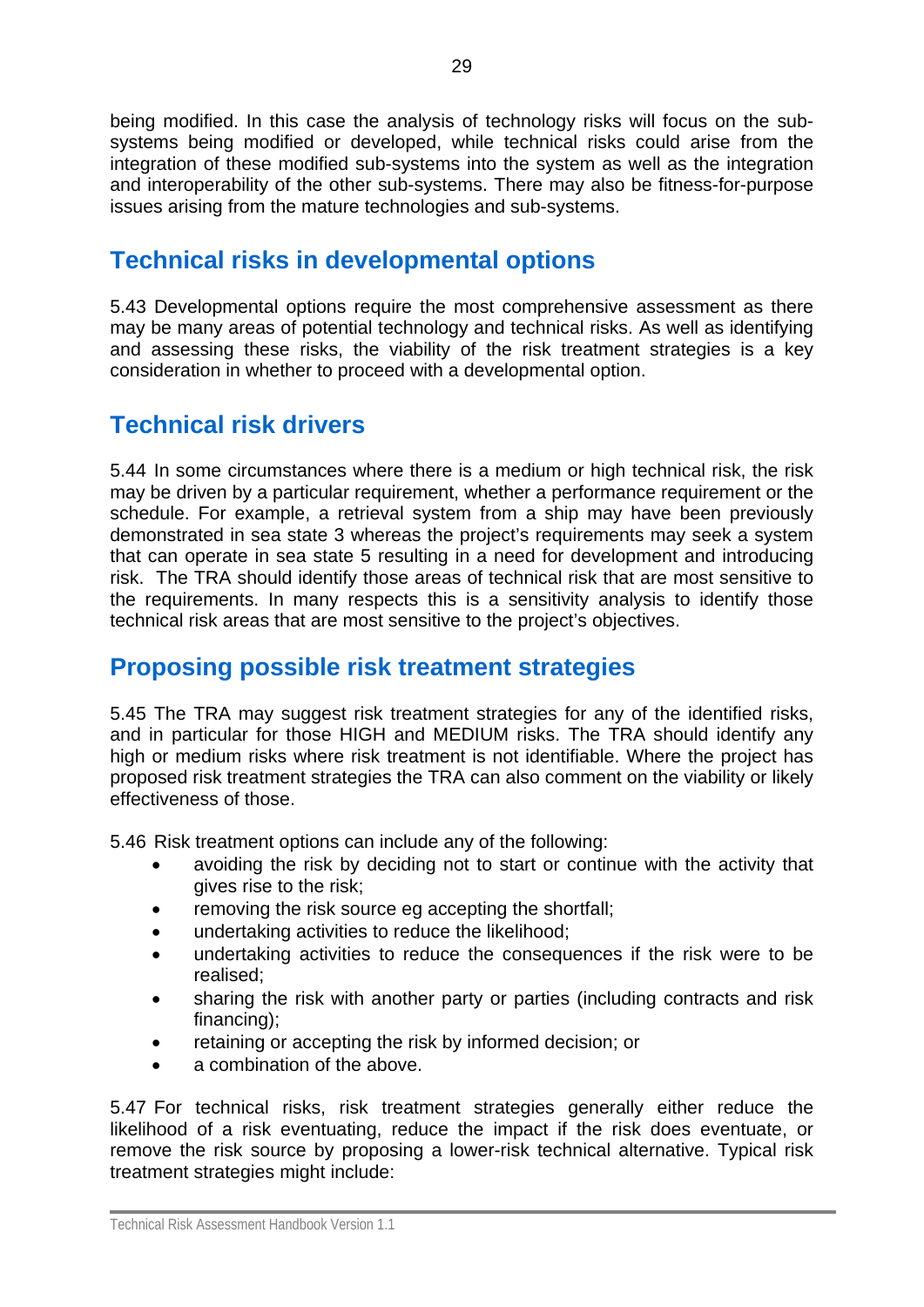- <span id="page-33-0"></span>system and sub-system demonstration activities to monitor and improve TRLs and SRLs;
- management and contractual measures to encourage suppliers to improve management of technical risk;
- system and sub-system integration test-beds to increase system readiness levels;
- identification of intermediate design reviews and decision points as possible additional risk treatment strategies; or
- the identification of alternative lower-risk technology solutions as fall-back options if a risk eventuates.

5.48 The risk treatment strategies may also need to consider arrangements to monitor contractor progress with technology development or system integration activities, and to seek additional information where confidence in the risk assessment is low.

5.49 As risk treatment can involve test and evaluation of the options or prototypes, the PSTA should consult with the Australian Test and Evaluation Office to ensure that appropriate risk treatments are included in the project's Test Concept Document.

5.50 While the TRA can suggest risk treatment strategies, it is the responsibility of the project to develop the risk treatments. This is because the project must consider risks from many sources other than technical risk, as shown in Figure 4. Accordingly the project must develop risk treatment strategies that best address the range of risk sources and risks. For example, a risk treatment proposed to treat a technical risk might adversely affect a workforce risk if considered in isolation: risk treatment needs to be developed at the project level to reduce both the technical and workforce risks in this case. Selection of appropriate risk treatments will take into account a number of factors including the likely effectiveness of the risk treatments across all risks, the cost of the treatments and any regulatory or environmental issues.

5.51 The risk treatment strategies adopted by the project need to be incorporated into the project risk management plan, in accordance with the DCDH and the PRMM.

#### **Residual risks**

5.52 Residual risks are the risks remaining after risk treatment, with the level of residual risk being dependent upon the success of the risk treatment. Residual risks are used to choose between risk treatment strategies, with the most cost-effective strategies being preferred.

5.53 Where possible, the PSTA can assess the likely effectiveness of the identified technical risk mitigation strategies and hence the residual risk to assist the project in selecting risk treatment strategies as noted in para 5.49.

#### **Confidence of assessment**

5.54 The confidence in the assessment of the risks and their sensitivity to the assumptions made in the project should be considered. Factors to consider include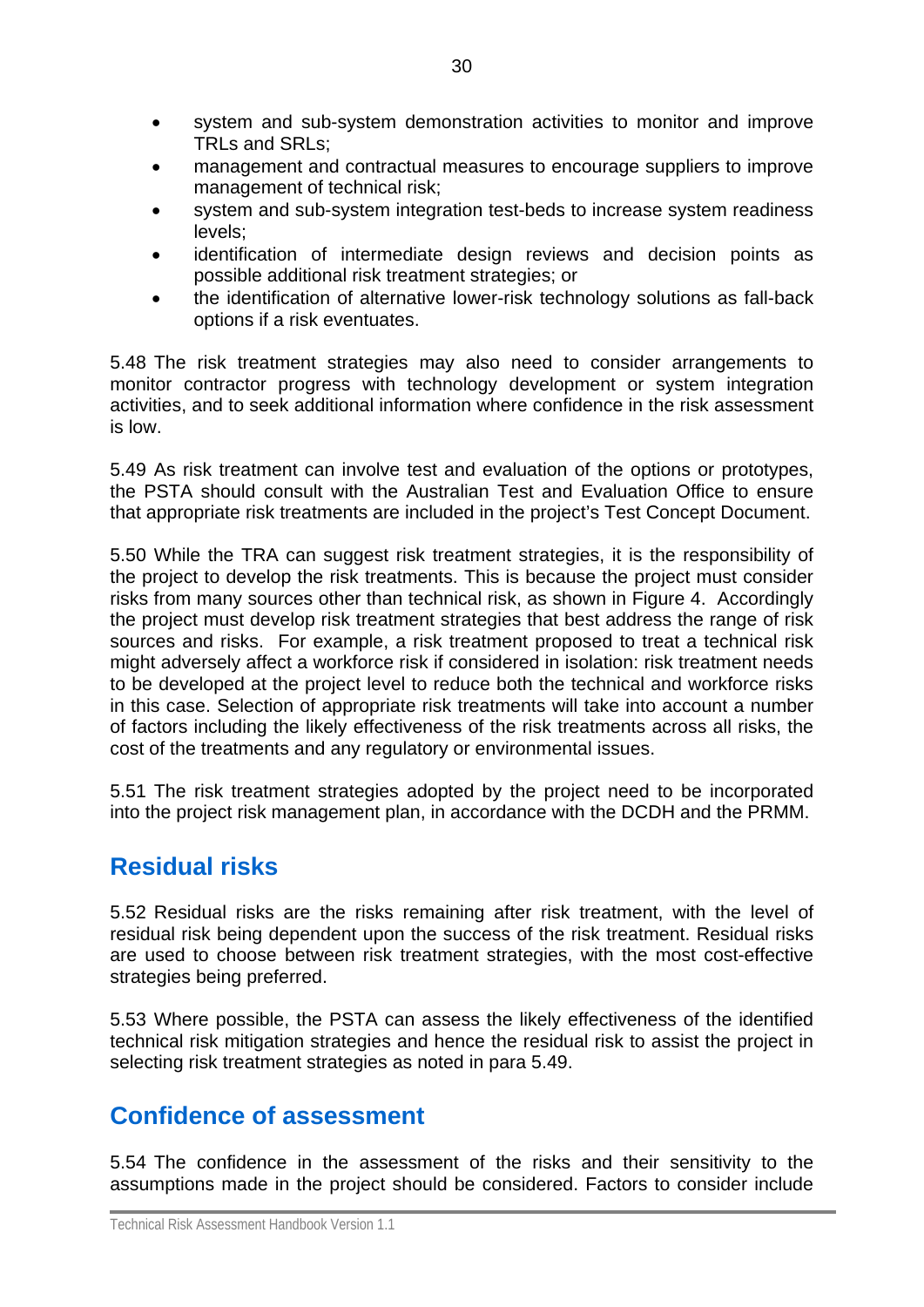<span id="page-34-0"></span>the degree of divergence of expert judgements, the uncertainty in making those judgements, any limitations in the data available, and the sensitivities in the assessment to the project requirements. It is likely that the confidence in the assessment will be lower earlier in the development of the project due to the greater inherent uncertainty. The confidence in the assessment should be expressed as high, medium or low.

#### **TRA structure**

5.55 The indicative structure of a TRA is shown in Annex B.

## **Risk analysis methods and expert judgements in TRA**

5.56 Risk analysis can use a variety of methods, either qualitative or quantitative, to assess the likelihood and the impact and the overall risk. These methods include fault-tree analysis, Monte Carlo simulation techniques, probabilistic modelling methods and the use of expert judgement<sup>[22](#page-34-1)</sup>. In conducting technical risk assessments, the PSTA should use a technique that is appropriate to the problem. The PSTA should consult experts in these techniques in DSTO. In most cases the method used will use expert judgement due to the lack of historical data.

5.57 While the steps to develop the TRA in this Handbook have been described in terms of using expert judgement as this is the most likely method that will be used, the approach is applicable whatever the risk analysis method is used. However, in using expert judgement the PSTA should be aware of the limitations of experts in assessing subjective probabilities and risks, and should consult relevant experts in DSTO where appropriate.

5.58 Research has shown that human psychology includes various heuristics that can lead to biases in our judgements. These biases tend to make us overconfident when assessing probabilities (that is underestimating the actual probability) and overoptimistic when assessing the risks $^{23}$  $^{23}$  $^{23}$ .

5.59 These biases can be reduced in a number of ways, although they cannot be completely avoided. First it has been shown that some biases decrease with domain knowledge. Structured decision-making approaches can be used to encourage experts to think analytically. To improve the accuracy of the judgements, a number of experts can be asked for their judgement to asses what variability there is and their judgements combined. Finally, experts should review all the available information and should explain their reasoning for peer review.

5.60 Within the context of conducting a TRA, the structured approach set out in this Handbook should encourage experts to think analytically. The PSTA responsible for the TRA should ensure they consult with experts in the technologies of relevance to

Technical Risk Assessment Handbook Version 1.1

1

<span id="page-34-1"></span><sup>22</sup> For example see ISO/IEC 31010:2009 *Risk management – Risk assessment techniques.*

<span id="page-34-2"></span><sup>&</sup>lt;sup>23</sup> For a recent overview of this area see O'Hagan, A., Buck, C.E., Daneshkhah, A., Eiser, J.R., Garthwaite, P.H., Jenkinson, D.J., Oakley J.E. and Rakow T. (2006) .*Uncertain Judgements: Eliciting Experts' Probabilities*. John Wiley & Sons, Ltd.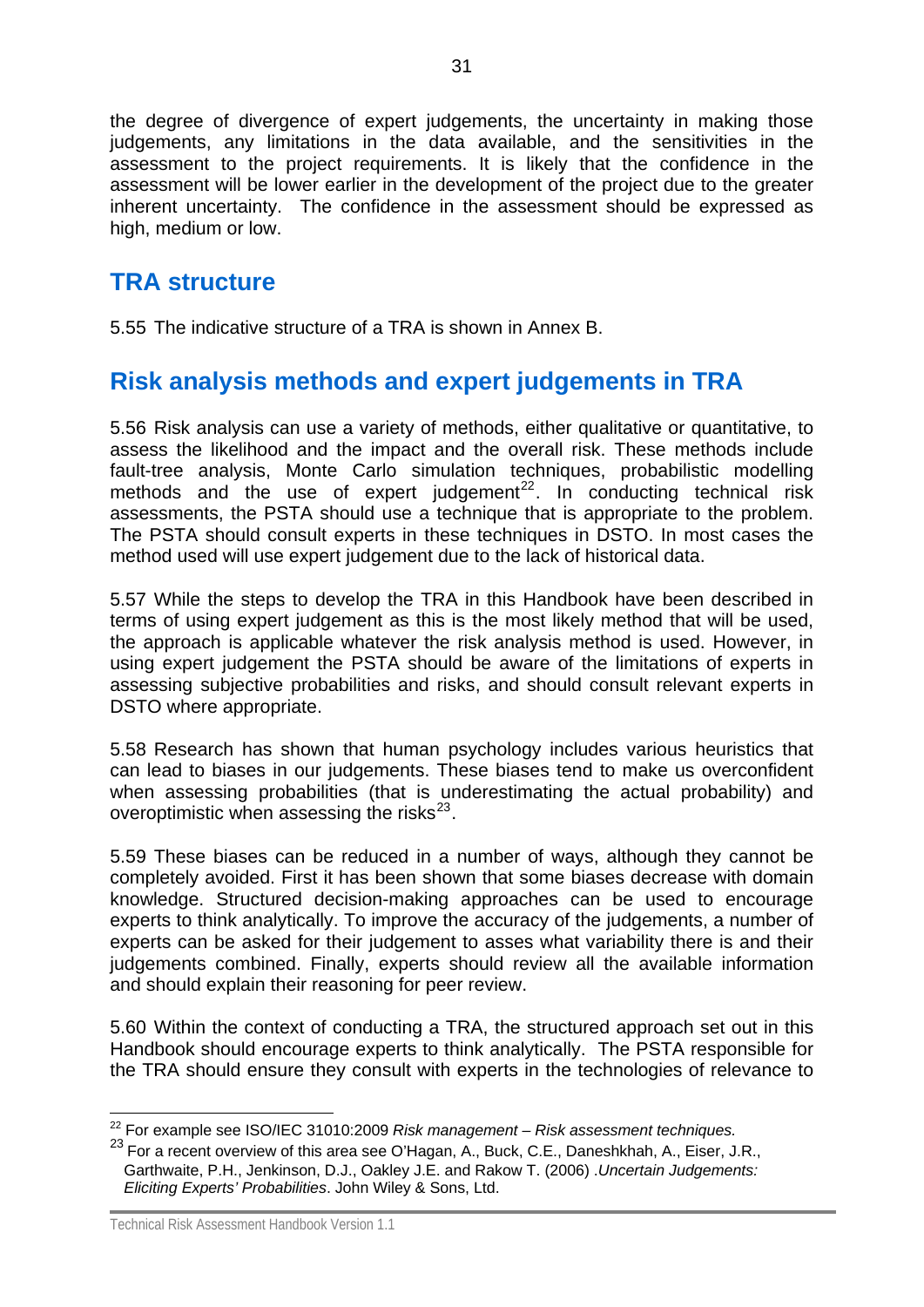the project concerned, as well as experts in risk assessments and experts in subjective probability elicitation. The same panel of experts should be used to assess all the options to ensure a valid comparison. The key consideration is to ensure that the risk assessment process provides constructive insights into the technical risks of the different capability options to support decision-making.

5.61 The PSTA should describe the method used to conduct the risk assessment in the TRA. Where expert judgement has been used, the TRA should identify the experts involved and their area of expertise.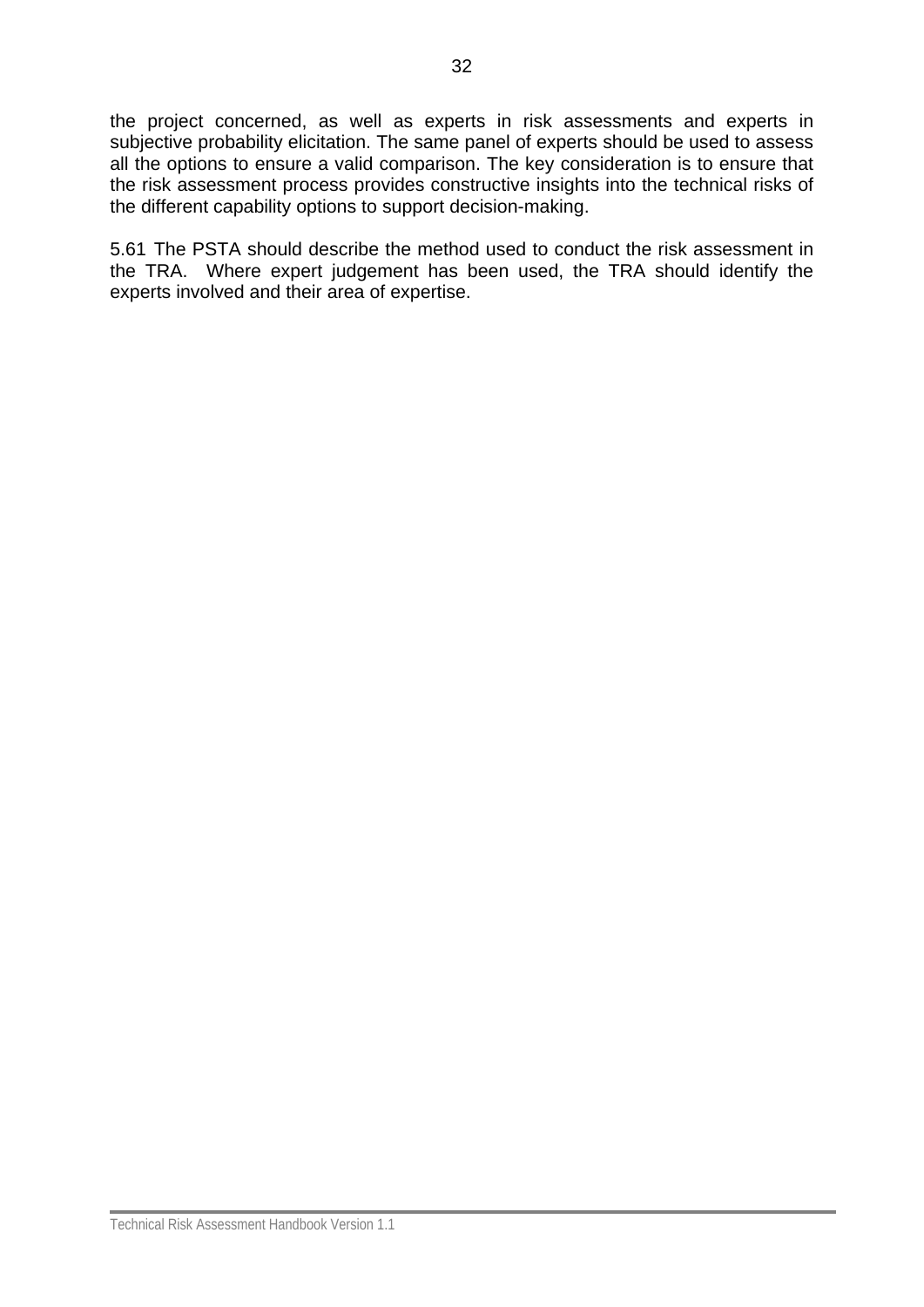#### <span id="page-36-0"></span>**Acronyms**

| <b>ADF</b>    | <b>Australian Defence Force</b>                           |
|---------------|-----------------------------------------------------------|
| <b>ADO</b>    | <b>Australian Defence Organisation</b>                    |
| <b>CABSUB</b> | <b>Cabinet Submission</b>                                 |
| <b>CDG</b>    | <b>Capability Development Group</b>                       |
| <b>CDB</b>    | <b>Capability Development Board</b>                       |
| <b>CDS</b>    | <b>Chief Defence Scientist</b>                            |
| <b>CDSG</b>   | <b>Capability Development Stakeholder Group</b>           |
| <b>CM</b>     | <b>Capability Manager</b>                                 |
| <b>COD</b>    | <b>Chief of Division</b>                                  |
| <b>COTS</b>   | Commercial off-the-shelf                                  |
| <b>CSLC</b>   | <b>Capability Systems Life Cycle</b>                      |
| <b>DCC</b>    | <b>Defence Capability Committee</b>                       |
| <b>DCDH</b>   | Defence Capability Development Handbook                   |
| <b>DMO</b>    | Defence Materiel Organisation                             |
| <b>DoD</b>    | United States Department of Defense                       |
| <b>DSTO</b>   | Defence Science and Technology Organisation               |
| EW            | <b>Electronic Warfare</b>                                 |
| <b>FPS</b>    | <b>Function and Performance Specification</b>             |
| <b>IPT</b>    | <b>Integrated Project Team</b>                            |
| <b>LCOD</b>   | <b>DSTO Lead Chief of Division</b>                        |
| <b>MINSUB</b> | <b>Ministerial Submission</b>                             |
| <b>MOD</b>    | United Kingdom Ministry of Defence                        |
| MOD-OTS       | Modified off-the-shelf                                    |
| <b>MOTS</b>   | Military off-the-shelf                                    |
| <b>OCD</b>    | <b>Operational Concept Document</b>                       |
| <b>ORC</b>    | <b>Options Review Committee</b>                           |
| <b>OTS</b>    | Off the shelf                                             |
| <b>POCD</b>   | <b>Preliminary Operational Concept Document</b>           |
| <b>PFPS</b>   | <b>Preliminary Function and Performance Specification</b> |
| <b>PRMM</b>   | <b>Project Risk Management Manual</b>                     |
| <b>PSTA</b>   | Project Science and Technology Adviser                    |
| <b>TRA</b>    | <b>Technical Risk Assessment</b>                          |
| <b>TRAH</b>   | <b>Technical Risk Assessment Handbook</b>                 |
| TRC           | <b>Technical Risk Certification</b>                       |
| TRI           | <b>Technical Risk Indicator</b>                           |
| <b>TRL</b>    | <b>Technology Readiness Level</b>                         |
| <b>SGG</b>    | <b>Studies Guidance Group</b>                             |
| <b>SRL</b>    | <b>System Readiness Level</b>                             |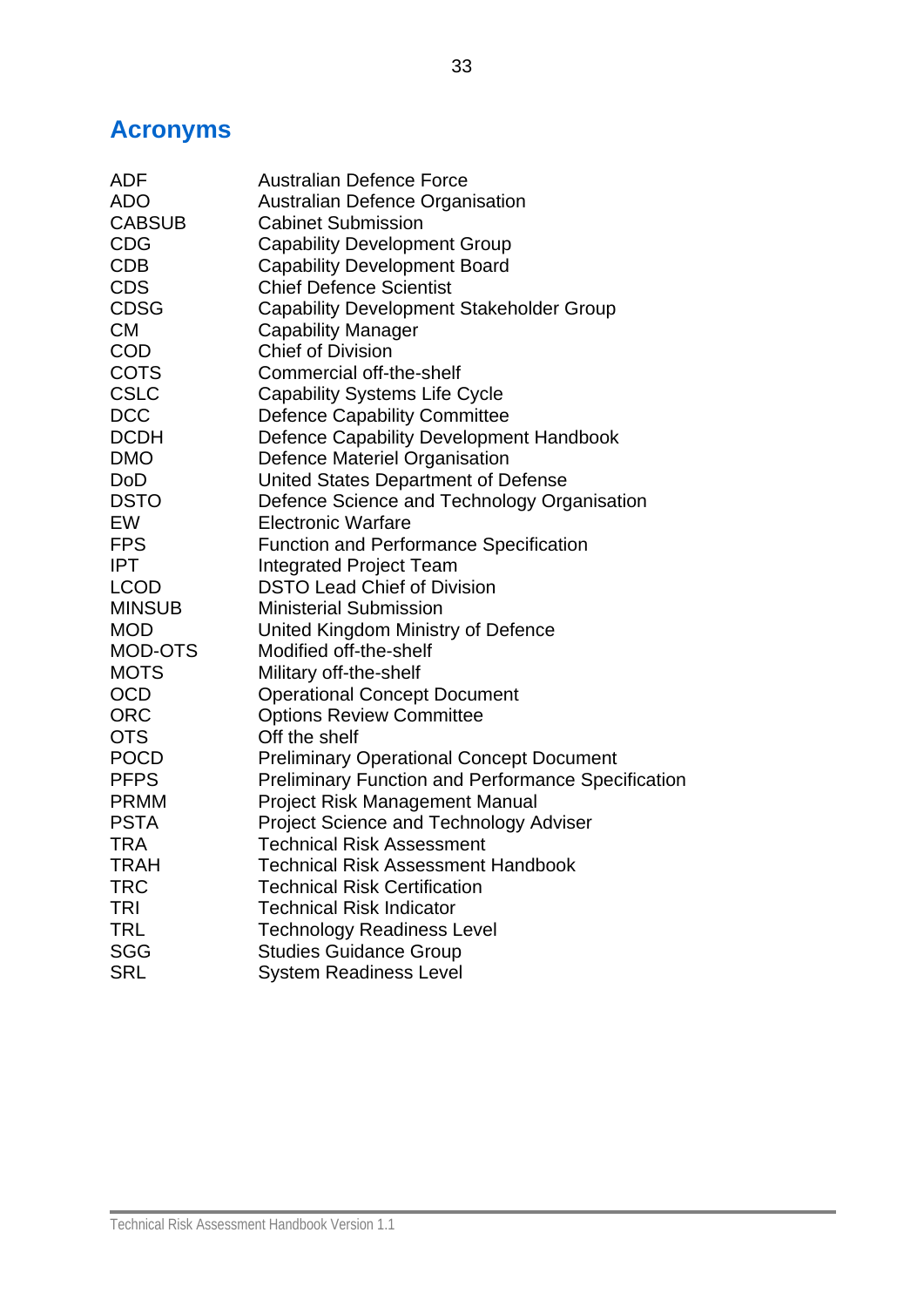#### <span id="page-37-0"></span>**Annex A Indicative Structure of Technical Risk Indicator**

**Introduction** Aim of Project Overview of project, its objectives and assumptions Project dependencies Overview of Proposed Options Potential Technical Risk Areas Option 1- describe significant risks from tables in Annex A Option 2 etc Technical Issues For options as appropriate Emerging Technologies & Other Options If appropriate TRI Summary Annex A. Option 1 Risk Indicator worksheet $1$ Annex B. Option 2 Risk Indicator worksheet $1$ 

Etc

Note 1: The specific worksheet elements will depend upon on the capability option type, that is whether it is MOTS/COTS, modified OTS or developmental.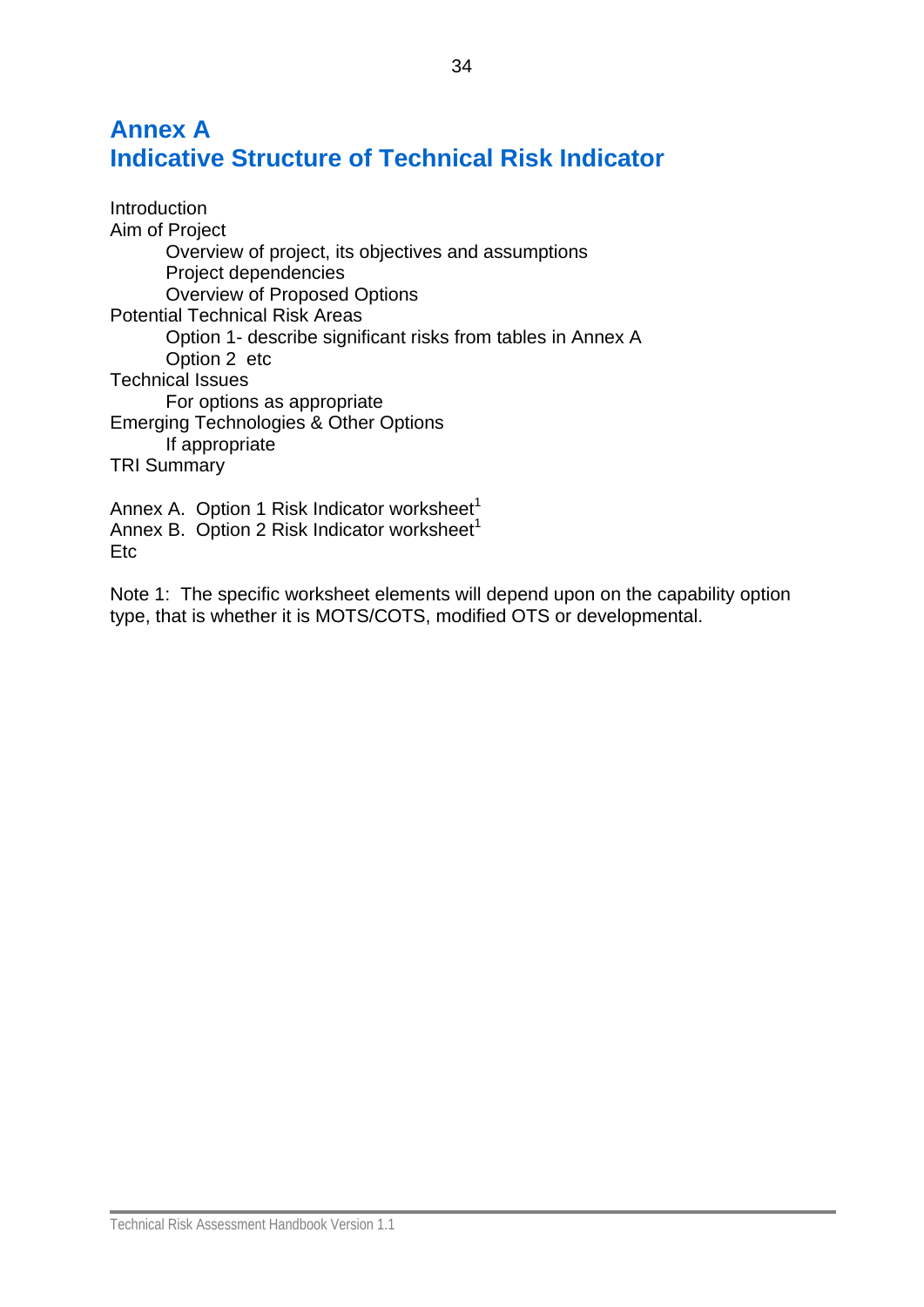#### <span id="page-38-0"></span>**Annex B Indicative Structure of Technical Risk Assessment**

Technical Risk Assessment – Executive Summary **Introduction** Aim of Project Overview of project, its objectives and assumptions Project requirements Description of Proposed Options System Description System breakdown & System boundaries Technical dependencies on current and future ADF systems **Methodology** A short description of how the likelihoods and impacts were assessed. Where expert judgement is used this should identify the experts involved and their area of expertise, including experts in risk assessment and subjective knowledge elicitation. Technology Risks Significant areas of technology immaturity and associated risks from Annex A for each option. For Second Pass TRA this could include a description of how risks have changed since First Pass. For a MOTS/COTS option there may be no technology risks in which case there may be no need to include that option in this section Technical Risks Significant areas of sub-system immaturity and associated risks from Annex B for each option. For Second Pass TRA this could include a description of how risks have changed since First Pass. Technical Risk Drivers (if appropriate) Are there any areas of technical risk that are particularly sensitive to the project's objectives? Fitness-for-Purpose Issues Technical fitness-for-purpose issues for options as appropriate Risk Treatment Potential risk treatments for key risks TRA Summary & Conclusion Risk Profile Key risks & issues for each option Overall risk assessment for each option Annex A. Technology Risk analysis for each applicable option<sup>1</sup> Annex B. Technical Risk analysis for each option<sup>2</sup> Etc

Notes:

1. This is the analysis set out in Table 4 in Section 5 of the TRAH.

2. This is the analysis set out in Table 5 in Section 5 of the TRAH.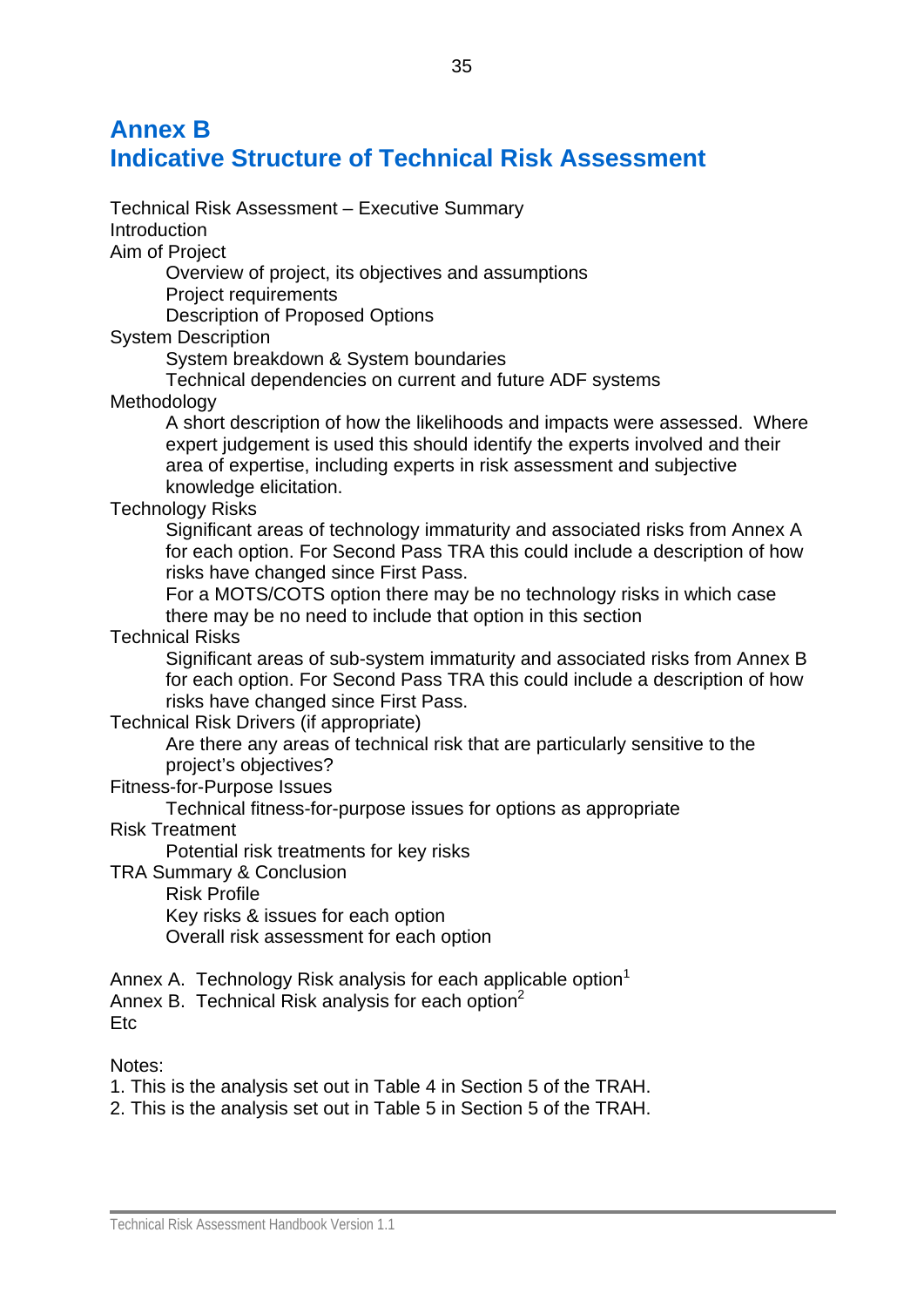#### <span id="page-39-0"></span>**Annex C TRL and SRL Descriptions**

#### **Hardware Technology Readiness Levels from DoD TRA Deskbook**

| <b>TRL Definition</b>                                                                                  | <b>Description</b>                                                                                                                                                                                                                                                                                                                       | <b>Supporting Information</b>                                                                                                                                                                                                                                                                                                                                                                                                                              |
|--------------------------------------------------------------------------------------------------------|------------------------------------------------------------------------------------------------------------------------------------------------------------------------------------------------------------------------------------------------------------------------------------------------------------------------------------------|------------------------------------------------------------------------------------------------------------------------------------------------------------------------------------------------------------------------------------------------------------------------------------------------------------------------------------------------------------------------------------------------------------------------------------------------------------|
| <b>Basic principles</b><br>observed and reported.                                                      | Lowest level of technology readiness.<br>Scientific research begins to be translated into<br>applied research and development (R&D).<br>Examples might include paper studies of a<br>technology's basic properties.                                                                                                                      | Published research that identifies the principles<br>that underlie this technology. References to who,<br>where, when.                                                                                                                                                                                                                                                                                                                                     |
| 2<br><b>Technology concept</b><br>and/or application<br>formulated.                                    | Invention begins. Once basic principles are<br>observed, practical applications can be<br>invented. Applications are speculative, and<br>there may be no proof or detailed analysis to<br>support the assumptions. Examples are limited<br>to analytic studies.                                                                          | Publications or other references that outline the<br>application being considered and that provide<br>analysis to support the concept.                                                                                                                                                                                                                                                                                                                     |
| 3<br>Analytical and<br>experimental critical<br>function and/or<br>characteristic proof of<br>concept. | Active R&D is initiated. This includes analytical<br>studies and laboratory studies to physically<br>validate the analytical predictions of separate<br>elements of the technology. Examples include<br>components that are not yet integrated or<br>representative.                                                                     | Results of laboratory tests performed to measure<br>parameters of interest and comparison to<br>analytical predictions for critical subsystems.<br>References to who, where, and when these tests<br>and com-parisons were performed.                                                                                                                                                                                                                      |
| 4<br>Component and/or<br>bread-board validation<br>in a laboratory<br>environment.                     | Basic technological components are integrated<br>to establish that they will work together. This is<br>relatively "low fidelity" compared with the<br>eventual system. Examples include integration<br>of "ad hoc" hardware in the laboratory.                                                                                           | System concepts that have been considered and<br>results from testing laboratory-scale<br>breadboard(s). References to who did this work<br>and when. Provide an estimate of how<br>breadboard hardware and test results differ from<br>the expected system goals.                                                                                                                                                                                         |
| 5<br>Component and/or<br>breadboard validation<br>in a relevant<br>environment.                        | Fidelity of breadboard technology increases<br>significantly. The basic technological<br>components are integrated with reasonably<br>realistic supporting elements so they can be<br>tested in a simulated environment. Examples<br>include "high-fidelity" laboratory integration of<br>components.                                    | Results from testing a laboratory breadboard<br>system are integrated with other supporting<br>elements in a simulated operational environment.<br>How does the "relevant environment" differ from<br>the expected operational environment? How do<br>the test results compare with expectations? What<br>problems, if any, were encountered? Was the<br>breadboard system refined to more nearly match<br>the expected sys-tem goals?                     |
| 6<br>System/subsystem<br>model or prototype<br>demonstration in a<br>relevant environment.             | Representative model or prototype system,<br>which is well beyond that of TRL 5, is tested in<br>a relevant environment. Represents a major<br>step up in a technology's demonstrated<br>readiness. Examples include testing a<br>prototype in a high-fidelity laboratory<br>environment or in a simulated operational<br>environment.   | Results from laboratory testing of a prototype<br>system that is near the desired configuration in<br>terms of performance, weight, and volume. How<br>did the test environment differ from the<br>operational environment? Who performed the<br>tests? How did the test compare with<br>expectations? What problems, if any, were<br>encountered? What are/were the plans, options,<br>or actions to resolve problems before moving to<br>the next level? |
| $\overline{7}$<br>System prototype<br>demonstration in an<br>operational<br>environment.               | Prototype near or at planned operational<br>system. Represents a major step up from TRL<br>6 by requiring demonstration of an actual<br>system prototype in an operational<br>environment (e.g., in an aircraft, in a vehicle,<br>or in space).                                                                                          | Results from testing a prototype system in an<br>operational environment. Who performed the<br>tests? How did the test compare with<br>expectations? What problems, if any, were<br>encountered? What are/were the plans, options,<br>or actions to resolve problems before moving to<br>the next level?                                                                                                                                                   |
| 8<br><b>Actual system</b><br>completed and qualified<br>through test and<br>demonstration.             | Technology has been proven to work in its<br>final form and under expected conditions. In<br>almost all cases, this TRL represents the end<br>of true system development. Examples include<br>developmental test and evaluation (DT&E) of<br>the system in its intended weapon system to<br>determine if it meets design specifications. | Results of testing the system in its final<br>configuration under the expected range of<br>environmental conditions in which it will be<br>expected to operate. Assessment of whether it<br>will meet its operational requirements. What<br>problems, if any, were encountered? What<br>are/were the plans, options, or actions to resolve<br>problems before finalizing the design?                                                                       |
| 9<br>Actual system proven<br>through successful<br>mission operations.                                 | Actual application of the technology in its final<br>form and under mission conditions, such as<br>those encountered in operational test and<br>evaluation (OT&E). Examples include using<br>the system under operational mission<br>conditions.                                                                                         | OT&E reports.                                                                                                                                                                                                                                                                                                                                                                                                                                              |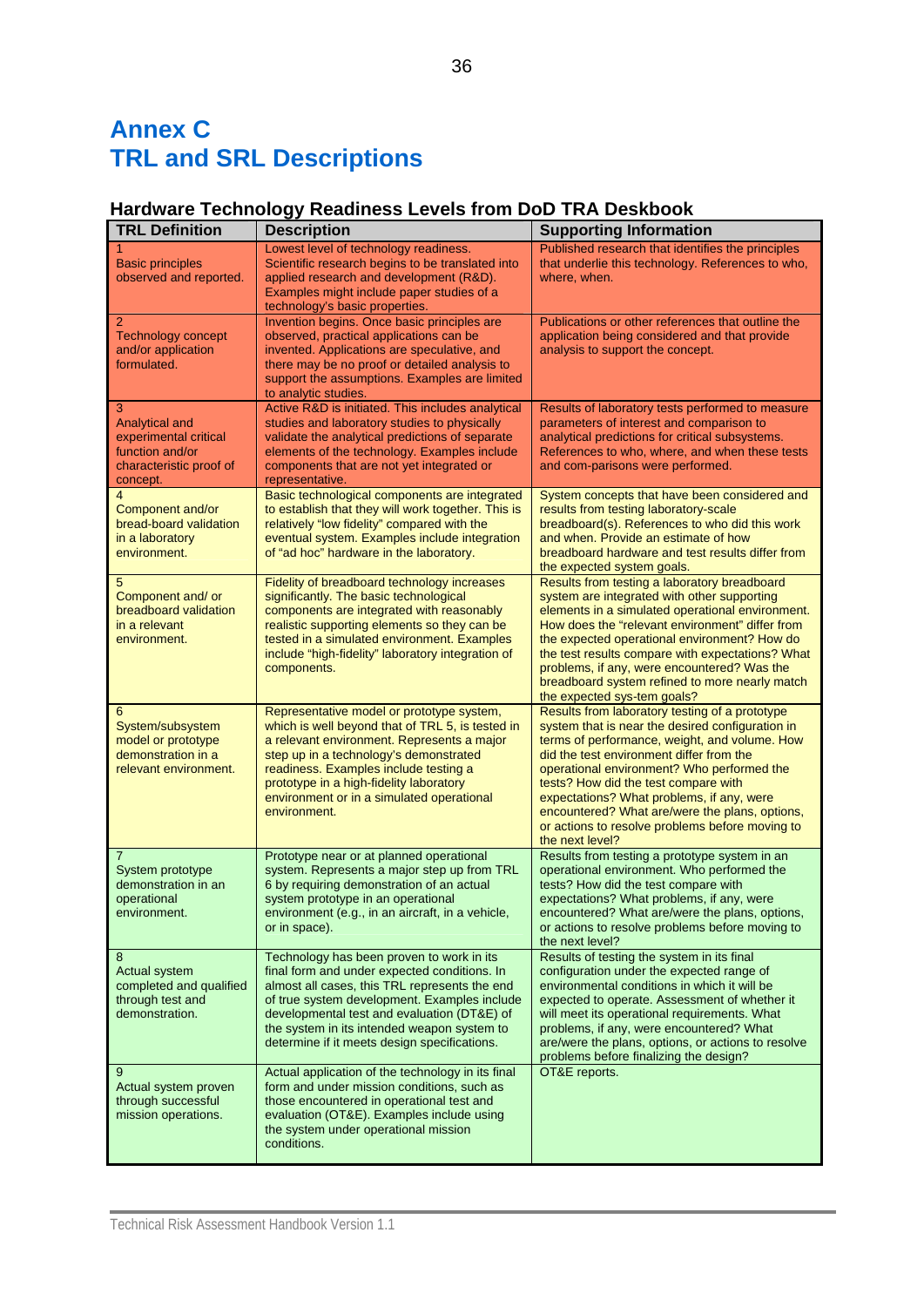#### **Software Technology Readiness Levels from DoD TRA Deskbook**

| <b>TRL Definition</b>                                                                                                                        | <b>Description</b>                                                                                                                                                                                                                                                                                                                                                                                                                                                                                        | <b>Supporting Information</b>                                                                                                                                                                                                                                                                                                                                                                                                                                                                             |
|----------------------------------------------------------------------------------------------------------------------------------------------|-----------------------------------------------------------------------------------------------------------------------------------------------------------------------------------------------------------------------------------------------------------------------------------------------------------------------------------------------------------------------------------------------------------------------------------------------------------------------------------------------------------|-----------------------------------------------------------------------------------------------------------------------------------------------------------------------------------------------------------------------------------------------------------------------------------------------------------------------------------------------------------------------------------------------------------------------------------------------------------------------------------------------------------|
| <b>Basic principles</b><br>observed and<br>reported.                                                                                         | Lowest level of software technology readiness. A<br>new software domain is being investigated by the<br>basic research community. This level extends to the<br>development of basic use, basic properties of<br>software architecture, mathematical formulations,<br>and general algorithms.                                                                                                                                                                                                              | Basic research activities, research articles,<br>peer-reviewed white papers, point papers, early<br>lab model of basic concept may be useful for<br>substantiating the TRL.                                                                                                                                                                                                                                                                                                                               |
| 2<br><b>Technology concept</b><br>and/or application<br>formulated.                                                                          | Once basic principles are observed, practical<br>applications can be invented. Applications are<br>speculative, and there may be no proof or detailed<br>analysis to support the assumptions. Examples are<br>limited to analytic studies using synthetic data.                                                                                                                                                                                                                                           | Applied research activities, analytic studies,<br>small code units, and papers comparing<br>competing technologies.                                                                                                                                                                                                                                                                                                                                                                                       |
| 3<br><b>Analytical and</b><br>experimental critical<br>function and/or<br>characteristic proof<br>of concept.                                | Active R&D is initiated. The level at which scientific<br>feasibility is demonstrated through analytical and<br>laboratory studies. This level extends to the<br>development of limited functionality environments to<br>validate critical properties and analytical predictions<br>using non-inte-grated software components and<br>partially representative data.                                                                                                                                       | Algorithms run on a surrogate processor in a<br>laboratory environment, instrumented<br>components operating in a laboratory<br>environment, laboratory results showing<br>validation of critical properties.                                                                                                                                                                                                                                                                                             |
| 4<br>Module and/or<br>subsystem<br>validation in a<br>laboratory<br>environment (i.e.,<br>software prototype<br>development<br>environment). | Basic software components are integrated to<br>establish that they will work together. They are<br>relatively primitive with regard to efficiency and<br>robustness compared with the eventual system.<br>Architecture development initiated to include<br>interoperability, reliability, maintain-ability,<br>extensibility, scalability, and security issues.<br>Emulation with current/legacy elements as<br>appropriate. Prototypes developed to demonstrate<br>different aspects of eventual system. | Advanced technology development, stand-<br>alone prototype solving a synthetic full-scale<br>problem, or standalone prototype processing<br>fully representative data sets.                                                                                                                                                                                                                                                                                                                               |
| 5<br>Module and/or<br>subsystem<br>validation in a<br>relevant<br>environment.                                                               | Level at which software technology is ready to start<br>integration with existing systems. The prototype<br>implementations conform to target<br>environment/interfaces. Experiments with realistic<br>problems. Simulated interfaces to existing systems.<br>System software architecture established.<br>Algorithms run on a processor(s) with characteristics<br>expected in the operational environment.                                                                                              | System architecture diagram around<br>technology element with critical performance<br>requirements defined. Processor selection<br>analysis, Simulation/Stimulation Laboratory<br>buildup plan. Software placed under<br>configuration management. Commercial-of-the-<br>shelf/government-off-the-shelf components in<br>the system software architecture are identified.                                                                                                                                 |
| 6<br>Module and/or<br>subsystem<br>validation in a<br>relevant end-to-end<br>environment.                                                    | Level at which the engineering feasibility of a<br>software technology is demonstrated. This level<br>extends to laboratory prototype implementations on<br>full-scale realistic problems in which the software<br>technology is partially integrated with existing<br>hardware/software systems.                                                                                                                                                                                                         | Results from laboratory testing of a prototype<br>package that is near the desired configuration<br>in terms of performance, including physical,<br>logical, data, and security interfaces.<br>Comparisons between tested environment and<br>operational environment analytically under-<br>stood. Analysis and test measurements<br>quantifying contribution to system-wide<br>requirements such as throughput, scalability,<br>and reliability. Analysis of human-computer<br>(user environment) begun. |
| $\overline{7}$<br>System proto-type<br>demonstration in an<br>operational high-<br>fidelity environment.                                     | Level at which the program feasibility of a software<br>technology is demonstrated. This level extends to<br>operational environment proto-type implementations,<br>where critical technical risk functionality is available<br>for demonstration and a test in which the software<br>technology is well integrated with operational<br>hardware/software systems.                                                                                                                                        | Critical technological properties are measured<br>against requirements in an operational<br>environment.                                                                                                                                                                                                                                                                                                                                                                                                  |
| 8<br>Actual system<br>completed and<br>mission qualified<br>through test and<br>demonstration in an<br>operational<br>environment.           | Level at which a software technology is fully<br>integrated with operational hardware and software<br>systems. Software development documentation is<br>complete. All functionality tested in simulated and<br>operational scenarios.                                                                                                                                                                                                                                                                     | Published documentation and product<br>technology refresh build schedule. Software<br>resource reserve measured and tracked.                                                                                                                                                                                                                                                                                                                                                                              |
| 9<br>Actual system<br>proven through<br>successful mission-<br>proven operational<br>capabilities.                                           | Level at which a software technology is readily<br>repeatable and reusable. The software based on the<br>technology is fully integrated with operational<br>hardware/software systems. All software<br>documentation verified. Successful operational<br>experience. Sustaining software engineering support<br>in place. Actual system.                                                                                                                                                                  | Production configuration management reports.<br>Technology integrated into a reuse "wizard."                                                                                                                                                                                                                                                                                                                                                                                                              |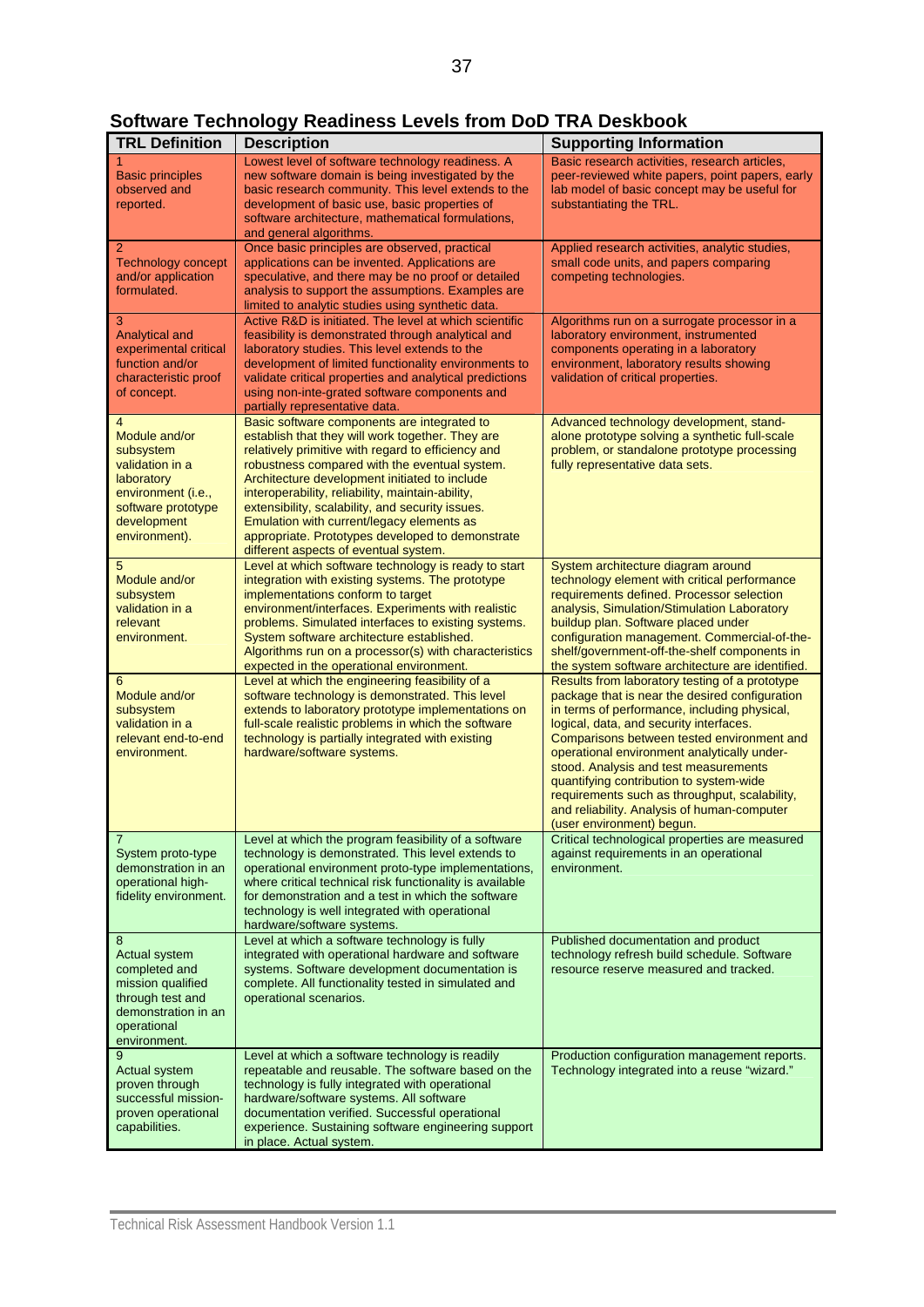| <b>Term</b>                             | <b>Definition</b>                                                                                                                                                                                                                                                                                                                                                   |
|-----------------------------------------|---------------------------------------------------------------------------------------------------------------------------------------------------------------------------------------------------------------------------------------------------------------------------------------------------------------------------------------------------------------------|
| <b>Breadboard</b>                       | Integrated components that provide a representation of a system/subsystem and that can be<br>used to determine concept feasibility and to develop technical data. Typically configured for<br>laboratory use to demonstrate the technical principles of immediate interest. May resemble final<br>system/subsystem in function only.                                |
| <b>High Fidelity</b>                    | Addresses form, fit, and function. A high-fidelity laboratory environment would involve testing<br>with equipment that can simulate and validate all system specifications within a laboratory<br>setting.                                                                                                                                                          |
| Low Fidelity                            | A representative of the component or system that has limited ability to provide anything but first-<br>order information about the end product. Low-fidelity assessments are used to provide trend<br>analysis.                                                                                                                                                     |
| Model                                   | A functional form of a system, generally reduced in scale, near or at operational specification.<br>Models will be sufficiently hardened to allow demonstration of the technical and operational<br>capabilities required of the final system.                                                                                                                      |
| Operational<br>Environment              | Environment that addresses all the operational requirements and specifications required of the<br>final system to include platform/packaging.                                                                                                                                                                                                                       |
| Prototype                               | A physical or virtual model used to evaluate the technical or manufacturing feasibility or military<br>utility of a particular technology or process, concept, end item, or system.                                                                                                                                                                                 |
| Relevant<br>Environment                 | Testing environment that simulates both the most important and most stressing aspects of the<br>operational environment.                                                                                                                                                                                                                                            |
| Simulated<br>Operational<br>Environment | Either (1) a real environment that can simulate all the operational requirements and<br>specifications required of the final system or (2) a simulated environment that allows for testing<br>of a virtual prototype. Used in either case to determine whether a developmental system meets<br>the operational requirements and specifications of the final system. |

38

#### **Additional TRL Definitions from TRA Deskbook**

The above tables in this Annex are reproduced from the *Technology Readiness Assessment (TRA) Deskbook*, July 2009. Prepared by the Director, Research Directorate (DRD), Office of the Director, Defense Research and Engineering (DDR&E).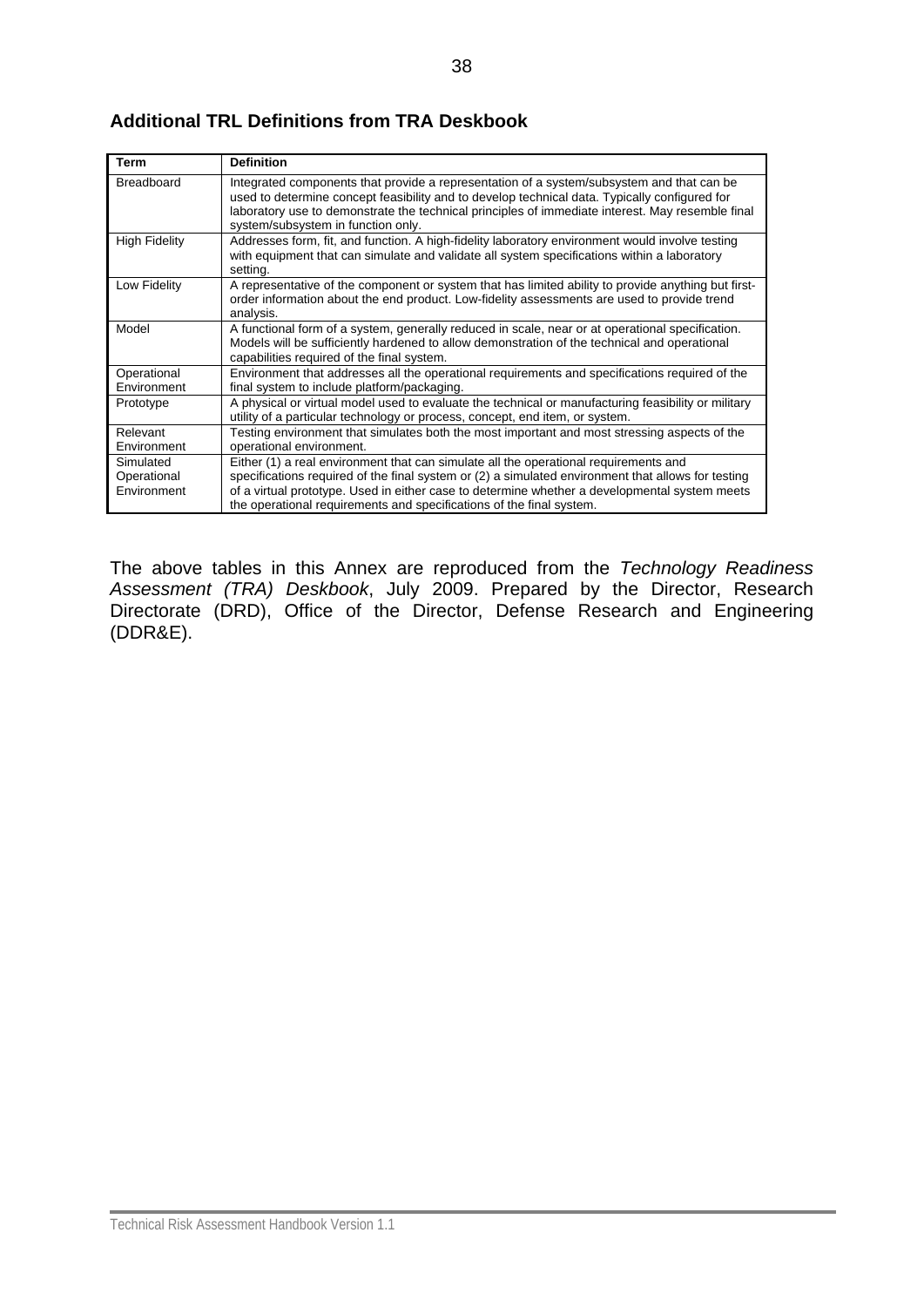#### **System Readiness Levels<sup>1</sup>**

| <b>SRL Definition</b>                                                                               | <b>Description</b>                                                                                                                                                                                                                                                                                                                                                               |
|-----------------------------------------------------------------------------------------------------|----------------------------------------------------------------------------------------------------------------------------------------------------------------------------------------------------------------------------------------------------------------------------------------------------------------------------------------------------------------------------------|
| 1. Basic principles<br>observed and reported                                                        | Lowest level of system readiness. Scientific research begins to be<br>translated into applied research and development. Examples might<br>include paper studies of a system's basic properties.                                                                                                                                                                                  |
| 2. System concept<br>and/or application<br>formulated                                               | Invention begins. Once basic principles are observed, practical<br>applications can be invented. Applications are speculative and there<br>may be no proof or detailed analysis to support the assumptions.<br>Examples are limited to analytic studies.                                                                                                                         |
| 3. Analytical and<br>experimental critical<br>function and/or<br>characteristic proof of<br>concept | Active research and development is initiated. This includes analytical<br>studies and laboratory studies to physically validate analytical<br>predictions of separate elements of the system. Examples might<br>include COTS components that are not yet integrated or<br>representative.                                                                                        |
| 4. Component and/or<br>breadboard validation<br>in laboratory<br>environment                        | Basic system components are integrated to establish that they will<br>work together. This is relatively "low fidelity" compared to the eventual<br>system. Examples include integration of "ad hoc" hardware in the<br>laboratory.                                                                                                                                               |
| 5. Component and/or<br>breadboard validation<br>in relevant<br>environment                          | Fidelity of system components increases significantly. The basic<br>system components are integrated with reasonably realistic<br>supporting elements so the total system can be tested in a simulated<br>environment. Examples include "high-fidelity" laboratory integration of<br>components into system elements.                                                            |
| 6. System/subsystem<br>model or prototype<br>demonstration in a<br>relevant environment             | Representative model or prototype system, which is demonstrated in<br>a well-simulated operational environment, including interaction with<br>simulations of key external systems.                                                                                                                                                                                               |
| 7. System prototype<br>demonstration in an<br>operational<br>environment                            | Prototype near, or at, planned operational system. Represents a<br>major step up from SRL 6, requiring demonstration of an actual<br>system prototype in an operational environment such as an aircraft,<br>vehicle, or space, including interaction with external systems.                                                                                                      |
| 8. Actual system<br>completed and<br>qualified through test<br>and demonstration                    | System has been proven to work in its final form and under expected<br>conditions, including integration with external systems. In almost all<br>cases, this SRL represents the end of true system development.<br>Examples include test and evaluation of the system in its intended<br>context and operational architecture to determine if it meets design<br>specifications. |
| 9. Actual system<br>proven through<br>successful mission<br>operations                              | Actual application of the system in its final form and under mission<br>conditions, such as those encountered in operational test and<br>evaluation. Examples include using the system under operational<br>mission conditions.                                                                                                                                                  |

1. From 'TRA of Defence Projects - Tiger Team Assessment", J. Smith, G. Egglestone, P. Farr, T. Moon, D. Saunders, P. Shoubridge, K. Thalassoudis and T. Wallace, DSTO-TR-1656, 2004.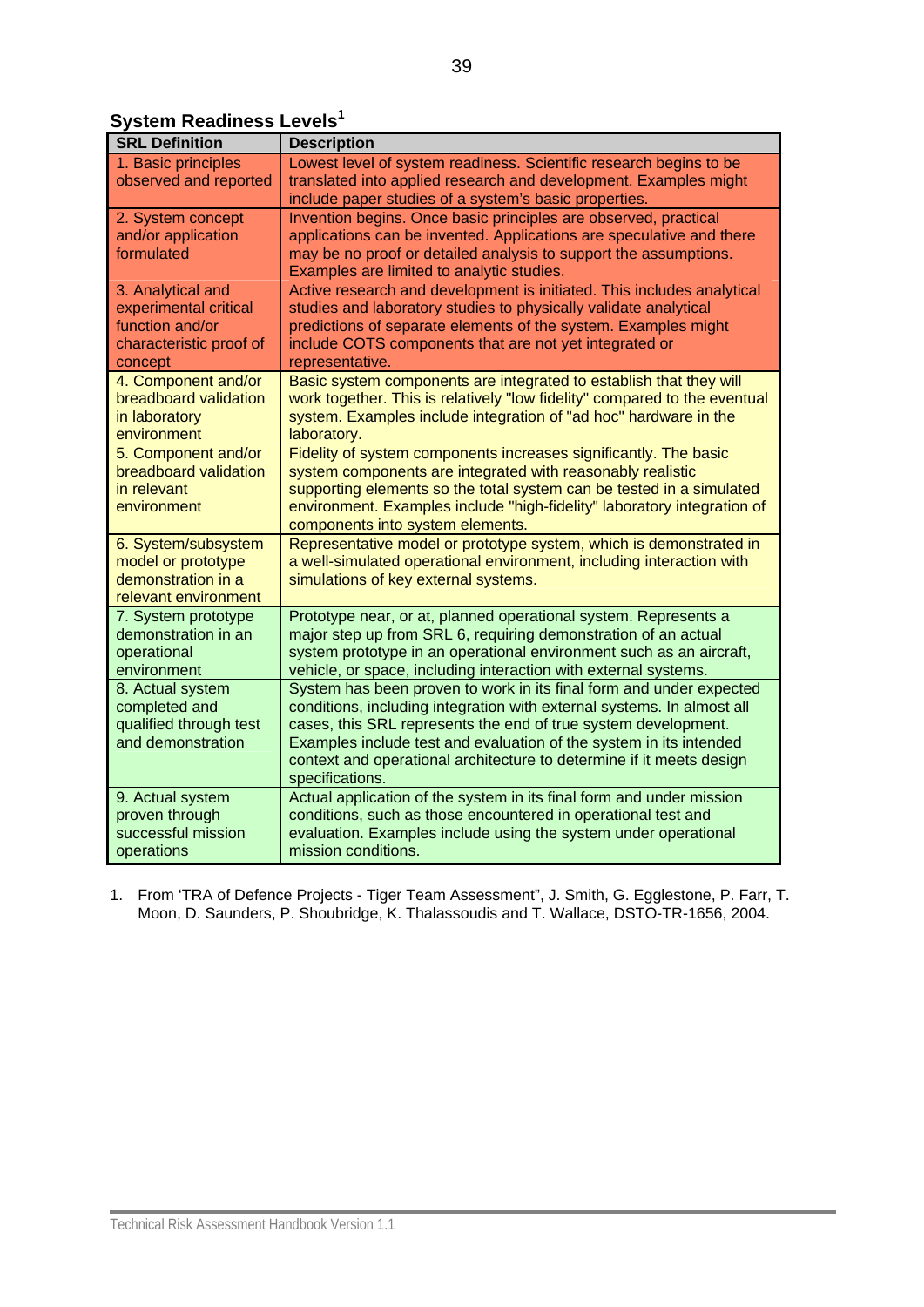#### <span id="page-43-0"></span>**Annex D Potential considerations in Technical Risk Assessment**

This section describes some considerations that may help identify potential risk events. These considerations are listed in terms of:

- development projects and acquisition strategy;
- platform project; and
- the software component of a project.

While the considerations are listed separately in these sections, it is possible that a project will draw technical risk events from each of these categories.

The material below is drawn from 'Technical Risk Assessment: a Practitioner's Guide', J. O'Neill, N. Thakur and A. Duus, DSTO-GD-0493, 2007, with some small modifications.

#### **A development project/acquisition strategy considerations**

- 1. Is the proposed project approach technically sound? Will the technology work as specified in the required timeframe? Is the maturity of the technology a time and money issue, are there fundamental research breakthroughs required, or are there scaling or architectural issues?
- 2. What is the confidence that the project will run to completion? Does the contractor(s) have the resources and expertise to successfully deliver the contract?
- 3. If the project relies on a technology process (eg structural refurbishment), what confidence do we have that an Australian contractor (if involved) will be able to run the technology process to completion? What confidence do we have that the technology process will take the same amount of time when conducted by an Australian contractor on ADF platforms (with potentially different fatigue issues) compared with similar overseas processes? What is the impact on capability and schedule as a consequence of any uncertainty with the implementation of this technology process?
- 4. Are there any technical reasons why the proposed options will not meet Australian capability requirements?
- 5. What are the integration risks for the options working in the Australian environment?
- 6. Are there any certification issues involved in the options? Will Australia be accepting the 'first of type' and if so what issues need to be addressed? What is the trade-off between moving down the production line and allowing another country to bear many of the certification risks versus the delays into service from a capability perspective?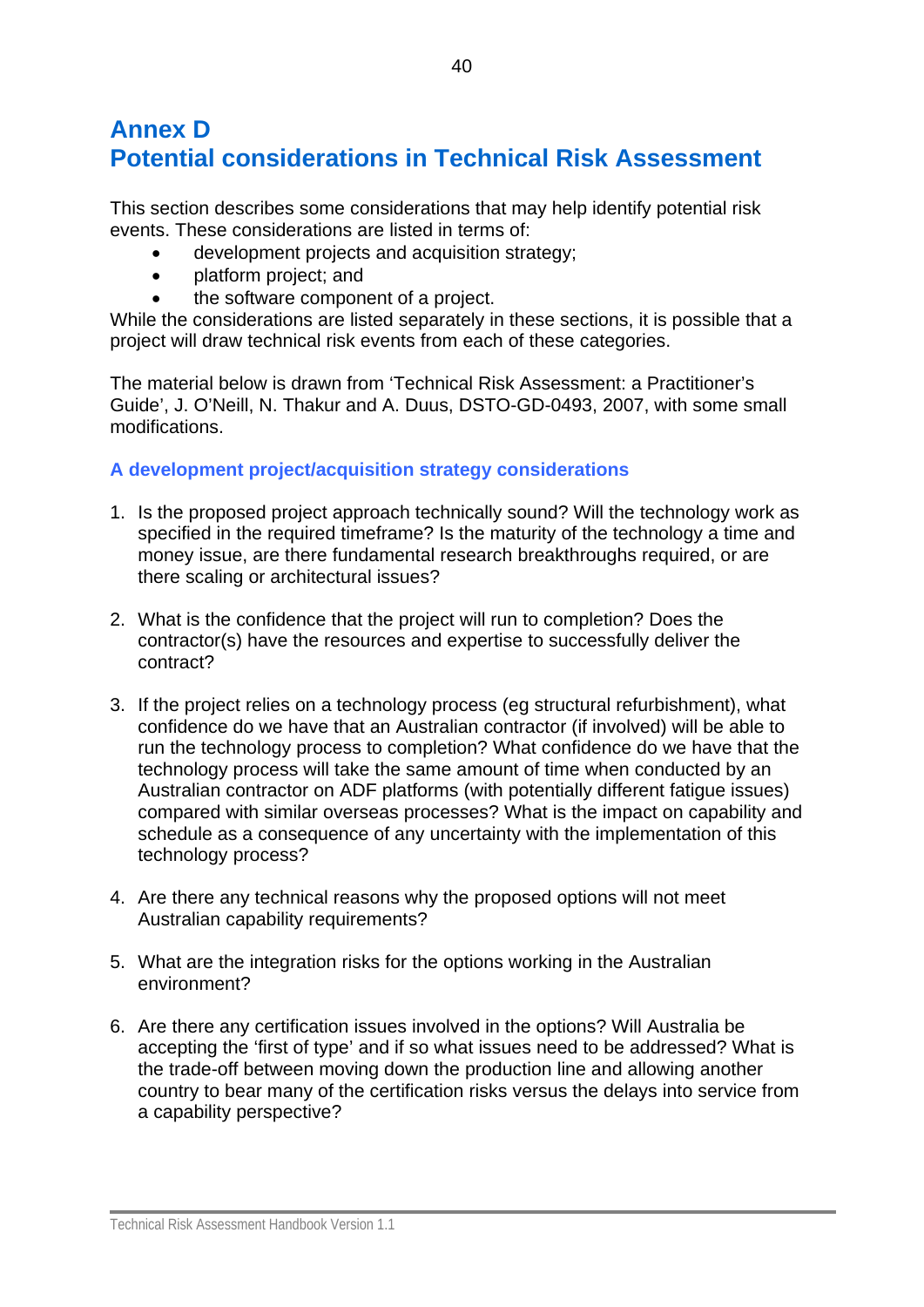- 7. What regulatory hurdles need to be addressed before the capability system is successfully accepted into service (radio frequency emission licenses, environmental regulations, airworthiness certifications, etc)?
- 8. Have the 'right' technologies been locked in from a strategic perspective? By going down this particular technology path has the ADO locked itself out of a competing technology, or created longer-term support issues, such as increasing the cost of upgrades?
- 9. What are the implications for DSTO's science and technology support base? What risk treatment work does DSTO need to conduct up to acceptance into service testing? What through-life support will DSTO need to conduct for this project and what infrastructure and skill base will be required, for example, fatigue testing, development of tactics and doctrine, technology insertion for future upgrades?
- 10. Are there any consequences derived from the acquisition strategy? The contract will address the relationship between the prime contractor and individual subcontractors. Responsibility for the development of different subsystems might lie with different sub-contractors, and integration of these into the system might be the responsibility of another. The Project S&T Adviser should be fully aware of these arrangements, and of the consequences for the assessment of technical risk. The proposed risk treatment strategies might also vary from one possible prime contractor to another.
- 11. What are the limitations with respect to the availability of technical information through export control and similar provisions, and what are the impacts on the technical risk assessments?

#### **Platform project considerations**

- 1. What are the potential issues in integrating the sub-systems onto the platform, including power, physical space, weight, heating, cooling, integration into existing data buses, information sharing, mission systems, electro-magnetic interference? Is there anything unique in this particular integration that might constitute a significant technical risk event?
- 2. What are the human systems aspects of the proposal? These aspects may include changes to data display screens, ability to process information, physical space issues in crew compartments, etc
- 3. What are the cumulative effects on the overall platform as a result of these integration issues (for example, is the platform now overweight, short on power, or at the limits of its processor's capacity)? Has the platform exceeded any design limitations, and if so, what is the impact?
- 4. Which sub-systems will need to be upgraded in what timeframes? Do the new sub-systems being integrated impact on the planned upgrade schedule (either positively or negatively)? Are there supportability issues emerging for any of the sub-systems?